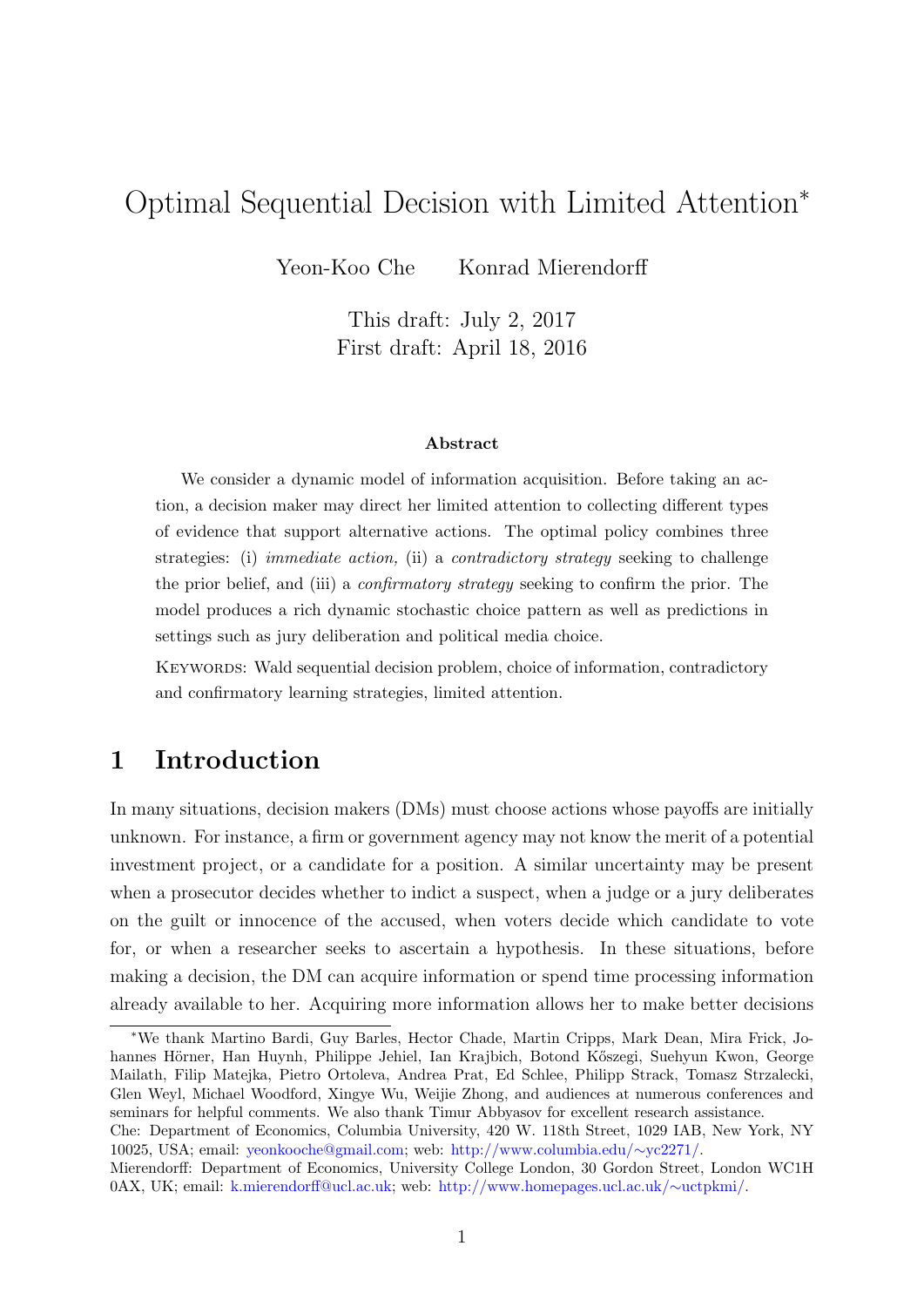<span id="page-1-1"></span>but can be costly and may delay the action. The DM must therefore decide how much information she gathers, and typically this is not a one time decision. During the process of information acquisition, she can decide sequentially to continue acquiring information or to stop and take an action, depending on what she has learned so far. Seminal papers by [Wald](#page-39-0) [\(1947\)](#page-39-0) and [Arrow, Blackwell, and Girshick](#page-38-0) [\(1949\)](#page-38-0) have analyzed this stopping problem.

In many problems, a critical aspect of sequential decision making is not just how much information the DM acquires, but often more importantly what kind of information she seeks. For instance, a firm may seek evidence in favor of or against investing in a given project. A judge or jury may scrutinize incriminating or exculpatory evidence. A researcher may set out to prove a hypothesis by way of a mathematical proof or empirical evidence, or attempt to disprove it via a counter-example or contradictory evidence. How decision makers direct their resources and attention to alternative types of evidence influences the information they receive and ultimately the quality of decisions they make.

The present paper focuses on this aspect of sequential decision problems. We consider a model with binary actions,  $a$  and  $b$ , which are optimal in states  $A$  and  $B$ , respectively. The state is initially unknown, and the DM has a prior belief  $p_0 \in (0, 1)$  about the probability that the state is A. In continuous time, the DM may decide to acquire information, or to stop and take a final and irreversible action. Information acquisition has a direct flow cost, and/or payoffs are discounted exponentially.

The DM may seek different types of evidence that would reveal alternative states in varying degrees of accuracy.<sup>[1](#page-1-0)</sup> In the baseline model evidence is fully conclusive. The DM may seek A-evidence, and if the state is  $A$ , she will find such evidence at Poisson rate λ. If the state is B, she will not discover any A-evidence. Alternatively, she may seek B-evidence, which arrives at Poisson rate  $\lambda$  if the state is B, and she will not discover Bevidence if the state is A. Since evidence never arrives for the wrong state, it is conclusive. It is thus optimal to stop learning and take the optimal action immediately after discovery.

To capture the idea that decision makers often have limited resources (cognitive, financial, time, equipment, manpower) that can be devoted to acquiring or processing information, we assume that the DM has a unit budget of "attention," which she must allocate between seeking A-evidence and B-evidence. Allocating less attention to one type of evidence will proportionally reduce the corresponding arrival rate. Being Bayesian, the DM also updates her belief in the absence of discovery. For example, seeking A-evidence but failing to find it makes her more pessimistic that the state is A.

Given this model, we characterize the optimal strategy, and provide comparative statics with respect to the information cost, discount rate, and payoff parameters. Our model yields rich predictions which we explore in two real-world settings: deliberation by grand

<span id="page-1-0"></span> $1$ Seeking evidence could also mean introspective deliberation, i.e., scrutinizing and revisiting information that is already available.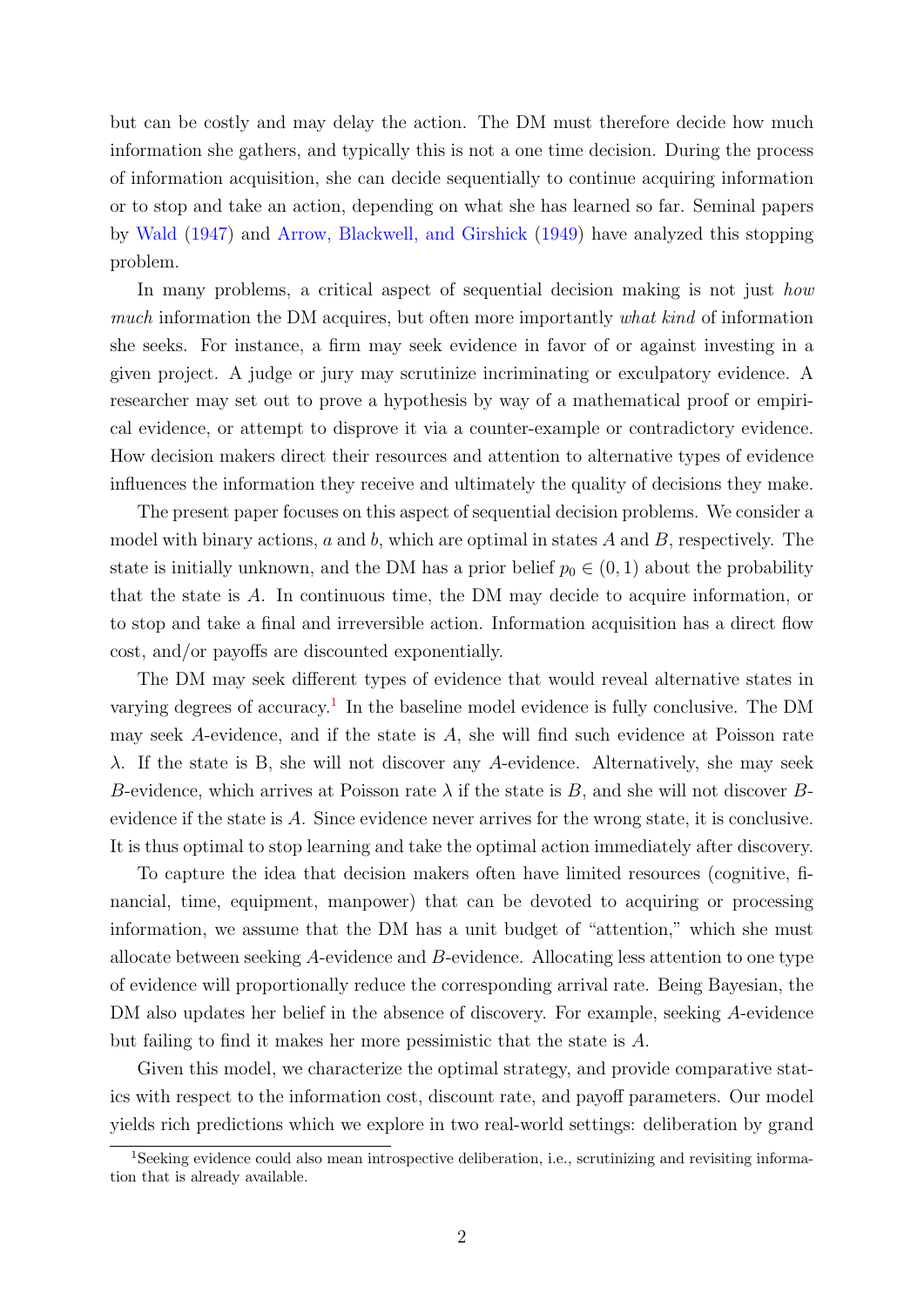and trial juries, and media choice by voters. Going beyond the baseline model, we analyze a model with non-conclusive evidence. We extend our main characterization to this general model and explore the implications for stochastic choice and response time.

Before discussing these results in greater detail, we describe the main characterization and provide an intuition. While our model allows for general strategies, we show that for each prior belief, the DM optimally uses one of three simple heuristics: (i) immediate action; (ii) contradictory learning; and (iii) confirmatory learning; and never switches between these different modes of learning.

Immediate action is the simple strategy where the DM takes an optimal action without acquiring any information. **Contradictory learning** involves seeking evidence that would confirm the state the DM finds relatively unlikely. An example is to seek B-evidence when state A is relatively likely. Seeking B-evidence but not discovering any makes the DM even more certain that the state is A. Ultimately, if no B-evidence arrives, she becomes so certain about the state being  $A$  that she chooses action  $a$  without further learning. To the extent that this is a likely event, a DM is effectively trying to "disprove" or "rule out" the unlikely state by playing the "devil's advocate" to her own mind.

Confirmatory learning involves seeking evidence that would confirm the state the DM finds relatively *more likely*. An example is to seek A-evidence when state A is relatively likely. When following this strategy, the DM becomes less confident about the likely state when no discovery occurs. Eventually, she becomes so uncertain that she switches to a second phase where she divides her attention seeking both A-evidence and B-evidence until she observes a signal that reveals the true state.

We characterize which strategy is optimal for each prior belief, and show how the structure of the optimal policy depends on the cost of information. Not surprisingly, if information is very costly, the DM takes an immediate action for all beliefs. For moderate information acquisition costs, we show that the DM optimally takes an immediate action when she is extremely certain, while she employs contradictory learning when she is more uncertain. Finally, if information acquisition costs are low, immediate action is again optimal for extreme priors, and contradictory learning is optimal for less extreme priors. For very uncertain priors, however, confirmatory learning becomes optimal.

The intuition behind the optimal policy is explained by a trade-off between *accuracy* and delay. With an extreme belief, a fairly accurate decision can be made, and further information acquisition has a smaller benefit than the cost of delaying the action. Conversely, with a less extreme belief, information acquisition is more valuable. This explains why the *experimentation region* contains moderate beliefs and the *stopping region* is located at the extreme ends of the belief space. The trade-off also explains which strategy is optimal inside the experimentation region. Confirmatory learning will lead to a fully accurate decision because the DM never takes an action before learning the state, but this could take a long time. By contrast, contradictory learning seeks evidence only for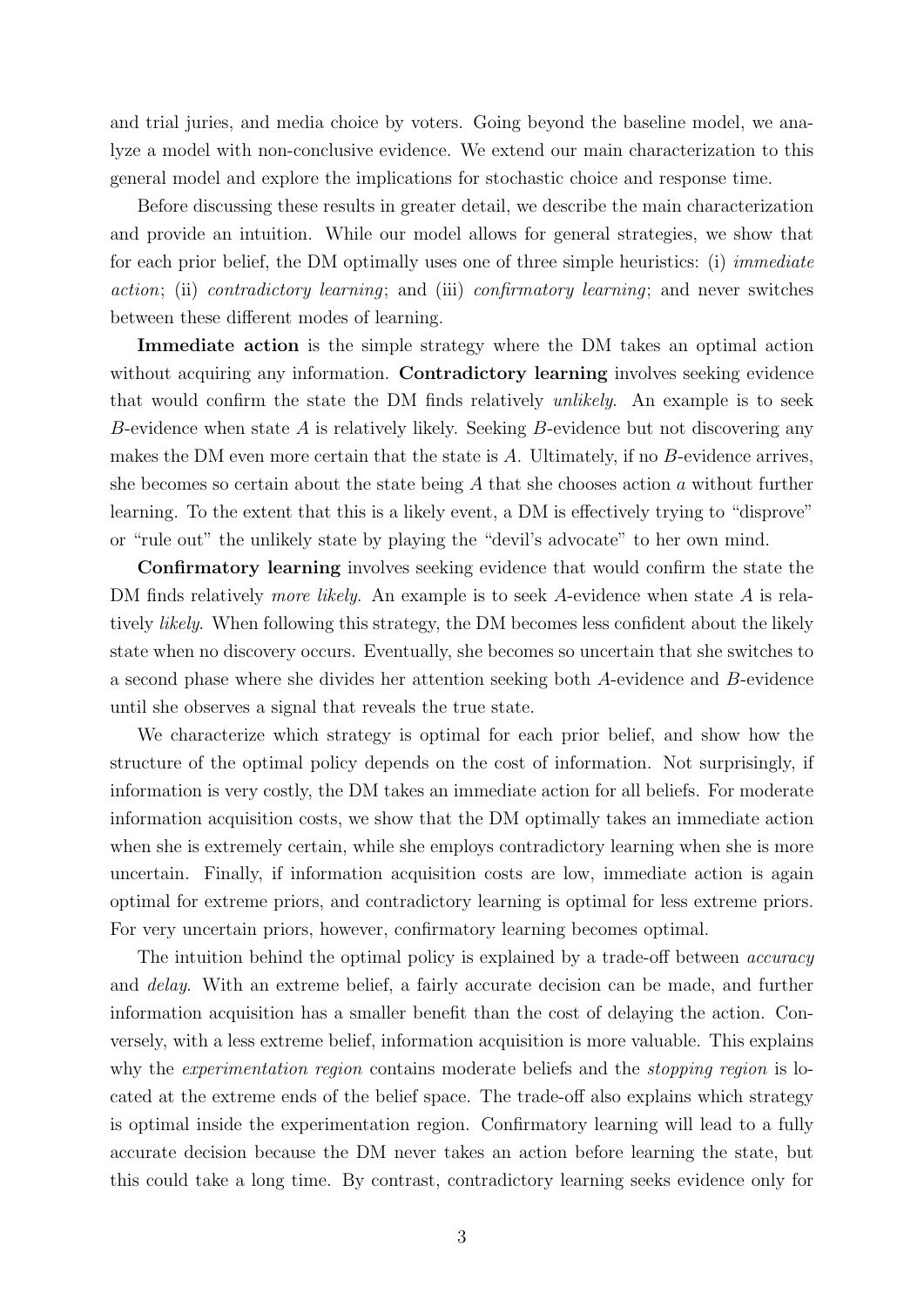<span id="page-3-2"></span>a limited duration. The DM is more likely to make a quick decision, but one that is not as accurate when the DM mistakenly "rules out" the unlikely state. Again, the more certain the DM is, the less valuable the evidence is. This explains why the DM chooses contradictory learning when she is more certain and confirmatory learning when she is more uncertain. An implication is that a "skeptic" is more likely to make an accurate decision with a longer delay than a "believer."

Our model yields rich implications which we explore in two settings. First, it predicts distinct ways in which grand juries and trial juries deliberate: Trial juries adopt a high evidentiary standard for conviction and focus attention on incriminating evidence, whereas grand juries adopt a lower evidentiary standard for an indictment and focus attention on exculpatory evidence. We also extend the model to analyze how the possibility of a "hung jury" affects jury decisions.

Second, we derive implications of our model for the choice of news media by a voter. We show that optimal media choice leads to an "echo-chamber effect," where voters subscribe to media that are likely to push them in the direction of their prior belief. Interestingly, with sufficiently informative media, this effect is reversed for voters with moderate beliefs. They optimally seek opposite-biased outlets, creating an "anti-echo chamber effect". We extend the model to allow for a trade-off between bias and informativeness in media choice and show that voters with more extreme beliefs value informativeness less than moderates.

Finally, we formulate a generalized model that allows for non-conclusive evidence. We focus on the case where the optimal strategy of the DM has the single experimentation property (SEP)—that is, she finds it optimal to take an action as soon as she observes either A- or B-evidence. We show that this is the case if the cost of information is sufficiently high. If SEP is satisfied, the optimal policy is composed of immediate action, contradictory learning, and confirmatory learning strategies as in the baseline model.<sup>[2](#page-3-0)</sup> While the structure of the optimal policy is preserved, the possibility of non-conclusive evidence leads to richer implications due to the imperfect learning and permits an interesting comparison with other models of stochastic choice.

First, we show that a DM with a more uncertain prior—a "skeptic"—ends up making more accurate decisions but with a longer delay, compared with a DM with a more extreme prior—a "believer." Generally, the stochastic choice function in our model depends on the prior belief, which is not the case in classic random utility models of stochastic choice such as logit. This prior dependence is a common feature of models of information acquisition such as the rational inattention (RI) model, or drift diffusion models (DDM), which we discuss below. Unlike our model, however, these models predict that the *accuracy* of the decision following information acquisition is *independent* of the prior belief.<sup>[3](#page-3-1)</sup>

<span id="page-3-0"></span><sup>&</sup>lt;sup>2</sup>In Section [6](#page-25-0) we go beyond SEP and construct examples where the DM optimally engages in repeated experimentation. These examples show that the central conclusion of the baseline model are robust to the introduction of non-conclusive evidence.

<span id="page-3-1"></span><sup>&</sup>lt;sup>3</sup>[Fudenberg, Strack, and Strzalecki](#page-38-1) [\(2017\)](#page-38-1) show that extending the DDM to a rich state-space leads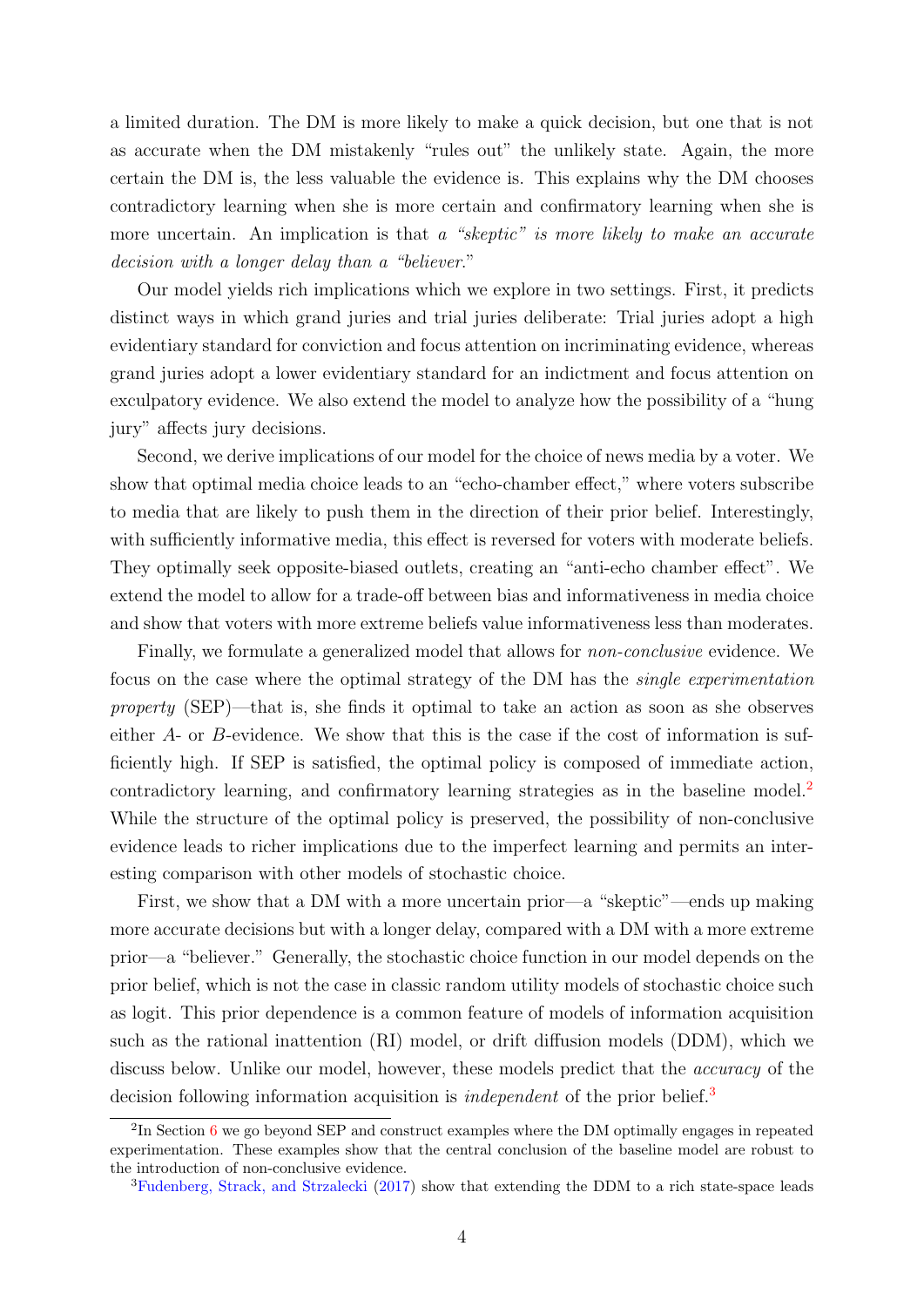<span id="page-4-4"></span>Second, our model generates an interesting prediction on how the accuracy of the decision relates to the response time—that is, the amount of time it takes to reach that decision. If the DM obtains a signal, say in favor of  $A$ , after a long duration of trying, then it is relatively weak evidence in favor of  $A$ , compared to obtaining the same signal only after a short duration of trying. This means that for a given prior belief, a longer deliberation is associated with a less accurate decision, thus capturing a sense of speed-accuracy complementarity documented in cognitive psychology experiments.<sup>[4](#page-4-0)</sup>

Related Literature. Wald's sequential decision problem has been formulated in continuous time as a drift-diffusion model (DDM) as well as with Poisson signals (see [Peskir](#page-39-1) [and Shiryaev,](#page-39-1) [2006,](#page-39-1) ch. VI, for rigorous treatments and references). In DDMs, the decision maker observes a Brownian motion whose drift is correlated with the true state. Our Poisson model assumes a learning technology in which the DM can seek "lumpy" evidence, which is applicable in situations where signals arrive rarely but reveal a lot of information. In contrast, DDMs are more suitable for situations where small amounts of information are revealed frequently.[5](#page-4-1)

The Poisson signal structure builds on the exponential bandit model of [Keller, Rady,](#page-38-2) [and Cripps](#page-38-2) [\(2005\)](#page-38-2). Closest to our baseline model is the planner's problem for negativelycorrelated bandits in [Klein and Rady](#page-38-3) [\(2011\)](#page-38-3) and [Francetich](#page-38-4) [\(2014\)](#page-38-4). However, the two models are fundamentally different. In our model, exploiting a payoff requires the DM to take an irreversible action and stop learning. By contrast, in bandit problems exploiting the payoff of an arm always generates information. For this reason, a distinct characterization emerges; for instance, there is no analogue of our "contradictory strategy."[6](#page-4-2)

A recent incarnation of Wald's problem is [Fudenberg, Strack, and Strzalecki](#page-38-1) [\(2017\)](#page-38-1), who introduce rich states in DDM with two actions and obtain speed-accuracy complementarity. [Moscarini and Smith](#page-39-2) [\(2001\)](#page-39-2) endogenize the signal precision in a DDM through costly effort decisions.[7](#page-4-3) By contrast we focus on endogenous types of information. Related to this [Nikandrova and Pancs](#page-39-3) [\(2017\)](#page-39-3) have considered the problem of selectively learning about different investment projects. They use Poisson signals as in our baseline model, but the payoffs of final actions are uncorrelated whereas our model assumes negatively

to prior dependence in the accuracy.

<span id="page-4-0"></span><sup>&</sup>lt;sup>4</sup>Subjects of perceptual or choice experiments often exhibit speed-accuracy complementarity (see [Rat](#page-39-4)[cliff and McKoon](#page-39-4) [\(2008\)](#page-39-4) for a survey). While our model produces this prediction, the extent to which our model, particularly the Poisson signal, describes adequately the neuro-physiology underpinning subjects' behavior in these experiments is unclear (see also footnote [46](#page-25-1) below).

<span id="page-4-1"></span><sup>5</sup>While different applications call for different assumptions on the signal structure, an interesting question is which type of signal a DM prefers if she can acquire information *flexibly*, and incurs a cost that depends on the informativeness of the signal structure. [Zhong](#page-39-5) [\(2017\)](#page-39-5) shows that for a large class of (flow) cost functions, in the continuous time limit, it is optimal to obtain Poisson signals.

<span id="page-4-3"></span><span id="page-4-2"></span> $6$ This is also the case in [Damiano, Li, and Suen](#page-38-5)  $(2017)$  who add learning to a Poisson bandit model.

<sup>&</sup>lt;sup>7</sup>[Chan, Lizzeri, Suen, and Yariv](#page-38-6) [\(2016\)](#page-38-6) analyze a stopping decision by a heterogeneous committee. [Henry and Ottaviani](#page-38-7) [\(2017\)](#page-38-7) turn Wald's problem into a persuasion game by splitting authority over final decisions and stopping between two players.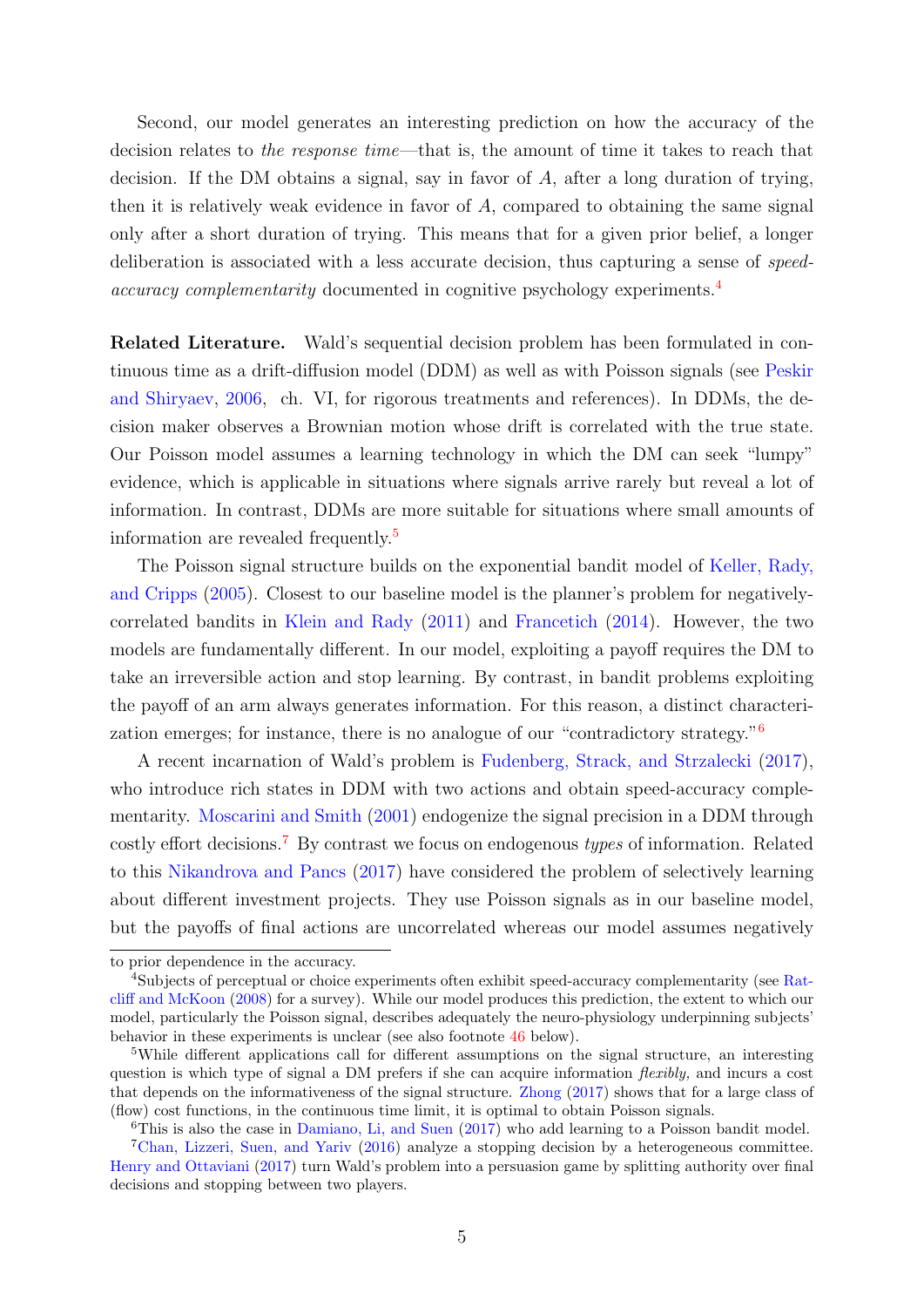<span id="page-5-6"></span>correlated payoffs.<sup>[8](#page-5-0)</sup> In addition to the different payoff structure and applications, these papers do not consider a general model with noisy signals or explore the stochastic choice implications.<sup>[9](#page-5-1)</sup>

Our model shares a common theme with the rational inattention model introduced by [Sims](#page-39-6) [\(2003\)](#page-39-6) and further developed by [Matejka and McKay](#page-38-8) [\(2015\)](#page-38-8). Like our paper, they explain individual choice as resulting from one's optimal allocation of limited attention over diverse information. While RI abstracts from the dynamic process of deliberation, we attempt to unpack the "black box" and explicitly model a dynamic learning process that gives rise to the predicted choice outcome.<sup>[10](#page-5-2)</sup>

The rest of the paper is organized as follows. Section [2](#page-5-3) presents the baseline model and Section [3](#page-7-0) characterizes the optimal policy. Section [4](#page-14-0) applies the model to jury deliberation and media choice. Section [5](#page-21-0) generalizes the model under SEP and explores implications on stochastic choice and response time. Section [6](#page-25-0) treats the case of repeated experimentation. Section [7](#page-26-0) concludes. Omitted proofs can be found in Appendix [A](#page-27-0) and in the Supplemental Material [\(Che and Mierendorff,](#page-38-9) [2017\)](#page-38-9).

### <span id="page-5-3"></span>2 Baseline Model

We consider a DM who must take an action with unknown payoff. In the exposition, we will refer to three canonical examples: (i) a voter subscribing to news media; (ii) a jury deliberating on a verdict; and (iii) a scientist performing experiments on a hypothesis.

States, Actions and Payoffs. The DM must choose from two *actions*, a or b, whose payoffs depend on the unknown state  $\omega \in \{A, B\}$ . The payoff of taking action x in state  $\omega$  is denoted by  $u_x^{\omega} \in \mathbb{R}$ . We label states and actions such that it is optimal to "match the state," and assume that the optimal action yields a positive payoff—that is,  $u_a^A$  > max  $\{0, u_b^A\}$  and  $u_b^B$  > max  $\{0, u_a^B\}$ .<sup>[11](#page-5-4)</sup> The DM may delay her action and acquire information. In this case, she incurs a flow cost of  $c \geq 0$  per unit of time. In addition, her payoffs (and the flow cost) are discounted exponentially at rate  $r \geq 0.12$  $r \geq 0.12$ 

<span id="page-5-4"></span><sup>11</sup>Note that we allow for  $u_x^A = u_x^B$  so that one action  $x \in \{a, b\}$  can a be *safe action*. We rule out the trivial case in which  $u_x^{\omega} \ge u_y^{\omega}$  for  $x \ne y$ , in both states  $\omega = A, B$ .

<span id="page-5-0"></span><sup>8</sup>See also the recent papers by [Mayskaya](#page-38-10) [\(2016\)](#page-38-10) and [Ke and Villas-Boas](#page-38-11) [\(2016\)](#page-38-11) which are concurrent to our paper.

<span id="page-5-1"></span><sup>&</sup>lt;sup>9</sup>In a binary action model, [Fudenberg, Strack, and Strzalecki](#page-38-1) [\(2017\)](#page-38-1) also consider the allocation of (limited) attention between two Brownian motions, each indicating the (unknown) payoff of one action, and show that it is optimal to devote equal attention to each process. [Woodford](#page-39-7) [\(2016\)](#page-39-7) considers a DM optimizing on the types of evidence she seeks subject to entropy-based capacity constraint but in an exogenously specified DDM framework with exogenous boundaries.

<span id="page-5-2"></span><sup>&</sup>lt;sup>10</sup>The dynamic RI model of [Steiner, Stewart, and Matejka](#page-39-8)  $(2015)$  considers a sequence of multiple actions. Applied to a Wald setup with a single irreversible action, the predictions of the model are similar to the static case.

<span id="page-5-5"></span><sup>&</sup>lt;sup>12</sup>One of c and r may be zero but not both.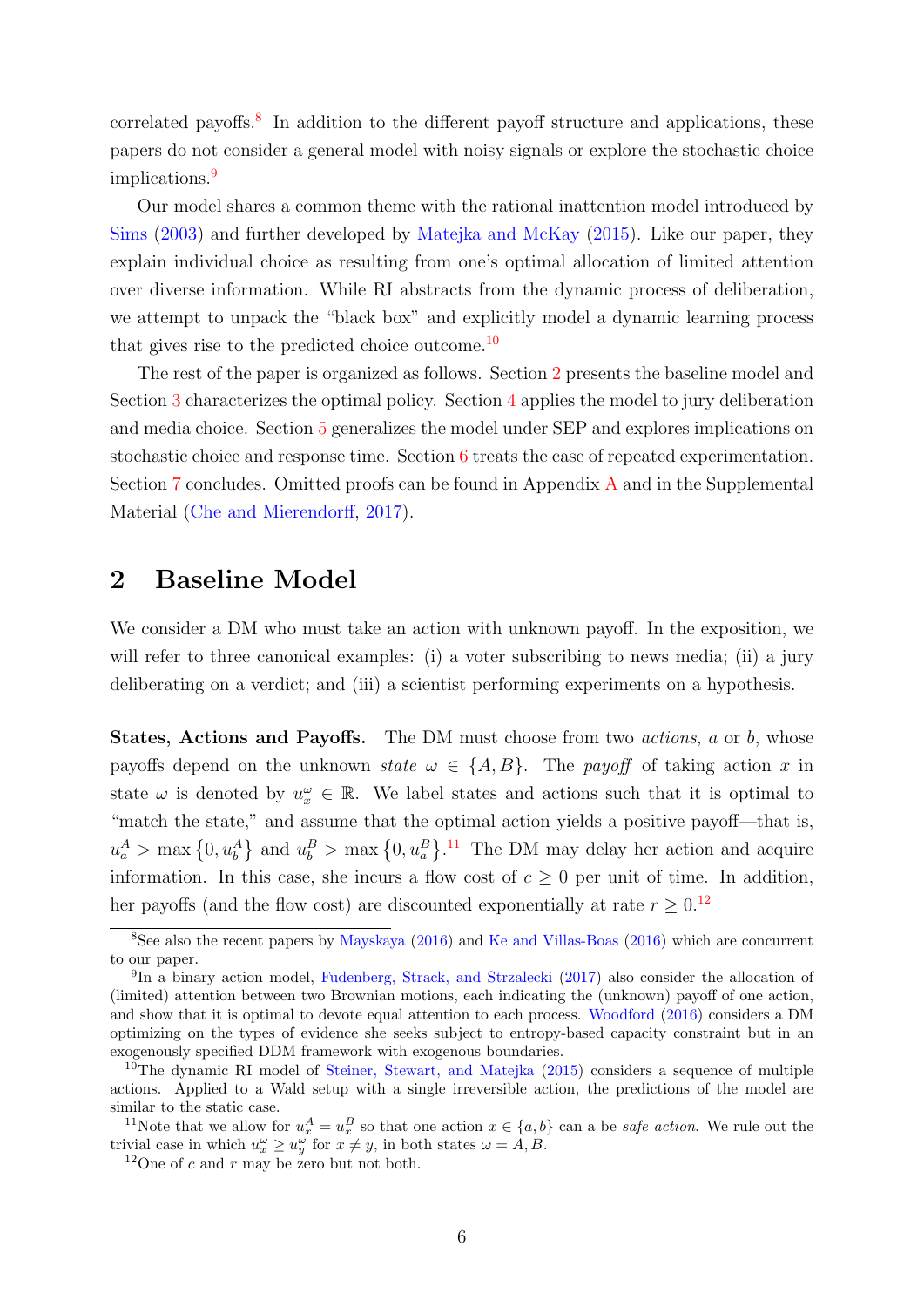In the voter example, the actions  $a$  and  $b$  may correspond to voting for "right-leaning" and "left-leaning" candidates, respectively, and the state captures which candidate has a better platform. In the jury example, the actions correspond to "convict"  $(a)$  or "acquit"  $(b)$ , and the state corresponds to the defendant's guilt  $(A)$  or innocence  $(B)$ .

The DM's belief is denoted by the probability  $p \in [0,1]$  that the state is A. Her prior belief at time  $t = 0$  is denoted by  $p_0$ . If the DM chooses her action optimally without information acquisition, then given belief  $p$ , she will realize an expected payoff of  $U(p) := \max\{U_a(p), U_b(p)\},\$  where  $U_x(p) := pu_x^A + (1-p)u_x^B$  is the expected payoff of taking action x.  $U(p)$  takes a piece-wise linear form as depicted in Figure [2](#page-13-0) on page [14,](#page-13-0) and we denote the belief where  $U(p)$  has a kink by  $\hat{p}$ . We denote the optimal action by  $x^*(p) \in \arg \max_{x \in \{a,b\}} U_x(p)$ , which is unique if  $p \neq \hat{p}$ .

Information Acquisition and Attention. We model information acquisition in continuous time. At each point in time, the DM may allocate one unit of attention to seeking one of two types of evidence: A-evidence which reveals state A conclusively, and B-evidence which reveals state B conclusively. If the DM allocates a fraction  $\alpha \in [0,1]$ of her attention to seeking A-evidence, and the remaining fraction  $\beta = 1 - \alpha$  to seeking B-evidence, then she receives A-evidence at the Poisson arrival rate of  $\alpha\lambda$  in state A, and B-evidence at the Poisson arrival rate of  $\beta\lambda$  in state B. We denote the DM's attention strategy by  $(\alpha_t) = (\alpha_t)_{t \geq 0}$ , and assume that  $\alpha_t$  is a measurable function of  $t$ .<sup>[13](#page-6-0)</sup>

A more concrete interpretation of the signal structure can be given depending on the context. In the voter example,  $\alpha$  corresponds to a particular news medium (e.g., MSNBC) or Fox), which publishes evidence in favor of either candidate or platform. In the absence of evidence each medium publishes partisan rhetoric corresponding to its bias. In jury deliberation,  $\alpha$  corresponds to the attention the jury devotes to finding incriminating evidence (as opposed to exculpatory evidence). In the scientist example,  $\alpha$  corresponds to the nature of the experiment the scientist designs—that is, proving or disproving a hypothesis.

**Bayesian Updating.** Suppose the DM uses the attention strategy  $(\alpha_t)$ . Given her belief  $p_t$ , she observes signals confirming state A with Poisson rate  $\alpha_t \lambda p_t$ , and signals confirming state B with rate  $\beta_t \lambda (1 - p_t)$ . As long as she does not observe any signal, Bayes rule yields $^{14}$  $^{14}$  $^{14}$ 

<span id="page-6-2"></span>
$$
\dot{p}_t = -\lambda(\alpha_t - \beta_t)p_t(1 - p_t) = -\lambda(2\alpha_t - 1)p_t(1 - p_t). \tag{2.1}
$$

<span id="page-6-0"></span><sup>&</sup>lt;sup>13</sup>Given the linearity of the arrival rates, the DM cannot benefit from randomization. For this reason, we only consider deterministic strategies  $(\alpha_t)_{t \in \mathbb{R}_+}$ .

<span id="page-6-1"></span><sup>&</sup>lt;sup>14</sup>By the martingale property we have  $\lambda \alpha_t p_t dt + (1 - \lambda \alpha_t p_t dt - \lambda \beta_t (1 - p_t) dt) [p_t + \dot{p}_t dt] = p_t$ . Dividing by dt and letting  $dt \rightarrow 0$  yields [\(2.1\)](#page-6-2).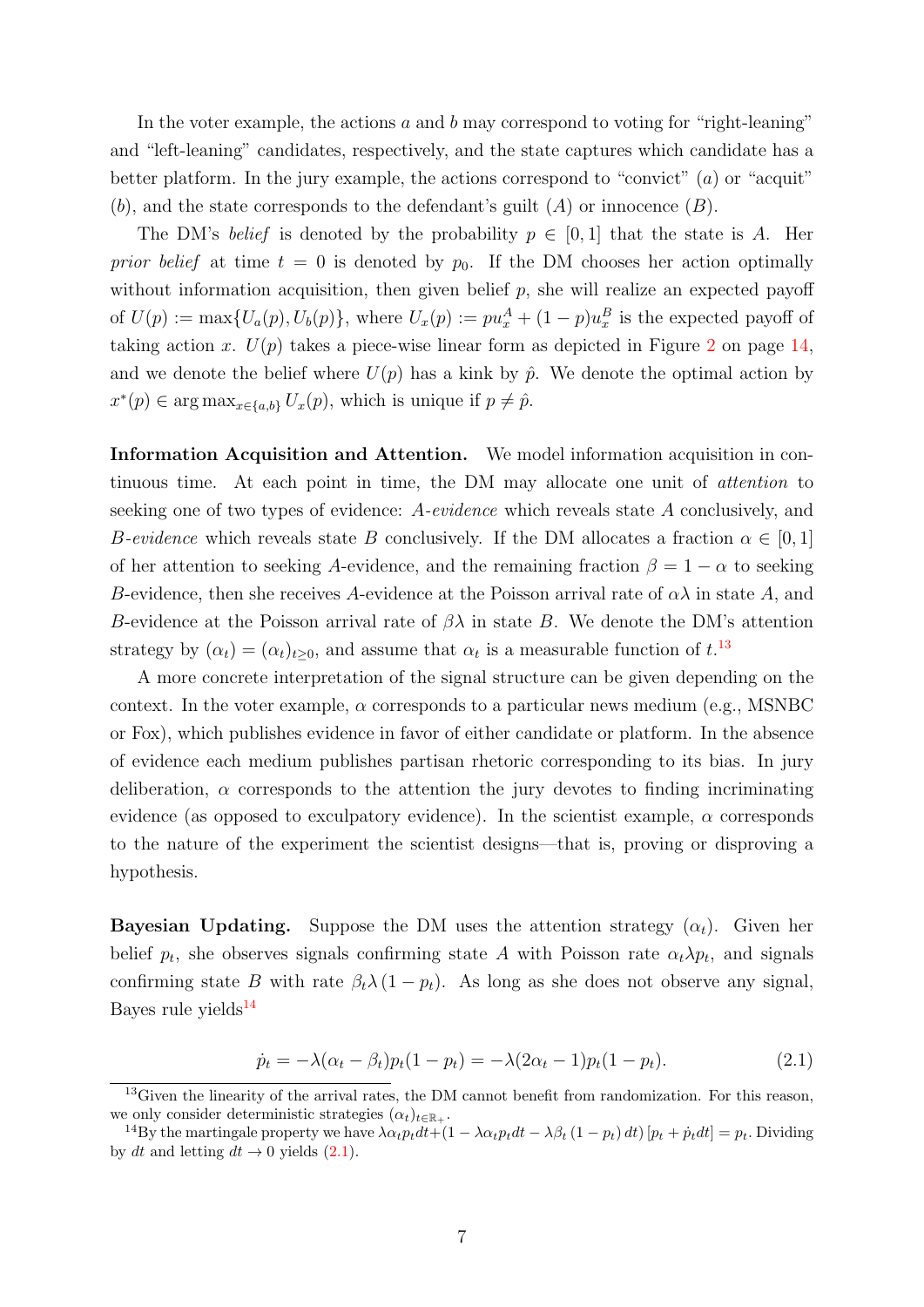For example, if the DM devotes all her attention to seeking A-evidence  $(\alpha = 1)$ , she may not achieve discovery because the state is  $B$ , or because the state is  $A$  but no evidence has arrived. The longer she waits for a signal, the more convinced she becomes that the state is B. Finally, note that  $\dot{p}_t = 0$  if  $\alpha_t = 1/2$ . That is, if the DM divides her attention equally between two types of evidence, she never updates her belief in case of no discovery.

**The Decision Maker's Problem.** The DM chooses an attention strategy  $(\alpha_t)$  and a stopping time  $T \geq 0$  at which a decision will be taken if no discovery has been made by then. Her problem is thus given by

$$
V^*(p_0) = \max_{(\alpha_\tau),T} \left\{ \int_0^T e^{-rt} P_t(p_0, (\alpha_\tau)) \left[ p_t \lambda \alpha_t u_a^A + (1 - p_t) \lambda \beta_t u_b^B - c \right] dt \right\}, \tag{2.2}
$$

where  $\beta_t = 1 - \alpha_t$ ,  $P_t(p_0, (\alpha_\tau)) = p_0 e^{-\lambda \int_0^t \alpha_s ds} + (1 - p_0) e^{-\lambda \int_0^t \beta_s ds}$  is the probability that no signal is received by time t given strategy  $(\alpha_{\tau})$ , and  $p_t$  satisfies [\(2.1\)](#page-6-2). The first line of the objective function captures the flow cost which is incurred until the DM stops, and the payoffs from taking an action following discovery of evidence.[15](#page-7-1) The second line accounts for the payoff from the optimal decision in case of no discovery by  $T$ .<sup>[16](#page-7-2)</sup>

The Hamilton-Jacobi-Bellman (HJB) equation for this problem is

<span id="page-7-3"></span>
$$
c + rV(p) = \max_{\alpha \in [0,1]} \left\{ \begin{aligned} \lambda \alpha p \left( u_a^A - V(p) \right) + \lambda (1 - \alpha)(1 - p) \left( u_b^B - V(p) \right) \\ - \lambda (2\alpha - 1) p(1 - p) V'(p) \end{aligned} \right\},\tag{2.3}
$$

for p such that  $V(p) > U(p)$ . If the LHS of [\(2.3\)](#page-7-3) is larger than the RHS we must have  $V(p) = U(p)$ —that is,  $T(p) = 0$  and immediate action is optimal. Since the problem is autonomous, the optimal policy and the stopping decision at time  $t$  depend only on the current belief  $p_t$ . Note also that the objective in  $(2.3)$  is linear in  $\alpha$ , which implies that the optimal policy is a bang-bang solution: the optimal attention strategy must satisfy  $\alpha^*(p) \in \{0,1\}$ , except when the derivative of the objective vanishes.

### <span id="page-7-0"></span>3 Optimal Strategy in the Baseline Model

We begin with a description of several intuitive learning heuristics that the DM could employ. These learning heuristics form basic building blocks for the DM's optimal strategy. The details of the formal construction are presented in Appendix [A.](#page-27-0)

<span id="page-7-1"></span><sup>&</sup>lt;sup>15</sup>Specifically, at each time t, conditional on no discovery so far, A-evidence is discovered at the instantaneous rate of  $p_t\lambda\alpha_t$ , B-evidence is discovered at the instantaneous rate of  $(1-p_t)\lambda\beta_t$ , and the flow cost c is always incurred.

<span id="page-7-2"></span><sup>&</sup>lt;sup>16</sup>For a given  $(\alpha_t)_{t\in\mathbb{R}_+}$ , conditional on no discovery, posterior belief evolves according to a deterministic rule [\(2.1\)](#page-6-2). Since stopping matters only when there is no discovery, it is without loss to focus on a deterministic stopping time T.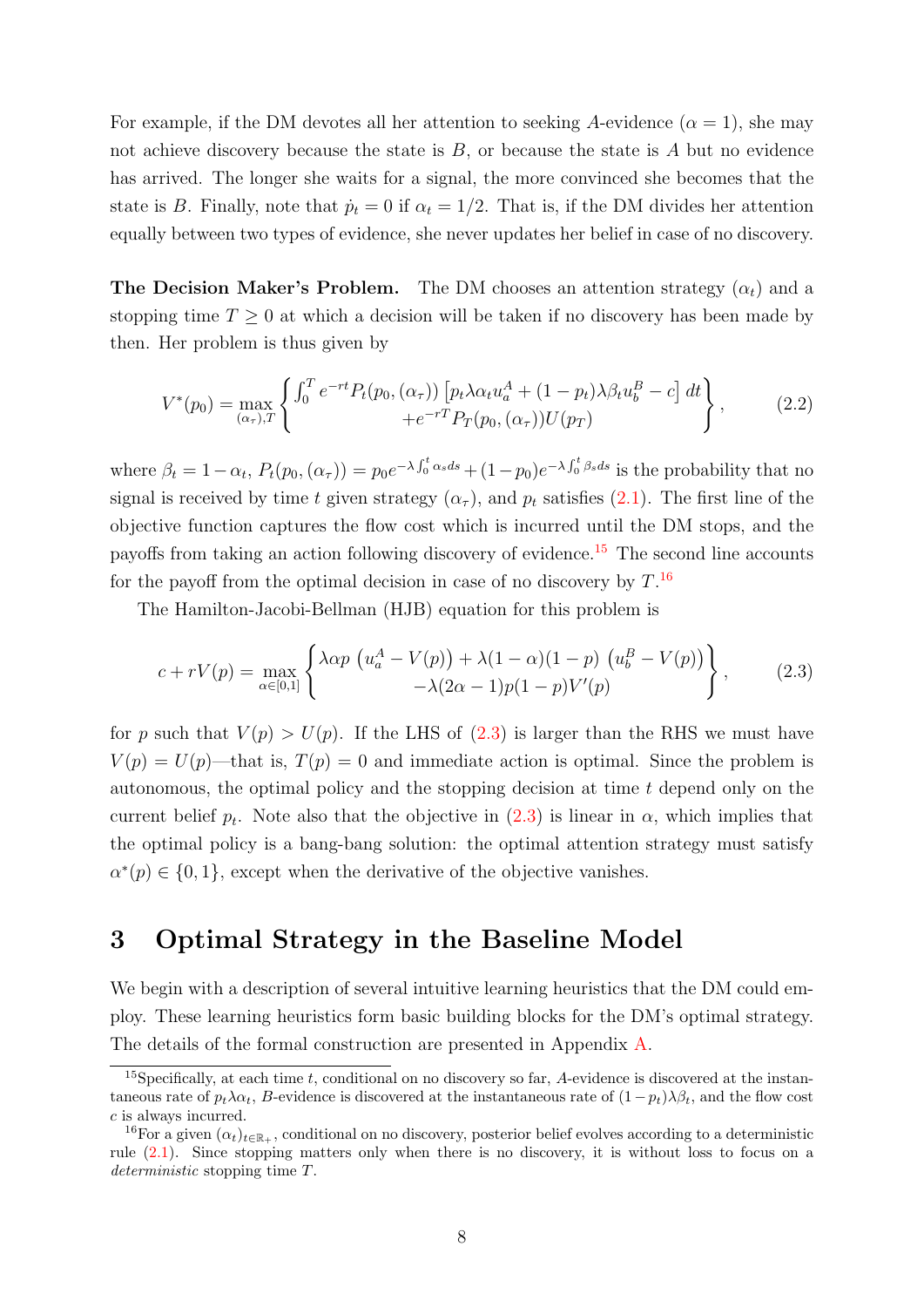<span id="page-8-0"></span>

(c) combination of contradictory and confirmatory

Figure 1: Structure of Heuristic Strategies and Optimal Solution

#### 3.1 Learning Heuristics

Immediate action (without learning). A simple strategy the DM can choose is to take an immediate action and realize  $U(p)$  without any information acquisition. Since information acquisition is costly, this can be optimal if the DM is sufficiently confident in her belief—that is, if  $p$  is either sufficiently high or sufficiently low.

Confirmatory learning. When the DM decides to experiment, one natural strategy is to seek evidence that "confirms" her current belief. Formally, a confirmatory learning strategy prescribes:

$$
\alpha(p) = \begin{cases} \n0 & \text{if } p < p^* \\ \n\frac{1}{2} & \text{if } p = p^* \\ \n1 & \text{if } p > p^*, \n\end{cases}
$$

for some the reference belief  $p^* \in (0,1)$ , which will be chosen optimally. For beliefs above  $p^*$ , the DM seeks A-evidence. Receiving A-evidence confirms her belief that A is relatively likely and moves it to  $p = 1$ . For beliefs below  $p^*$ , she seeks B-evidence, which moves the belief to  $p = 0$ . In the absence of discovery, the DM becomes more uncertain. As is clear from equation [\(2.1\)](#page-6-2), her belief drifts from both extremes towards the absorbing point p<sup>\*</sup>. This is illustrated in Panel (a) of Figure [1,](#page-8-0) with arrows indicating the direction of Bayesian updating. Once the reference belief  $p^*$  is reached, the DM divides her attention equally between seeking both types of evidence. In this case, no further updating occurs, and she repeats the same strategy until she obtains evidence that confirms the true state of the world.

One clear advantage of the confirmatory strategy is that it will never lead to a mistake in the action chosen by the DM. On the other hand, since the DM always waits for evidence before taking an action, the confirmatory strategy involves a potentially long delay, which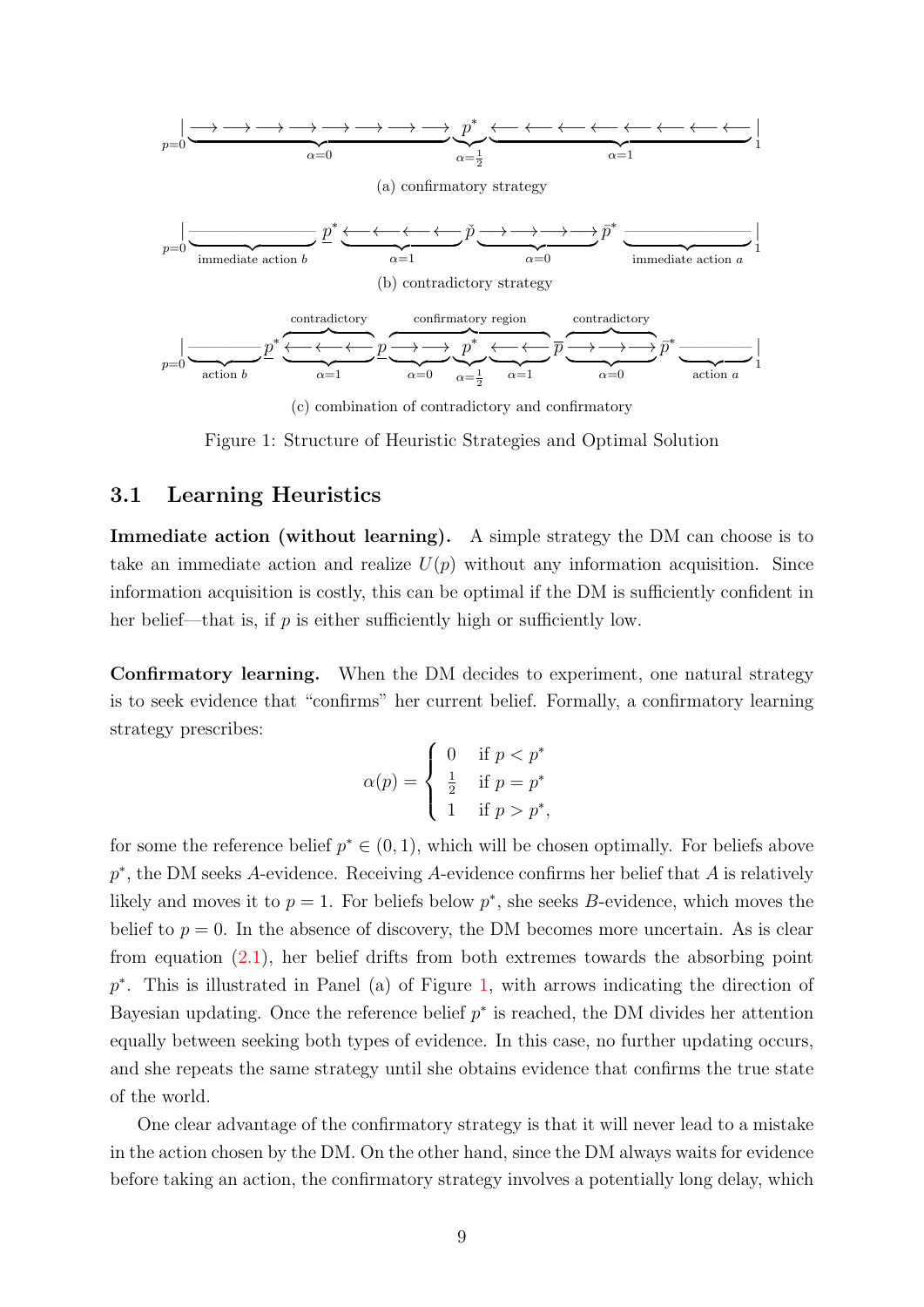is costly.

Contradictory learning. Alternatively, the DM could try to obtain evidence that "contradicts" her current belief. Formally, contradictory learning prescribes

<span id="page-9-1"></span>
$$
\alpha(p) = \begin{cases} 1 & \text{if } p \in (\underline{p}^*, \check{p}), \\ 0 & \text{if } p \in [\check{p}, \overline{p}^*) \end{cases}
$$
 (3.1)

for some reference belief  $\check{p}$  and boundaries of the *experimentation region*  $(p^*, \bar{p}^*)$ , which will each be chosen optimally. Within the experimentation region, the DM seeks Bevidence if state  $A$  is relatively likely, and  $A$ -evidence if state  $B$  is relatively likely. In the absence of a signal, the DM's belief drifts outward in the direction confirming her original belief. In effect, the DM is gradually ruling out the unlikely, if she seeks but fails to obtain contradictory evidence. Eventually, the DM's belief will reach one of the boundary points  $p^*$  or  $\bar{p}^*$ , at which she is sufficiently certain to take an immediate action without conclusive evidence. The belief updating is illustrated in Panel (b) of Figure [1.](#page-8-0)

The contradictory strategy may seem counter-intuitive, since the DM is looking for evidence for the unlikely state, which is less likely to arrive. Its value is that it may generate a "surprise" which changes the DM's optimal action. In the absence of a surprise the DM can "rule out" the unlikely, and will reach a quick decision for the optimal action in the likely state.

#### 3.2 Optimal Strategy

The structure of the optimal policy depends on the *cost of information c*. Intuitively the higher the flow cost, the lower is the value of experimenting. As will be seen, the experimentation region expands as the cost of information falls. More interestingly, the type of learning strategy employed also changes in a nontrivial way. The following characterization shows that there are three cases. If  $c$  is very high, immediate action is always optimal. For intermediate values of  $c$ , the optimal strategy involves only contradictory learning, and for low values of c, both contradictory and confirmatory learning occur.

<span id="page-9-2"></span>**Theorem 1.** For given utilities  $u_x^{\omega}$ ,  $\lambda > 0$ , and  $r \geq 0$ , there exist  $\bar{c} = \bar{c}(r, u_x^{\omega}, \lambda)$  and  $c = c(r, u_x^{\omega}, \lambda), \bar{c} \geq c \geq 0$ , with strict inequalities for r sufficiently small, such that the optimal strategy is characterized as follows: $17$ 

- (a) (**No learning**) If  $c \geq \overline{c}$ , the DM takes action  $x^*(p)$  without any information acquisition.
- (b) (**Contradictory learning**) If  $c \in [\underline{c}, \overline{c})$ , there exist  $0 < p^* < \tilde{p} < \overline{p}^* < 1$  such that for  $p \in (p^*, \overline{p}^*)$ , the optimal  $\alpha$  is given by [\(3.1\)](#page-9-1). If  $p \notin (p^*, \overline{p}^*)$ , the DM takes action  $x^*(p)$  without any information acquisition.

<span id="page-9-0"></span><sup>&</sup>lt;sup>17</sup>See [\(A.20\)](#page-36-0) and [\(A.19\)](#page-36-1) in [A](#page-27-0)ppendix A for explicit expressions for c and  $\bar{c}$ .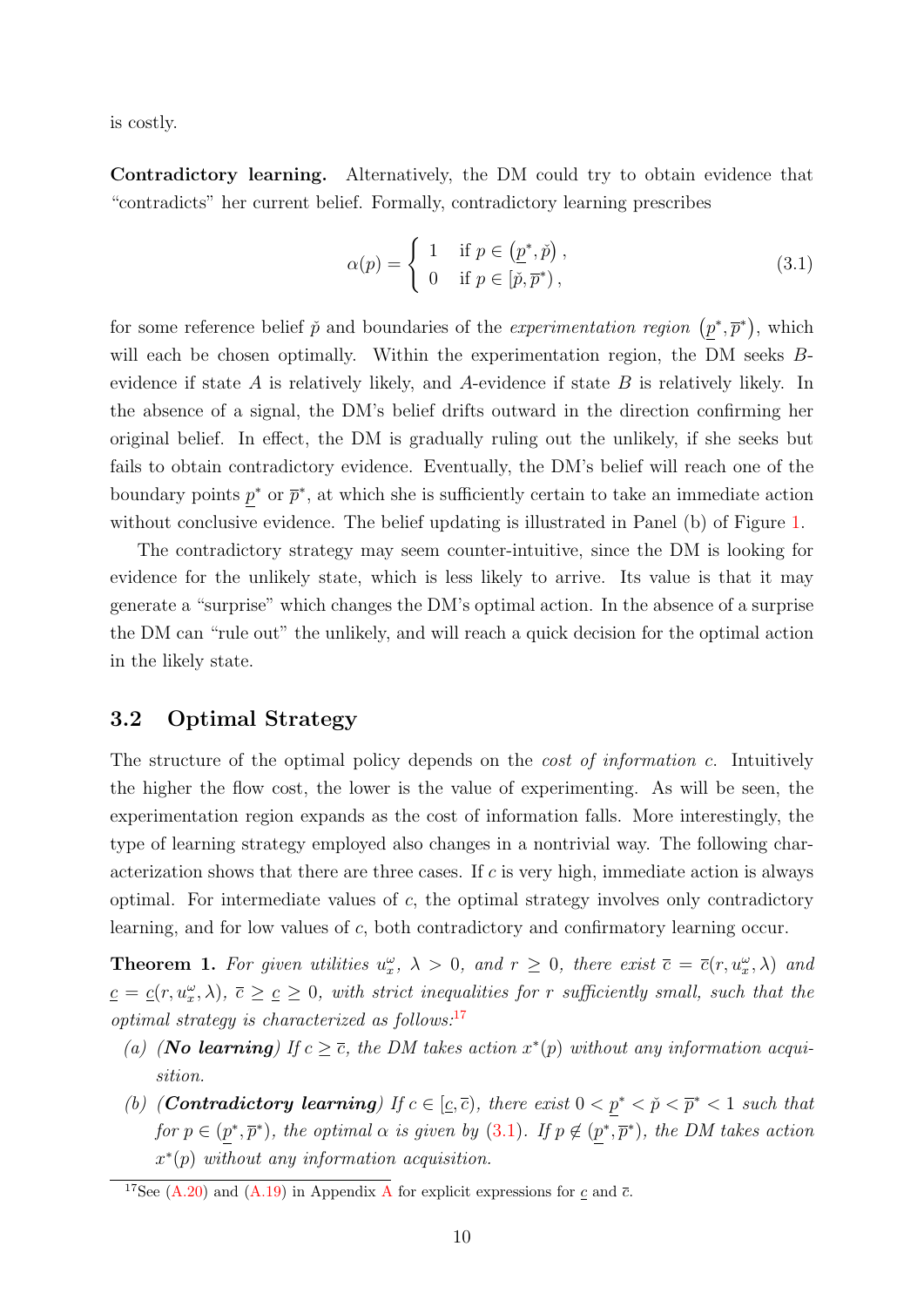(c) (**Contradictory and Confirmatory learning**) If  $c < c$ , then there exist  $0 <$  $p^* < p < p^* < \overline{p} < \overline{p}^* < 1$  such that for  $p \in (p^*, \overline{p}^*)$ , the optimal  $\alpha$  is given by

<span id="page-10-0"></span>
$$
\alpha(p) = \begin{cases}\n1, & \text{if } p \in (\underline{p}^*, \underline{p}), \\
0, & \text{if } p \in (\underline{p}, p^*) , \\
\frac{1}{2} & \text{if } p = p^*, \\
1, & \text{if } p \in (p^*, \overline{p}), \\
0, & \text{if } p \in (\overline{p}, \overline{p}^*) .\n\end{cases}
$$
\n(3.2)

If  $p \notin (p^*, \overline{p}^*)$  the DM takes action  $x^*(p)$  without any information acquisition.

We sketch the main steps of the proof in Section [3.4](#page-12-0) below. The formal proof can be found in Appendix [A.](#page-27-0)

The optimal policy in case (b) is depicted in Panel (b) of Figure [1.](#page-8-0) In case (c) the pattern is more complex (see Panel (c) of Figure [1\)](#page-8-0). Both confirmatory and contradictory learning are optimal for some beliefs. Theorem [1](#page-9-2) also states that the confirmatory region  $(p, \bar{p})$  is always sandwiched between two regions where the contradictory strategy is employed. That is, near the boundaries of the experimentation region, the contradictory strategy is always optimal.

The intuition for the optimal strategy is explained as follows. First, since learning is costly, there are levels of confidence, given by  $\bar{p}^*$  and  $p^*$ , that the DM finds sufficient for making decisions without any evidence. These beliefs constitute the boundaries of the experimentation region; more extreme beliefs result in an immediate action.

Within the experimentation region  $(p^*, \bar{p}^*)$ , the DM's choice depends on the trade-off between the confirmatory and contradictory strategies. The confirmatory strategy has the advantage that the DM will eventually discover evidence, and will thus never make a mistake. At the same time, full discovery of evidence could lead to a long delay. This is particularly the case when the DM is fairly certain in her belief. In that case, the contradictory strategy becomes relatively more appealing. Suppose for instance the DM's belief  $p < \bar{p}^*$  is very close to  $\bar{p}^*$ . In that case, the contradictory strategy either yields a "surprise" (B-evidence), leading to a perfectly accurate decision  $b$ , or (more likely) allows the DM to "rule out" the unlikely state B and reach the desired level of confidence  $\bar{p}^*$ for action a with very little delay. Of course, the DM could instead look for A-evidence only briefly and take an action if no information arrives, but obtaining A-evidence has no value since it does not change her action. The only sensible alternative is to "go all the way" toward full discovery—i.e., the confirmatory strategy, but it takes a long time. Hence, the contradictory strategy is optimal near the stopping boundaries. As the DM becomes less certain, however, the trade-off tilts toward the confirmatory strategy, as the contradictory strategy involves a longer delay to reach the stopping region.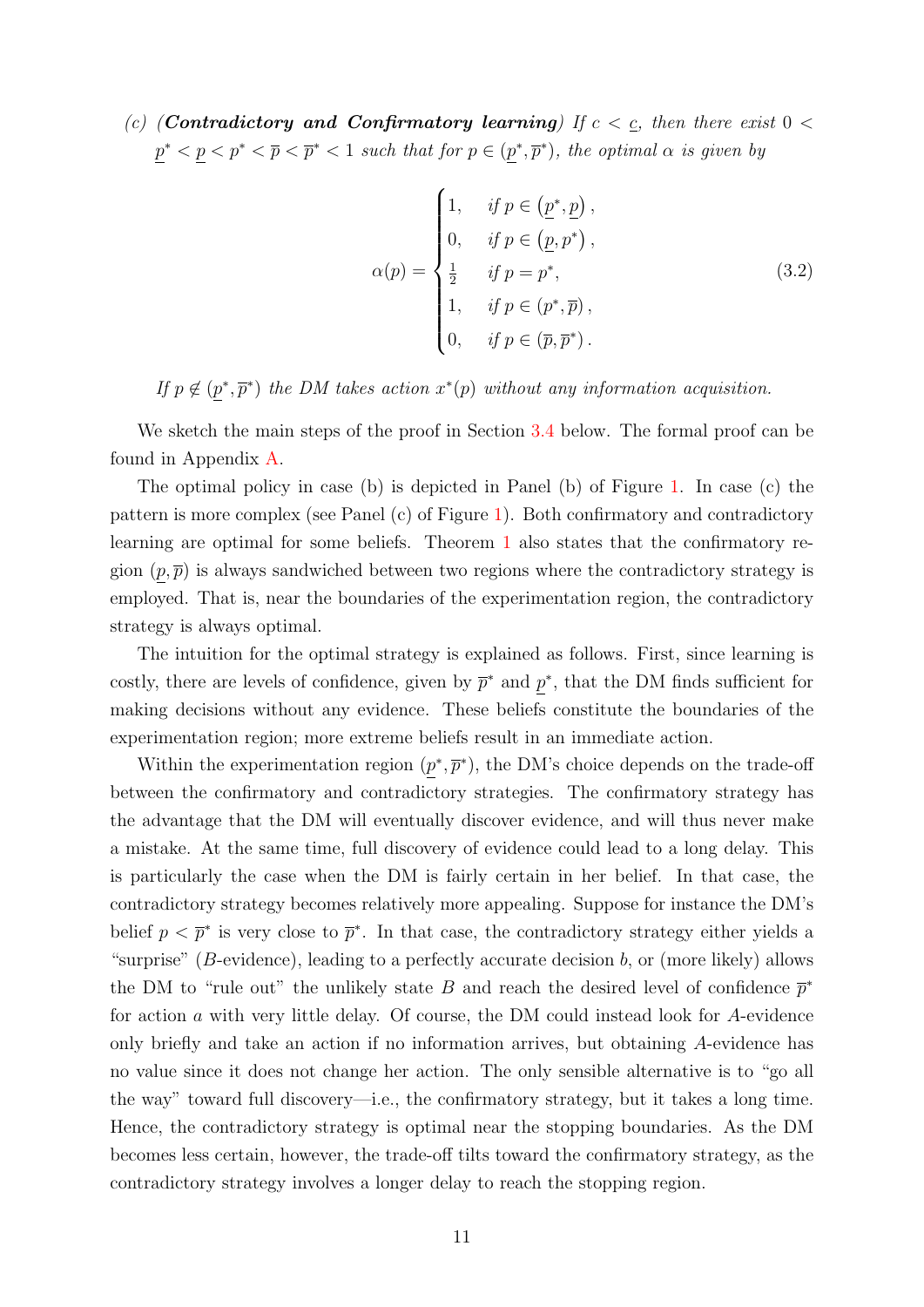#### 3.3 Comparative Statics

It is instructive to study how the optimal strategy varies with the parameters. Of particular interest are the experimentation region  $(p^*, \bar{p}^*)$ , and the confirmatory region  $(p, \bar{p})$ . We say a region *expands* when a parameter change leads to a superset of the original region. (This includes the case that the region appears when it was empty before.) We say a region shifts up (down) when the boundaries of the region increase (decrease) strictly.

- **Proposition 1** (Comparative statics). (a) The experimentation region expands as r or c falls, and covers  $(0, 1)$  in the limit as  $(r, c) \rightarrow (0, 0)$ .
	- (b) The experimentation region expands as  $u_a^B$  or  $u_b^A$  falls, and covers  $(0,1)$  in the limit as  $(u_a^B, u_b^A) \to (-\infty, -\infty)$ . Specifically, if  $c < \overline{c}$ , then  $\underline{p}^* \searrow 0$  monotonically as  $u_b^A \to -\infty$ , and  $\bar{p}^* \nearrow 1$  monotonically as  $u_a^B \to -\infty$ .
	- (c) If  $c < \overline{c}$ , then the experimentation region shifts down as  $u_a^A$  increases and up as  $u_b^B$ increases.
	- (d) If  $c < c < \overline{c}$ , then  $\tilde{p}$ , the cutoff in the contradictory strategy, increases in  $u_b^A$  and decreases  $u_a^B$ .
	- (e) If  $c < \overline{c}$ , then the confirmatory region expands as  $(u_a^B, u_b^A)$  falls and covers  $(0, 1)$  in the limit as  $(u_a^B, u_b^A) \to (-\infty, -\infty)$ . Specifically, if  $c < \underline{c}$ , then  $\underline{p} \searrow 0$  monotonically as  $u_b^A \to -\infty$ , and  $\bar{p} \nearrow 1$  monotonically as  $u_a^B \to -\infty$ .

<span id="page-11-1"></span>The proof can be found in Appendix B.2 in the Supplemental Material.

Parts (a) and (b) are quite intuitive. The DM acquires information for a wider range of beliefs if the cost of learning  $(r, c)$  falls, or if mistakes become more costly in the sense that  $(u_a^B, u_b^A)$  falls. A similar intuition holds for (c). The intuition for (d) is more subtle. For example, if  $p < p$ , the contradictory strategy may lead to taking action b in the wrong state (A). If this becomes more costly,  $\check{p}$  shifts down to avoid this mistake.

Part (e) shows that the cost of mistakes also matters for the relative appeal of the alternative learning strategies: the confirmatory strategy becomes more appealing when mistakes become more costly. In the limit where mistakes become completely unacceptable, the confirmatory strategy becomes optimal for all beliefs. One could imagine this limit behavior as that of a scientist who views collecting evidence of either kind—proving or disproving a hypothesis—as the only acceptable way of advancing science. Such a scientist will rely solely on the confirmatory strategy: she will initially strive to prove a hypothesis for instance if she conjectures it to be true (believes it to be more likely true than not); after a series of unsuccessful attempts to prove the hypothesis, however, she begins to doubt her initial conjecture, and when the doubt reaches a "boiling point" (i.e.,  $p^*$ ), she begins to put some effort to disprove it.<sup>[18](#page-11-0)</sup>

<span id="page-11-0"></span><sup>18</sup>Contradictory learning could also describe some aspect of scientific inquiry if a scientist is willing to accept a small margin of error. For instance, even a careful theorist may not verify thoroughly her "proof" if she believes it to be correct. Rather, she may look for a mistake in her argument—a contradictory strategy, and without finding one, may declare it as a correct proof.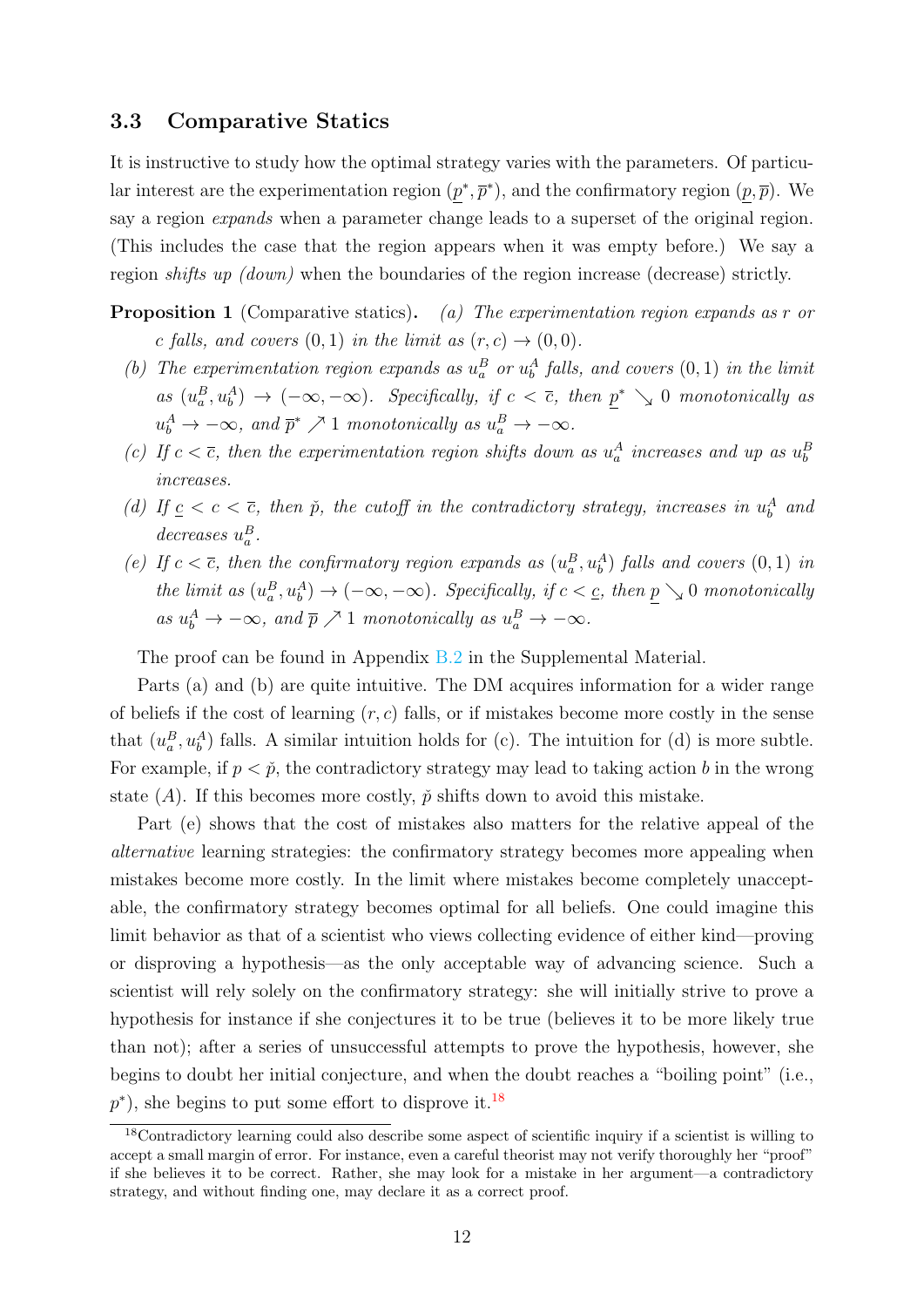**The Role of Discounting.** Intuitively, one would interpret  $r$  as a cost of learning and would thus expect that c and r are substitutes in the sense that a higher discount rate requires a lower flow cost for the same structure to emerge. Formally,  $\partial \overline{c}/\partial r < 0$  and  $\partial \underline{c}/\partial r$  < 0. The following proposition shows that this is indeed the case if at least one loss payoff  $(u_b^A \text{ or } u_a^B)$  is not too small.

- <span id="page-12-1"></span>**Proposition 2.** (a) Suppose  $\overline{c} > 0$ . Then  $\partial \overline{c}/\partial r < 0$  iff  $U(\hat{p}) > 0$ , which is equivalent  $to u_a^Au_b^B - u_b^Au_a^B > 0.$ 
	- (b) Suppose  $\underline{c} > 0$ . Then  $\partial \underline{c}/\partial r < 0$  if both  $u_a^A > |u_b^A|$  and  $u_b^B > |u_a^B|$ ;  $\partial \underline{c}/\partial r > 0$  if  $\min\left\{u^A_b,u^B_a\right\}$  is sufficiently small.

The proof can be found in Appendix B.3 in the Supplemental Material. If both loss payoffs  $u_b^A$  and  $u_a^B$  are negative and sufficiently large in absolute value, we have  $\partial \overline{c}/\partial r > 0$ and  $\partial \underline{c}/\partial r > 0$ . A higher discount rate calls for more experimentation in this case. Intuitively, if losses are sufficiently large, the DM would prefer to delay their realization, which favors longer experimentation. This explains Part (a) of Proposition [2.](#page-12-1) Moreover, large losses in case of a mistake increase the need for accuracy, favoring the confirmatory strategy. This explains Part (b) of Proposition [2.](#page-12-1)

#### <span id="page-12-0"></span>3.4 Sketch of the Proof

We now sketch the main arguments leading to Theorem [1](#page-9-2) in several steps. A less technically interested reader may want to skip this section. Our method is first to "guess" the structure of the policy and then to verify its optimality. To this end, we first compute the value of alternative learning strategies. Taking an action immediately simply yields  $U(p)$ . To compute the value of the other strategies, we first obtain two ODEs by substituting  $\alpha = 0$  and  $\alpha = 1$  in the HJB equation [\(2.3\)](#page-7-3). For given boundary conditions ( $\tilde{p}, W$ ), where  $\tilde{p} \in (0, 1)$ , the ODEs admit unique solutions  $V_0(p; \tilde{p}, W)$  and  $V_1(p; \tilde{p}, W)$ , respectively.

To compute the value of the confirmatory strategy, recall that it prescribes, for some  $p^* \in (0, 1)$ ,  $\alpha = 1/2$  until evidence arrives, whereupon the DM takes an action according to the evidence. Let  $\overline{U}(p)$  denote the value of this "stationary" strategy.<sup>[19](#page-12-2)</sup> We can then use  $V(p^*) = \overline{U}(p^*)$  as a boundary condition for the value function and obtain

$$
V_{cf}(p) := \begin{cases} V_0(p; p^*, \overline{U}(p^*)), & \text{for } p \leq p^*, \\ V_1(p; p^*, \overline{U}(p^*)), & \text{for } p \geq p^*. \end{cases}
$$

We postulate smooth pasting at  $p^*$  and require  $V_{cf}(p) \geq \overline{U}(p)$  for all p in a neighborhood of  $p^*$ . This uniquely pins down the reference belief as  $p^* = (ru_b^B + c) / (ru_a^A + ru_b^B + 2c)$ .

<span id="page-12-2"></span><sup>&</sup>lt;sup>19</sup>We have  $\overline{U}(p) = \frac{\lambda}{2r+\lambda} \left( pu_a^A + (1-p)u_b^B \right) - \frac{2c}{2r+\lambda}$ . Intuitively, without mistakes, the DM achieves the "first-best" payoff  $pu_a^A + (1-p)u_b^B$ , but discounted and net off the expected discounted flow cost.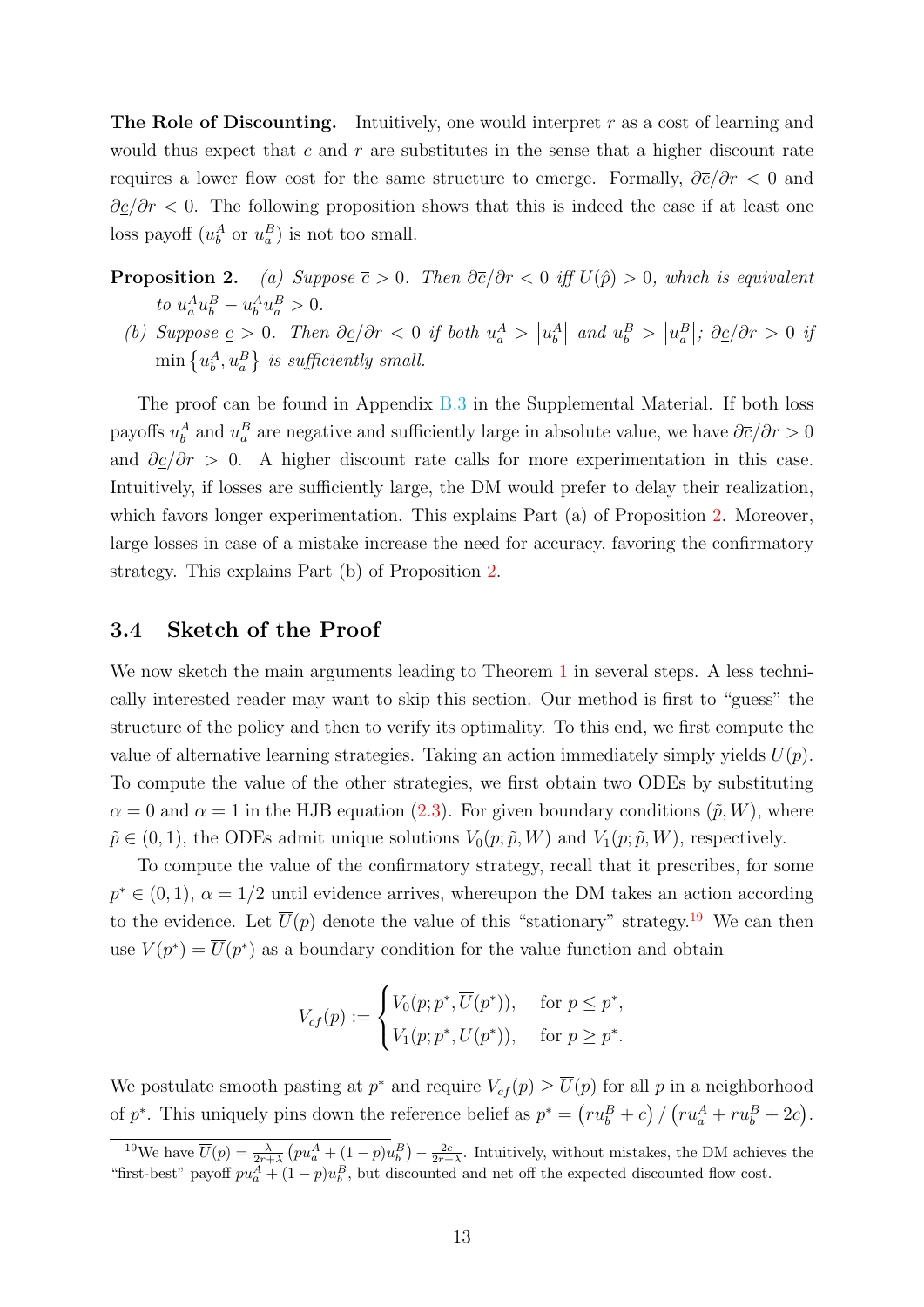<span id="page-13-0"></span>

Figure 2: Value Function and Optimal Policy. The value function is the upper envelope of  $V_{ct}$  and  $V_{cf}$  (solid).  $(\lambda = 1, r = 0, u_a^A = 1, u_b^B = .9, u_b^A = u_a^B = -.9)$ 

The value of contradictory learning is computed similarly. Intuitively,  $\bar{p}^*$  and  $p^*$  are the beliefs at which the DM is indifferent between an optimal immediate action and contradictory learning for an instant followed by an immediate action in case of no discovery. This yields the boundary conditions  $V(p^*) = U_b(p^*)$  and  $V(\bar{p}^*) = U_a(\bar{p}^*)$ . Next, we postulate that the slope of the value is equal to  $U'(p)$  at these values (smooth pasting). Combining these two conditions pins down the critical beliefs  $\bar{p}^*$  and  $p^*$ . We can thus construct the left branch and right branch of the value function for the contradictory strategy:

$$
\underline{V}_{ct}(p) := \begin{cases} U_b(p), & \text{if } p \leq \underline{p}^*, \\ V_1(p; \underline{p}^*, U_b(\underline{p}^*)), & \text{if } p > \underline{p}^*; \end{cases} \overline{V}_{ct}(p) := \begin{cases} U_a(p), & \text{if } p \geq \overline{p}^*, \\ V_0(p; \overline{p}^*, U_a(\overline{p}^*)), & \text{for } p < \overline{p}^*. \end{cases}
$$

We combine these branches and construct the value of contradictory learning as  $V_{ct}(p) :=$  $\max \left\{ \underline{V}_{ct}(p), \overline{V}_{ct}(p) \right\}.$ 

Second, we consider a candidate solution  $V_{Env}(p) := \max\{V_{ct}(p), V_{cf}(p)\}.$ <sup>[20](#page-13-1)</sup> In Proposition [6,](#page-33-0) we show that this yields the strategies stated in Theorem [1.](#page-9-2) Two observations are crucial. First, consider a hypothetical "full attention payoff"—the payoff the DM would attain if she could set  $\alpha = \beta = 1^{21}$  $\alpha = \beta = 1^{21}$  $\alpha = \beta = 1^{21}$  We show that contradictory learning achieves this upper bound at the stopping boundaries  $\bar{p}^*$  and  $p^*$ , while confirmatory learning achieves a strictly lower value (Lemmas [3](#page-0-0) and [4\)](#page-32-0). This implies that contradictory learning is always part of the optimal strategy since it dominates confirmatory learning at the stopping boundaries  $\bar{p}^*$  and  $p^*$ . Second, we establish a *Crossing Property* (Lemma [5\)](#page-32-1): a solution  $V_1(p; x, W)$  can cross  $V_0(p; x', W')$  only from above if they exceed  $\overline{U}(p)$ . This means that branches of the confirmatory and contradictory value function must intersect in the way illustrated in Figure [2.](#page-13-0) In particular, this implies that the choice between confirmatory and contradictory learning leads to one of the structures in Panels (b) and (c) of Figure

<span id="page-13-1"></span><sup>&</sup>lt;sup>20</sup>This value is obtained if the DM chooses optimally between confirmatory and contradictory learning based on the prior belief, and never switches.

<span id="page-13-2"></span><sup>&</sup>lt;sup>21</sup>Choosing  $\alpha = \beta = 1$  is not feasible for the DM in our model with limited attention. The payoff from  $\alpha = \beta = 1$  is only used as a benchmark.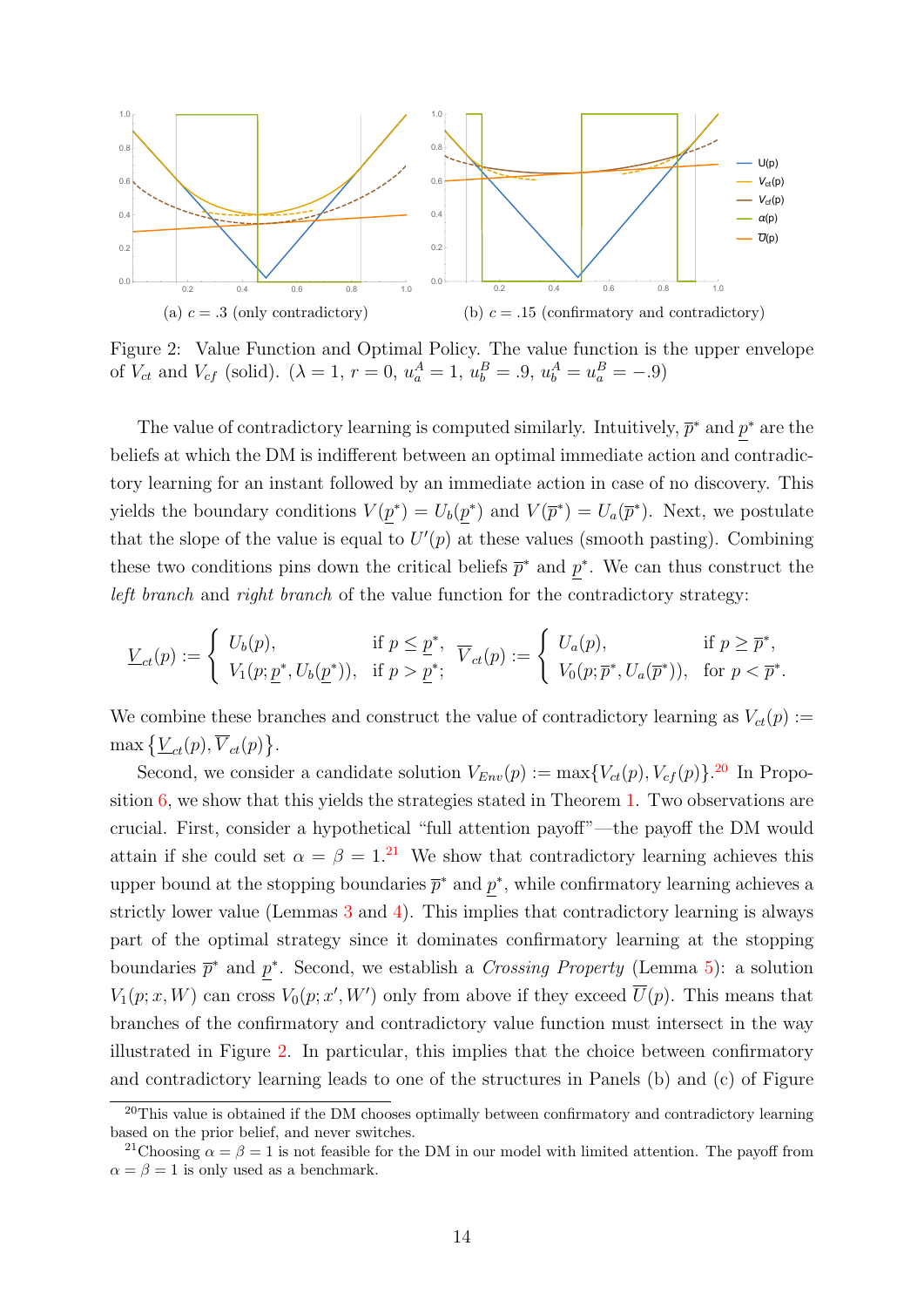<span id="page-14-4"></span>[1.](#page-8-0)<sup>[22](#page-14-1)</sup> Case (b) of Theorem [1](#page-9-2) arises if  $V_{ct}(p^*) \ge \overline{U}(p^*)$  and case (c) arises if  $V_{ct}(p^*) < \overline{U}(p^*)$ .

Finally, we show that the candidate  $V_{Env}(p)$  is the value function by verifying that it satisfies the HJB equation [\(2.3\)](#page-7-3). Since  $V_{Env}(p)$  is not everywhere differentiable, we show that it is a viscosity solution of the HJB equation. By Theorem III.4.11 in [Bardi and](#page-38-12) [Capuzzo-Dolcetta](#page-38-12) [\(1997\)](#page-38-12), this implies that it is the value function of the DM's problem.

### <span id="page-14-0"></span>4 Applications

The model of information acquisition with limited attention can be applied in various situations. We discuss two applications: jury deliberation and media choice by voters. For each we also discuss generalizations that go beyond the baseline model: In the case of jury deliberation we consider the inclusion of a third action (a "hung jury") and the case of media choice, we consider news media with varying degrees of informativeness. The formal treatment of the extensions can be found in Appendices  $D$  and  $E$  in the Supplemental Material.

#### 4.1 Jury Deliberation

In many states of the USA, when a prosecutor accuses an individual of a crime, a grand jury is impaneled to decide whether to indict the accused. Should that occur, a trial jury hears the case presented by the prosecutor and the defense attorney before returning its verdict. Both types of juries deliberate based on the evidence or lack thereof over a period of time. Our model can be used to consider their deliberation behavior and its implications on the outcome.

Suppose that the DM is a member of a jury deciding whether to "indict/convict" (action a) or "not indict/acquit" (action b) a defendant.<sup>[23](#page-14-2)</sup> The state is either "guilty"  $(\omega = A)$  or "innocent"  $(\omega = B)$ . Suppose the jury has already heard all the evidence presented in the courtroom, $^{24}$  $^{24}$  $^{24}$  and has formed a preliminary opinion summarized by the prior belief  $p_0$ . The jury proceeds with deliberation which involves revisiting the evidence, testimonies, and arguments presented to them and scrutinizing some details jurors may have missed (i.e., juries often ask for transcripts of testimonies they wish to scrutinize). The attention decision  $\alpha$  corresponds to the type of evidence/testimony that the jury may scrutinize in depth.

<span id="page-14-2"></span><span id="page-14-1"></span> $22$ Note that as postulated in footnote  $20$ , the DM never switches the mode of learning.

<sup>23</sup>Here, we view the DM as a single juror, or a coalition of jurors acting like a single individual. The conclusions would also apply for a single judge. In practice, the collective action aspect of jury deliberation brings another layer to the problem, which is beyond the scope of this paper. See [Persico](#page-39-9) [\(2004\)](#page-39-9), [Stephenson](#page-39-10) [\(2010\)](#page-39-10), and [Chan, Lizzeri, Suen, and Yariv](#page-38-6) [\(2016\)](#page-38-6). Our application to jury deliberation is a first step toward exploring information choice in the jury context.

<span id="page-14-3"></span><sup>&</sup>lt;sup>24</sup>Only the prosecutor presents the case in grand jury proceedings, whereas in a trial, both prosecutor and defense attorney present the evidence.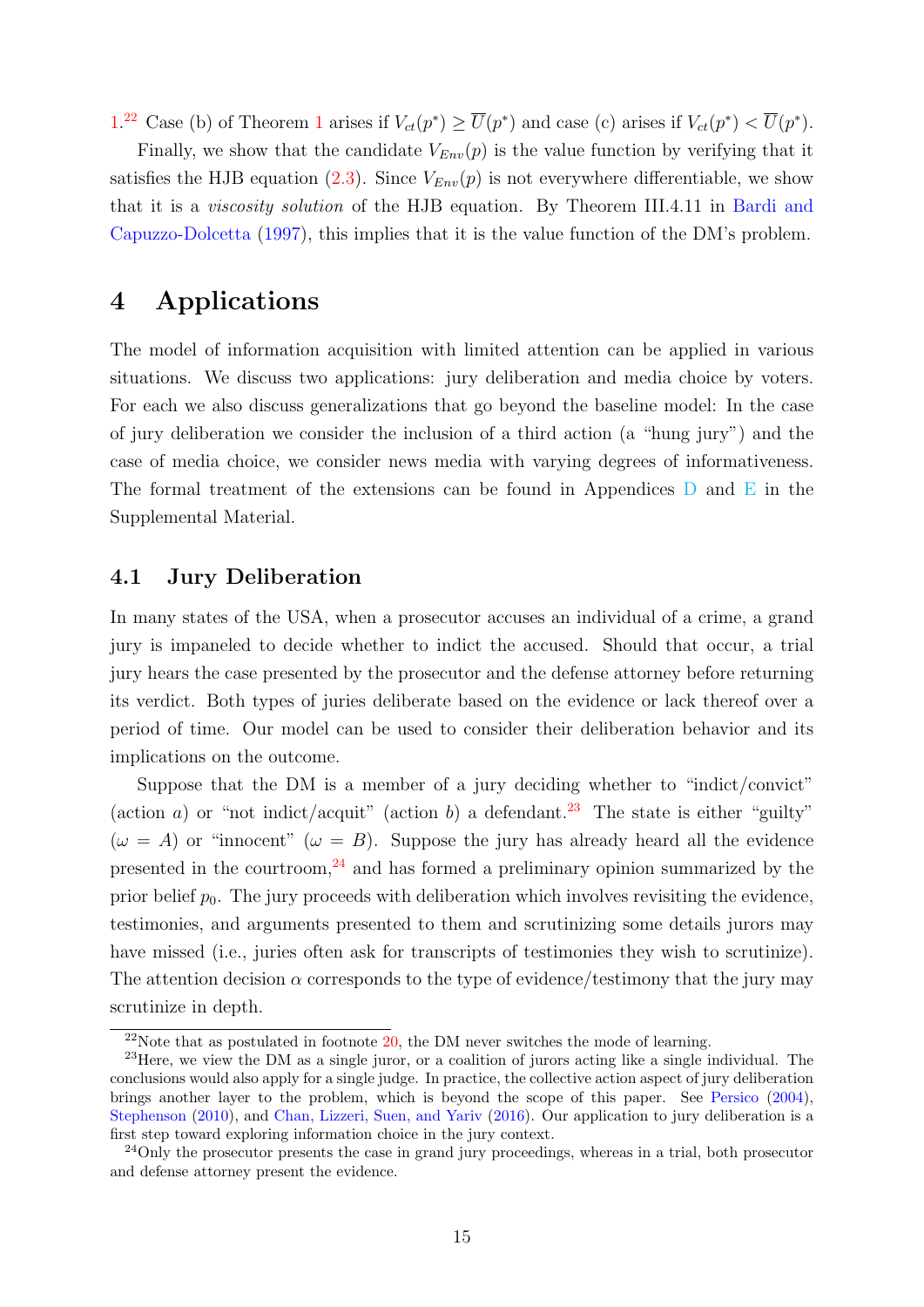<span id="page-15-1"></span>

Figure 3: Deliberation of grand and trial juries. ( $\lambda = 1$ ,  $r = 0$ ,  $c = .2$ ,  $u_a^A = u_b^B = 1$ .)

One salient difference between the two juries is the costs of making alternative errors: while a trial jury perceives a high cost of convicting an innocent (i.e., a low value of  $u_a^B$ ), a grand jury must be more concerned about failing to indict a guilty defendant (i.e., a low value of  $u_b^A$ ). The evidentiary standards as well as the decision rule employed by US courts reflect this difference.<sup>[25](#page-15-0)</sup> Proposition [1](#page-11-1) predicts how this difference causes grand juries and trial juries to deliberate differently, and shows that the de facto evidentiary standards—reflected by the boundaries  $p^*$  and  $\bar{p}^*$ —differ for the two juries.

For ease of exposition we use examples to illustrate our findings which hold generally. Panels (a) and (b) of Figure [3](#page-15-1) depict examples where the parameters are chosen so that Part (b) of Theorem [1](#page-9-2) obtains.

For the grand jury in panel (a), probable cause corresponds to  $p > \bar{p}^* = .8$ . If the prior falls in this range, the jury returns an indictment right away. Conversely, the accused is acquitted immediately only if  $p_0 < p^* = .1$ . This shows that the stronger concern about acquitting a guilty person leads the grand jury to require a higher standard for this decision. If the grand jury does not return a decision immediately, for most beliefs  $(p \in (.17, .8)$  in the example), the jury will look for exculpatory evidence.<sup>[26](#page-15-2)</sup> If no such evidence is found, the jury becomes more convinced that there is "probable cause," and ultimately returns an indictment.

The trial jury deliberates differently. The evidentiary standard for conviction is higher  $(\bar{p}^* = .9 \text{ in the example}),$  whereas the standard for acquittal is lower  $(p^* = .2)$ , reflecting the greater concern about convicting an innocent person. Moreover, if no immediate verdict is returned, for most beliefs ( $p \in (0.2, 0.83)$  in the example), the jury scrutinizes incriminating evidence. Not finding such evidence pushes the jury's belief toward "reasonable doubt" and an acquittal.

In many cases, unanimity is required for a jury decision. If no consensus is reached, a hung jury arises. In the US this leads to a mistrial with the possibility to retry the case. Although a consequence of unanimity rule adopted by Common Law courts for criminal

<span id="page-15-0"></span> $^{25}$ In a criminal case, conviction in a criminal court requires proving guilt "beyond the reasonable" doubt" whereas the standard for grand jury indictment is "probable cause." The decision rule for trial jury is unanimity, whereas a grand jury indictment requires concurrence by 12 members out of 16-23 total members.

<span id="page-15-2"></span><sup>&</sup>lt;sup>26</sup>If  $u_a^A = u_b^B$  and  $u_a^B > u_b^A$ , then  $\underline{p}^* < 1 - \overline{p}^*$  by part (b), and  $\check{p} < 1/2$  by part (d) of Proposition [1.](#page-11-1)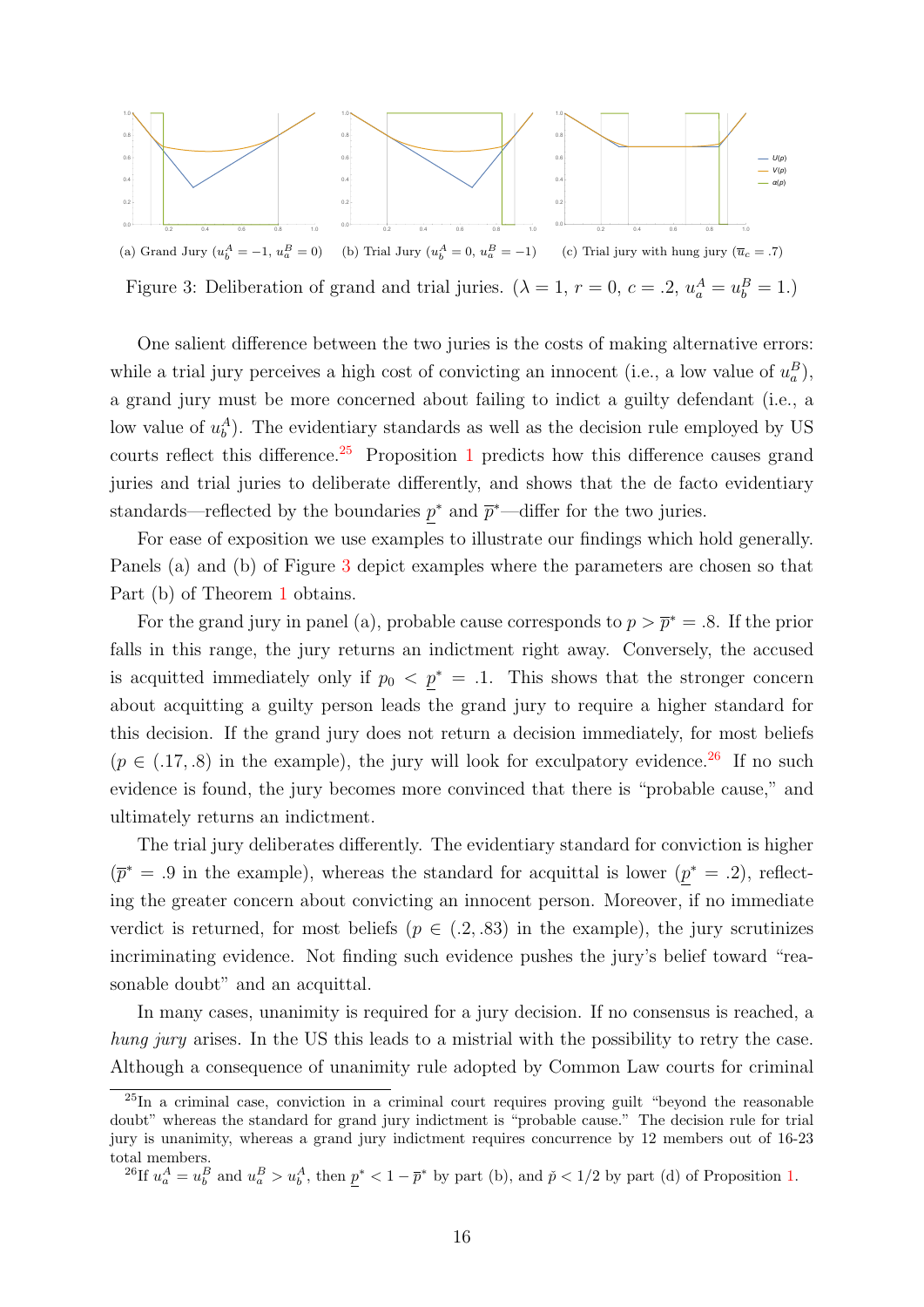cases, in principle a mistrial need not be the only solution to a jury deadlock, $27$  and its effect on jury deliberation is an important question. To analyze the effect, we introduce hung jury in "reduced form" as a third action  $c$ , which we assume to have a safe payoff of  $u_c^A = u_c^B = \overline{u}_c^{28}$  $u_c^A = u_c^B = \overline{u}_c^{28}$  $u_c^A = u_c^B = \overline{u}_c^{28}$  Panel (c) of Figure [3](#page-15-1) depicts this case for a trial jury. The effects of introducing the option of a hung jury can be summarized as follows.

First, the possibility of a hung jury does not change the evidentiary standard for either verdict: they remain  $p^* = .2$  for acquittal and  $\bar{p}^* = .9$  for conviction. The reason is that these standards are set by indifference between contradictory learning and immediate action, and the values of these strategies are not affected by the hung jury option.

Second, the hung jury option affects the deliberation strategy in favor of seeking incriminating evidence (B-evidence). The value of seeking incriminating evidence increases since the jury faces a more appealing option, namely to "settle" for mistrial instead of deliberating until they reach the reasonable doubt. This means that for some predeliberation beliefs ( $p_0 \in [.83, .85]$ ), the jury switches attention from exculpatory evidence to incriminating evidence. The flip side of this behavior is that for a large range of pre-deliberation beliefs ( $p_0 \in [.35, .67]$ ) a mistrial is declared.

Third, the change in deliberation behavior also affects verdicts. For  $p_0 \in [.67, .85]$ , the probability of guilty verdict falls.[29](#page-16-2) Remarkably, the probability of "not-guilty" verdict also falls. In fact, with the mistrial option, the jury never returns a "not-guilty" verdict for any pre-deliberation belief  $p_0 \in [.35, .85]$  above the lower bound of the mistrial region, whereas, without that option, the jury would have returned "not guilty" verdict with positive probability after a long deliberation (when it reaches  $p^*$ ).

These findings suggest that the possibility of hung jury has complex and nontrivial effects on jury deliberation and verdicts and also point to the richness of the prediction that can be brought out by use of a dynamic model such as the current one.<sup>[30](#page-16-3)</sup>

<span id="page-16-0"></span><sup>&</sup>lt;sup>27</sup>For instance, in England and New Zealand, the unanimity requirement is relaxed in the event of a jury deadlock, allowing a judge to require supermajority instead. Hung jury is not possible in a Scottish court where a simple majority is required for a verdict. See [https://en.wikipedia.org/wiki/Hung\\_jury](https://en.wikipedia.org/wiki/Hung_jury).

<span id="page-16-1"></span><sup>&</sup>lt;sup>28</sup>An interpretation is that this is a continuation value jurors assign to a mistrial. We formally analyze the model with a third action in Appendix D in the Supplemental Material.

<span id="page-16-2"></span><sup>&</sup>lt;sup>29</sup>Fix any belief  $p_0 \in [0.83, 0.85]$  in the switching region. Without hung jury, the probability of a guilty verdict exceeds  $p_0$  since the jury never finds the guilty innocent whereas it may find the innocent guilty (in case the jury reaches  $\bar{p}^*$  without finding exculpatory evidence). With hung jury, the probability of guilty verdict falls strictly below  $p_0$  by an analogous argument. For  $p_0 \in [0.67, 0.83]$ , mistrial is declared in any event in which, without hung jury, the jury would have found incriminating evidence after  $p$  fell below 0.67. Hence, the probability of a guilty verdict is reduced commensurately.

<span id="page-16-3"></span><sup>&</sup>lt;sup>30</sup>The analysis so far focused on the situation in which, without hung jury, jury deliberation involves only contradictory learning. The case with both confirmatory and contradictory learning is analogous: introduction of mistrial increases the value of confirmatory learning, which reduces the probability of the guilty verdict for high p (around  $\bar{p}$ ) and that of the not guilty verdict for a low p (around p), at the expense of increased probability of mistrial.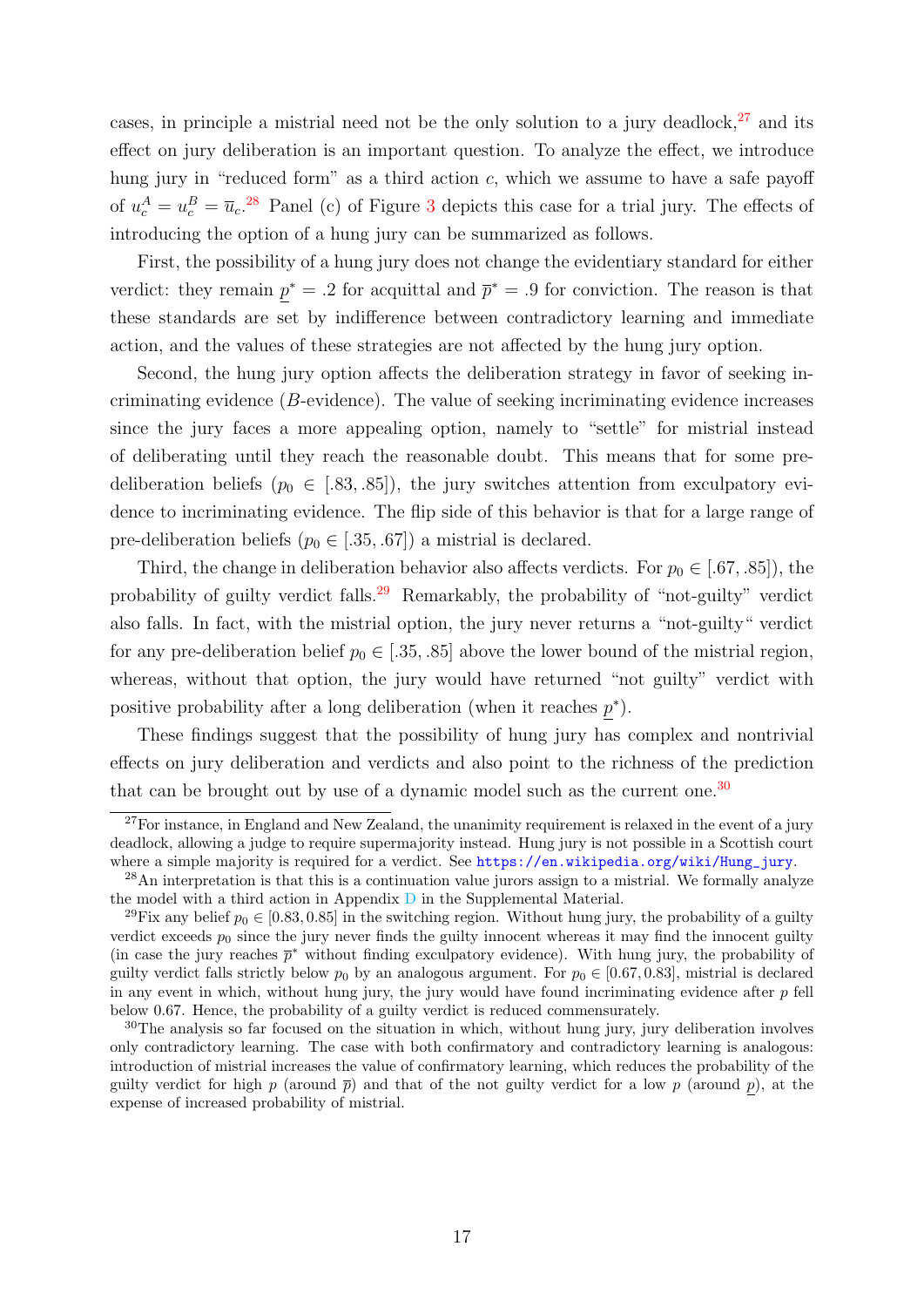<span id="page-17-6"></span><span id="page-17-5"></span>

Figure 4: Media bias: Labels below the bars describe the information the medium has learned. Colors and labels inside the bars describe informational content (the message) published in each case.

#### 4.2 Choice of News Media by Voters

Our second application is the choice of news media by a voter. $31$  Suppose a citizen votes for one of two candidates,  $a$  or  $b$ . Candidate  $a$  has a right-wing platform, and candidate b has a left-wing platform.<sup>[32](#page-17-1)</sup> The state  $\omega \in \{A, B\}$  captures which platform serves the interest of the voter better, and  $u_x^{\omega}$  represents the voter's utility from voting for x in state  $\omega$ . Her belief about the state is captured by p. We say the voter is more right-leaning the higher  $p$  is.<sup>[33](#page-17-2)</sup>

Before voting, the voter may obtain information from a range of "news media" or "news channels," at a flow cost  $c > 0.34$  $c > 0.34$  We now interpret each choice  $\alpha \in [0,1]$  as a particular news medium the voter may subscribe to.<sup>[35](#page-17-4)</sup> Medium  $\alpha$  publishes three possible types of content: (i) factual information in favor of A, (ii) factual information in favor of B, (iii) partisan rhetoric that corresponds to the bias of a medium. Rhetoric is a message that does not convince voters that there is factual information in favor of any candidate. Over a short time interval  $dt > 0$ , the voter receives factual messages supporting A or B with probabilities (i)  $p\alpha\lambda dt$ , or (ii)  $(1-p)(1-\alpha)\lambda dt$ , respectively, and (iii) in the absence of such messages, the voter perceives the pulished content as rhetoric, which happens with the remaining probability  $1 - [p\alpha + (1 - p)(1 - \alpha)]\lambda dt$ .

<span id="page-17-0"></span> $31$ This application shares a theme with [Suen](#page-39-11) [\(2004\)](#page-39-11), [Burke](#page-38-13) [\(2008\)](#page-38-13), [Oliveros](#page-39-12) [\(2015\)](#page-39-12), and [Yoon](#page-39-13) [\(2016\)](#page-39-13)—particularly the optimality of consuming a biased medium for a Bayesian agent. These papers are largely static, unlike the current model which is fully dynamic. [Meyer](#page-39-14) [\(1991\)](#page-39-14) makes a similar observation in a dynamic contest environment. [Mullainathan and Shleifer](#page-39-15) [\(2005\)](#page-39-15) assumes "behavioral" bias on the part of consumers to predict media slanting. [Gentzkow and Shapiro](#page-38-14) [\(2008\)](#page-38-14) and [Perego and](#page-39-16) [Yuksel](#page-39-16) [\(2016\)](#page-39-16) study media competition, which we take as given.

<span id="page-17-1"></span><sup>&</sup>lt;sup>32</sup>In the context of a referendum, one could interpret  $x = a$  as voting for the status quo and  $x = b$  for an alternative, or vice versa.

<span id="page-17-2"></span><sup>&</sup>lt;sup>33</sup>Alternatively one could model a voter's bias in terms of her payoffs. In this case  $u_x^{\omega}$  could incorporate her "partisan" preference.

<span id="page-17-3"></span><sup>&</sup>lt;sup>34</sup>Since the time at which the payoff is realized (the election or implementation of a policy) is independent of when the voter makes up her mind, we assume  $r = 0$ . Our model does not capture the effect of a "deadline," which is clearly relevant for the election example. We conjecture that the salient features of our characterization which are discussed in the context of this application carry over to a model with sufficiently long deadline, but leave the formal analysis of this case for future work.

<span id="page-17-4"></span><sup>&</sup>lt;sup>35</sup>The notation suggests that voters subscribe to a single medium. Given that the arrival rates of evidence are linear in  $\alpha$ , this is without loss—a "multi-homing" voter cannot achieve a higher payoff.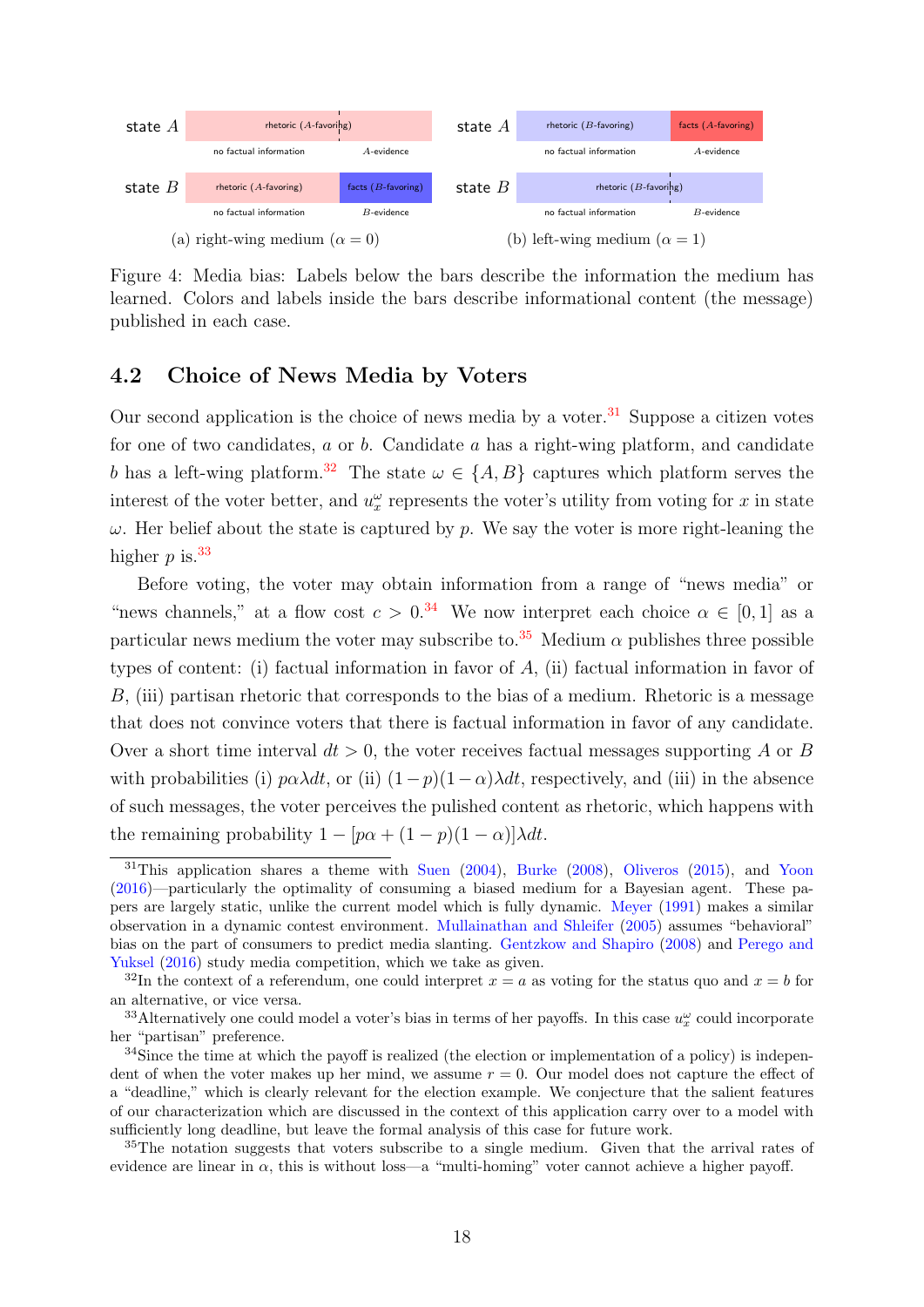The informational content of partisan rhetoric—and thus the partisan bias—depends on the medium  $\alpha$ . To illustrate this, consider the most extreme media. (Media bias for the general case  $0 \le \alpha \le 1$  is more precisely micro-founded in Appendix C of the Supplemental Material.) As depicted in Panel (a) of Figure [4,](#page-17-5) medium  $\alpha = 0$  sends B messages in state  $B$  only when it learns facts supporting  $B$ , which happens with *some* probability. Otherwise it sends partisan rhetoric favoring the right-wing candidate a both in state B and in state  $A^{36}$  $A^{36}$  $A^{36}$  We therefore call medium  $\alpha = 0$  right-wing. Intuitively, a right-wing medium will advocate the left-wing candidate b only if it possesses hard facts supporting state  $B$ . On the other hand, it is willing to advocate the right-wing candidate even in the absence of factual information. Therefore, even if it possesses factual information in favor of a, voters will not distinguish this from partisan rhetoric.

As depicted in Panel (b), medium  $\alpha = 1$  has the opposite bias. It always publishes (left-wing) rhetoric in state B. In state A it also publishes left-wing rhetoric, except when it learns factual evidence in favor of candidate a. Corresponding to the bias of the rhetoric we call such a medium *left-wing*. More generally, a medium  $\alpha \in (0, 1/2)$  is moderately right-wing, a medium  $\alpha \in (1/2, 1)$  is moderately left-wing, and the medium  $\alpha = 1/2$  is called unbiased.

We treat the behavior of media as exogenous to the model and focus on optimal subscription choices by voters for a given set of media. With this interpretation of the model, Theorem [1](#page-9-2) has the following implications for the choice of news media.

**Corollary 1.** Voters with extreme beliefs  $p \notin (p^*, \overline{p}^*)$  always vote for their favorite candidates without consulting media. Those subscribing to media exhibit the following behavior.

- (a) (**Moderately informative media**) Suppose  $\underline{c} \leq c < \overline{c}$ :
	- All voters to the right of  $\check{p}$  subscribe to right-wing media and all voters to the left of  $\check{p}$  subscribe to left-wing media.
	- Over time absent breakthrough news, all voters become progressively more extreme and polarized.
- (b) (**Highly informative media**) Suppose  $c < c$ :
	- (i) Right-leaning voters  $(p \in (\bar{p}, \bar{p}^*))$  and moderate left-leaning voters  $(p \in$  $(p, p^*)$  subscribe to right-wing media. (ii) Left-leaning voters  $(p \in (p^*, p))$  and moderate right-leaning voters  $(p \in (p^*, \overline{p}))$  subscribe to left-wing media. (iii) Undecided voters  $(p = p^*)$  subscribe to unbiased media.
	- Over time absent breakthrough news, moderate voters  $(p \in (p, \overline{p}))$  become increasingly undecided and more extreme voters become increasingly more extreme and polarized.

<span id="page-18-0"></span>Panel (a) of Figure [5](#page-19-0) shows the choice of media  $\alpha$  by voters with different beliefs.

<sup>36</sup>Note that the partisan bias of the rhetoric is consistent with Bayesian updating. Since rhetoric is more frequent in state  $A$ , it must be in favor of the right-wing candidate.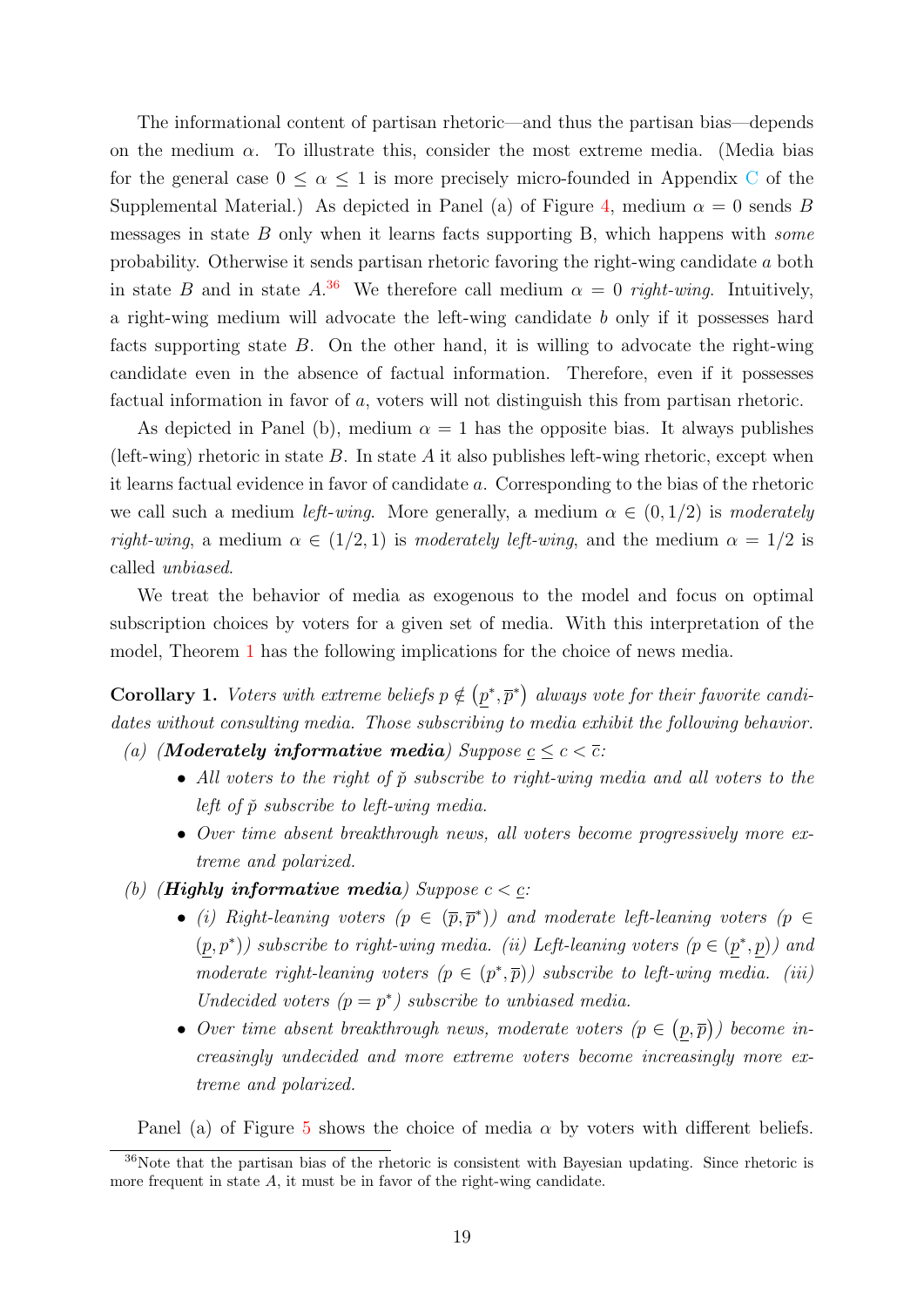<span id="page-19-0"></span>

Figure [6](#page-19-1) shows how the distribution of beliefs evolves over time (measured at three different times), where colors represent the media choice by voters who are still subscribing to media. The initial distribution is  $p_0 \sim U[0, 1]$  in this example.

Among those subscribing to news media, voters on the far right choose right-wing media. Such a medium is valuable to them since it mostly publishes a content reinforcing their belief, and publishes left-favoring information only if it is accurate enough (in fact, fully conclusive in the baseline model) to actually convince them to change their votes. Over time, in the absence of convincing contradictory news, the right-wing medium feeds such voters with what they believe, leading them to become more extreme in their beliefs. Hence, applied to dynamic media choice with fully Bayesian voters, our model generates self reinforcing beliefs—sometimes called an "echo-chamber" effect—that persists until strong contradictory evidence arrives.

The moderately right voter's media choice is quite different. Their moderate beliefs cause them to seek accurate evidence (of either kind) for voting. Initially they look for right-favoring evidence which they expect more likely to arise given their beliefs. Interestingly, they expect to find such evidence in left-wing media, since these media scrutinize the right-favoring information more and apply a very high standard for reporting

<span id="page-19-1"></span>

Figure 6: Evolution of media choice and beliefs when the true state is B. Shaded areas represent the density of beliefs (left axis). Bold bars represent mass points of beliefs (right axis).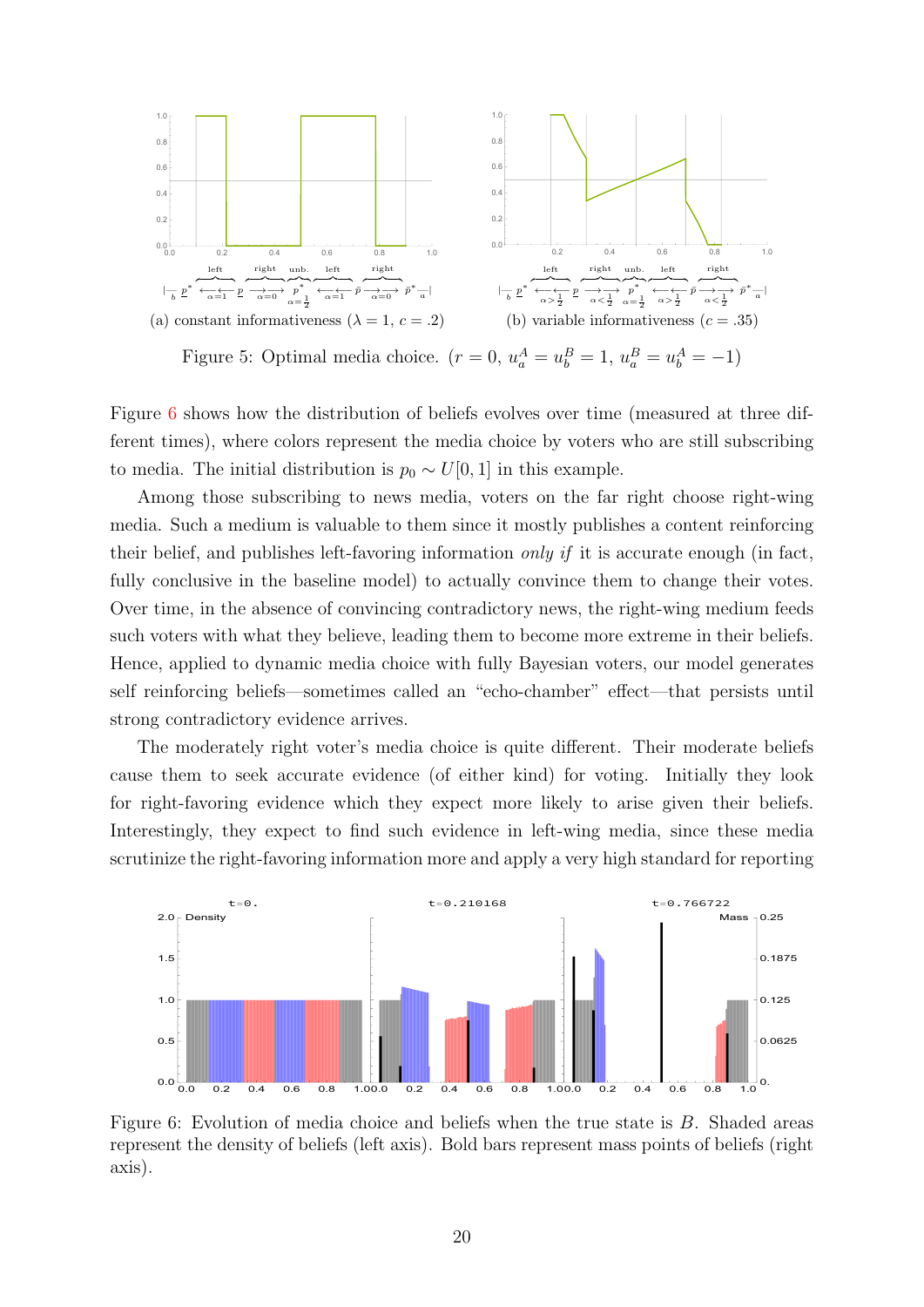such information. The moderate's media choice thus differs from the extreme voter's choice. The prediction of an "anti-echo chamber" effect is novel and has no analogue in previous literature. Over time, absent breakthrough news, their anti-echo chamber choice leads voters to be undecided. Ultimately, they switch to the unbiased medium.

In sum, our dynamic model of media choice predicts two different dynamics of belief evolution resulting from optimal media choice: the beliefs for those who are sufficiently extreme become more polarized, and the beliefs of those who are sufficiently moderate converge toward the middle and result in the subscription of unbiased media.

Trade-off between Skewness and Informativeness of Media. One prediction of the baseline model is that voters only choose from three media, right-wing, left-wing, and unbiased. This is a consequence of the assumption that all media have access to information with identical arrival rates, and differ only in the rhetoric they publish. Formally, each news medium is characterized by a pair of arrival rates  $(\lambda^A, \lambda^B)$  for A- and B-evidence, respectively. The sum of arrival rates  $\lambda^A + \lambda^B$  can be viewed as a measure of the *informativeness* of a medium. In the baseline model, if we normalize  $\lambda = 1$ , we have  $\lambda^A = \alpha$  and  $\lambda^B = \beta = 1 - \alpha$ , so that  $\lambda^A + \lambda^B = 1$  for all media. The analysis of this case suggests that there is no demand for moderate media and the market will be dominated by extremely-biased outlets, as long as all media are identical in their informativeness.

We relax this assumption and introduce a trade-off between bias and informativeness by assuming less biased media to be more informative. This generates predictions about which voters have a stronger preference for informativeness versus bias.

Formally we assume that  $\lambda^B = \Gamma(\lambda^A)$ , where  $\Gamma(\lambda^A)$  is a decreasing concave function, and set  $\alpha = \lambda^A / (\lambda^A + \Gamma(\lambda^A))$ . The interpretation is that news outlets that are more balanced have access to more factual information, for example because they employ jour-nalists focused more on hard evidence.<sup>[37](#page-20-0)</sup> In Appendix E in the Supplemental Material, we extend our characterization to this more general framework and show that it leads to choices of moderately biased media. Here, we illustrate the optimal choice in Panel (b) of Figure [5](#page-19-0) with  $\Gamma$  given by:  $(\lambda^A + \Gamma(\lambda^A)) + 3\sqrt{(\lambda^A)^2 + (\Gamma(\lambda^A))^2} = 4$ .

The overall structure of the optimal policy is similar, with extreme voters choosing media corresponding to their own bias and moderates doing the opposite. Regarding the trade-off between informativeness and bias, the model predicts that more moderate voters have a stronger preference for informativeness, whereas voters with more extreme beliefs, prefer more biased outlets. This reinforces the echo-chamber effect as extreme voters turn to more and more biased media as they become more polarized over time. Moderate voters who becomes less and less certain over time shift toward more and more balanced

<span id="page-20-0"></span><sup>&</sup>lt;sup>37</sup>One could consider the opposite case where more biased outlets have access to more factual information which would reinforce the demand for skewed media that is already present in the baseline model. Formally, a convex function Γ will have no effect on the optimal choices, as long as the DM can divide attention across different news media in linear fashion.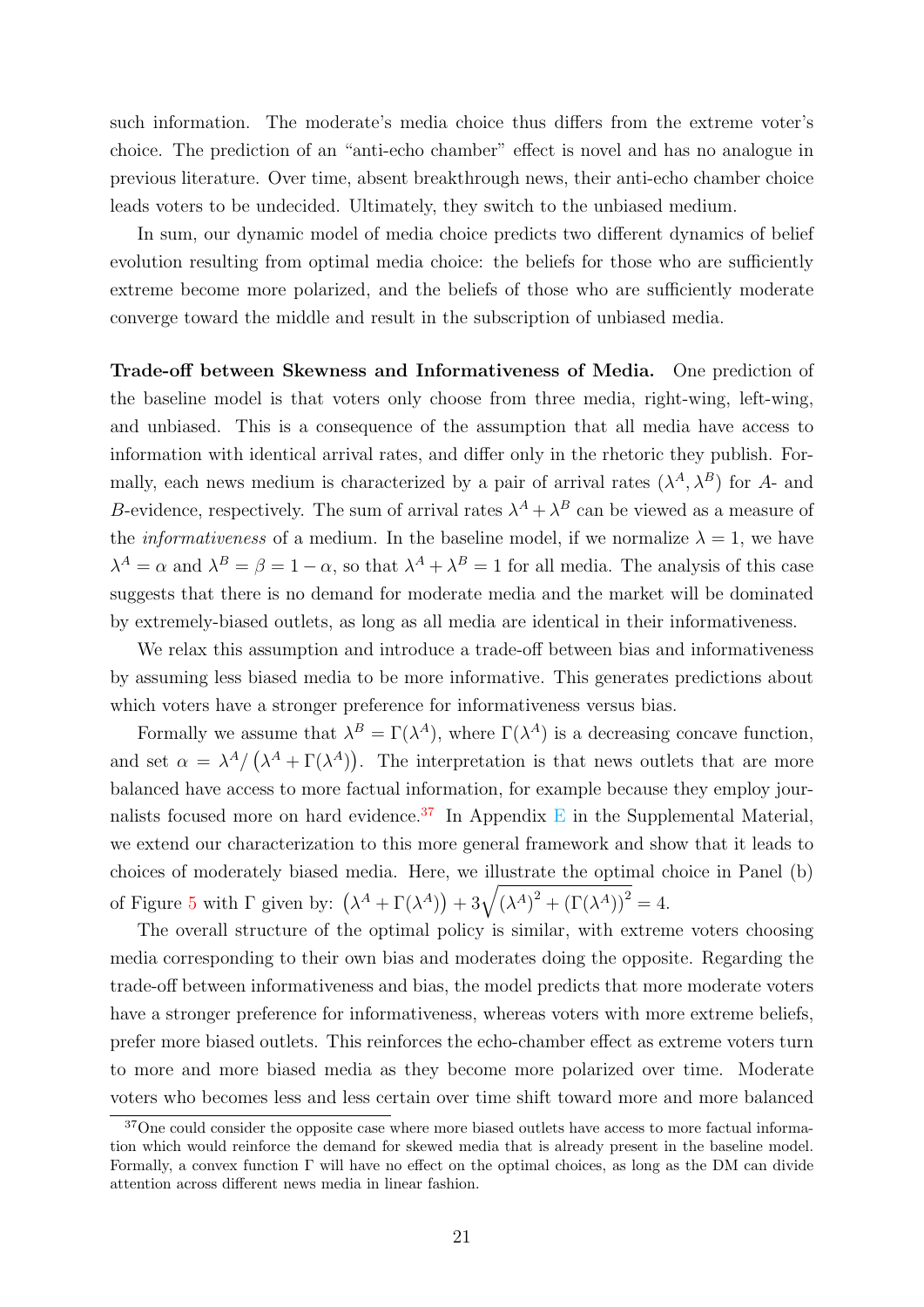outlets. Overall, absent breakthrough news, demand for outlets with moderate biases falls over time, as extreme voters become more extreme and switch to more extreme media; and moderate voters become more moderate and eventually subscribe to balanced media.

### <span id="page-21-0"></span>5 Generalized Model with Non-Conclusive Evidence

In the baseline model, we have assumed that the DM can access fully revealing signals. We now generalize the model to allow for the signals to be noisy. A-signals now arrive at rate  $\overline{\lambda}$  in state A, and at rate  $\underline{\lambda}$  in state B, where we assume  $\overline{\lambda} > \underline{\lambda} \geq 0$ . Importantly, the DM does not observe the state generating these signals. Similarly, B-signals arrive at rate  $\overline{\lambda}$  in state B, and at rate  $\underline{\lambda}$  in state  $A$ .<sup>[38](#page-21-1)</sup> If  $\underline{\lambda} = 0$ , the signals are fully revealing, and we obtain the baseline model. We impose the following assumption

### <span id="page-21-2"></span>Assumption 1. *Either*  $r = 0$ , or  $u_a^A \overline{\lambda} + u_b^A \underline{\lambda} > 0$  and  $u_b^B \overline{\lambda} + u_a^B \underline{\lambda} > 0$ .

This assumption means that losses associated with the wrong action are not too large. Without this assumption, delayed action may be beneficial because this leads to discounting of losses. The DM would prefer to learn as slowly as possible. Assumption [1](#page-21-2) guarantees that for all  $c \geq 0$ , the DM has a preference to speed up learning.<sup>[39](#page-21-3)</sup>

With noisy signals, the DM may find it optimal to wait for more than one signal before taking an action. Our characterization from the baseline model generalizes naturally, if the DM finds it optimal not to wait for multiple signals. In this case, we say the model satisfies the *single experimentation property* (SEP). We provide a necessary and sufficient condition for SEP in terms of a critical cost level and characterize the optimal strategy under SEP. In Section [6,](#page-25-0) we illustrate what the optimal strategy looks like when SEP does not hold.

#### 5.1 Optimal Strategy under SEP

As in the baseline model, the DM's attention strategy determines which signals are actually observed. If she allocates a fraction  $\alpha \in [0,1]$  of her attention to seeking A-signals and  $\beta = 1 - \alpha$  to seeking B-signals, she receives an A-signal with arrival rate  $\alpha \lambda^{A}(p)$ , where  $\lambda^{A}(p) := p\overline{\lambda} + (1-p)\underline{\lambda}$ . An A-signal leads to a posterior  $q^{A}(p) := \overline{\lambda}p/\left(\overline{\lambda}p + \underline{\lambda}(1-p)\right) > p$ . Similarly B-signals arrive at rate  $(1 - \alpha)\lambda^{B}(p)$  where  $\lambda^{B}(p) := p\lambda + (1 - p)\overline{\lambda}$ , and lead to posterior  $q^B(p) := \frac{\lambda p}{\lambda p + \lambda(1-p)}$  < p. If the DM does not receive any signal, her belief evolves according to  $\dot{p}_t = -(2\alpha_t - 1)\delta p_t(1 - p_t)$ , where  $\delta := \overline{\lambda} - \underline{\lambda}$  denotes the difference in arrival rates between signal and noise. We now state the optimal strategy, with

<span id="page-21-1"></span><sup>&</sup>lt;sup>38</sup>Allowing the DM to choose any signal with state contingent arrival rates  $(\lambda_A, \lambda_B) \in [\underline{\lambda}, \overline{\lambda}]^2$  does not change the analysis; the DM will optimally choose only between  $(\lambda_A, \lambda_B) = (\lambda, \overline{\lambda})$  and  $(\lambda_A, \lambda_B) = (\overline{\lambda}, \underline{\lambda})$ .

<span id="page-21-3"></span><sup>&</sup>lt;sup>39</sup>We could instead impose weaker conditions that depend on c. In the proofs we use  $\hat{U}(p) > \overline{U}(p)$  for all  $p, c + rU_b(p^*) \ge 0$  and  $c + rU_a(p^*) \ge 0$ . These are implied by Assumption [1.](#page-21-2)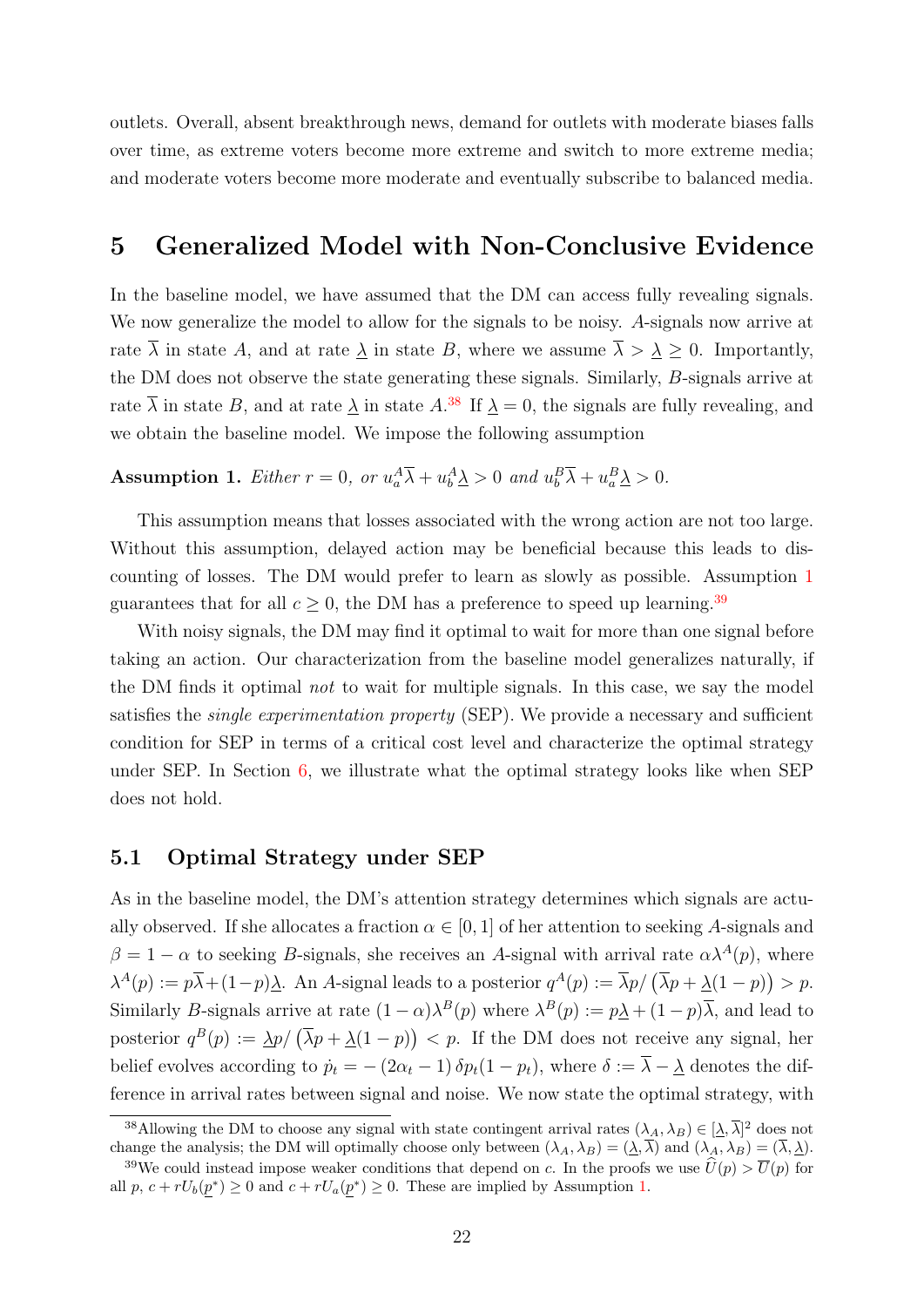<span id="page-22-3"></span>the detailed analysis and explicit definitions relegated to Appendix [A.](#page-27-0) As before, the optimal policy is a combination of immediate action, contradictory learning and confirmatory learning.

<span id="page-22-2"></span>**Theorem 2.** For any  $(r, u_x^{\omega}, \overline{\lambda}, \underline{\lambda})$ , there exists a critical cost-level  $\underline{c}^{SEP} = \underline{c}^{SEP}(r, u_x^{\omega}, \overline{\lambda}, \underline{\lambda}) \geq$ 0 such that SEP holds if and only if  $c \geq c^{SEP \cdot 40}$  $c \geq c^{SEP \cdot 40}$  $c \geq c^{SEP \cdot 40}$  Given  $c \geq c^{SEP}$ , there exists  $\bar{c} =$  $\overline{c}(r,u^{\omega}_x,\overline{\lambda},\underline{\lambda})>0$  such that the optimal strategy is characterized as follows:

- (a) Suppose  $c \geq \overline{c}$ . Then the DM takes an optimal action  $x^*(p)$  without information acquisition.
- (b) Suppose  $c \in [\underline{c}^{SEP}, \overline{c})$ . For  $p \in (p^*, \overline{p}^*)$ , the optimal strategy takes either the contradictory form [\(3.1\)](#page-9-1) or the mixed contradictory and confirmatory form [\(3.2\)](#page-10-0). For  $p \notin (p^*, \overline{p}^*)$ , it is optimal to take an immediate action. In particular, [\(3.1\)](#page-9-1) is optimal for c in a neighborhood of  $\overline{c}$ , and  $(3.2)$  is optimal for c in a neighborhood of  $\underline{c}^{SEP}$  if r and  $\lambda$  are both sufficiently low.

### 5.2 Implications for Stochastic Choice and Response Time

The general model exhibits rich implications for the choice process. We explore them and compare them with some well-known benchmarks. In classic models such as Luce's logit model, stochastic choice can be interpreted as arising from unobserved random utility. In contrast, in models of information acquisition such as Wald, RI, and DDM, as well as our model, choice is stochastic because the DM learns the payoff-relevant state with noise, so that the choice probabilities depend on the DM's prior. This is not the case in random-utility models. There is a particular structure to this dependence and we first explore the predictions for the accuracy and delay of decisions across DMs with different prior beliefs. Second, we explore the predicted time pattern of choice in a single DM with a fixed prior.

Accuracy of decisions. A measure of the accuracy of the decision is the average posterior belief that the DM holds when taking a particular action. This measure captures the (subjective) probability that an action is optimal conditional on being chosen. In the RI model, the accuracy does not vary with the DM's initial belief for the range of priors where the DM acquires information [\(Matejka and McKay,](#page-38-8) [2015\)](#page-38-8). This property is also shared by the DDM in which the DM makes a decision if and only if her belief drifts to one of the stopping boundaries that are constant over time.<sup>[41](#page-22-1)</sup> The accuracy, or the belief, at the boundary therefore determines the accuracy of the decision.

<span id="page-22-1"></span><span id="page-22-0"></span><sup>&</sup>lt;sup>40</sup>We have <u>c</u><sup>SEP</sup> = 0 if  $r > 0$  and  $\lambda$  is sufficiently close to zero.

<sup>&</sup>lt;sup>41</sup>This holds in our framework with binary states and actions [\(Peskir and Shiryaev,](#page-39-1) [2006\)](#page-39-1). Below we will discuss the DDM with a continuum of states considered by [Fudenberg, Strack, and Strzalecki](#page-38-1) [\(2017\)](#page-38-1) which generates prior-dependence.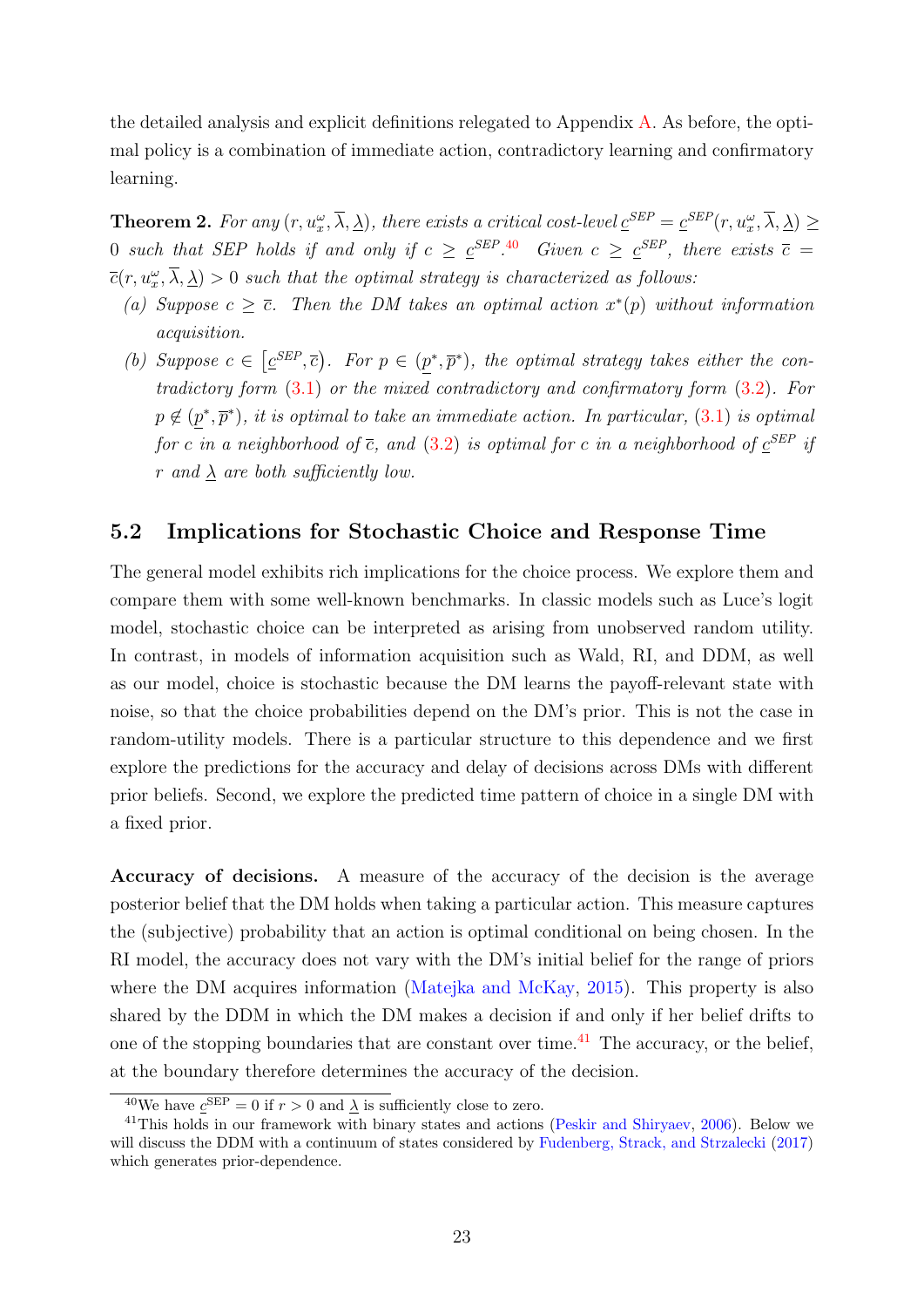In our model, by contrast, the decision accuracy varies with the initial belief. The reason is that decisions are not only taken when the belief has reached the bound of the experimentation region. For both the contradictory and the confirmatory region, decisions are also taken after signals are observed, in which case the belief will land in the interior of the stopping region. Moreover, since our optimal strategy is a combination of the contradictory strategy, which has a drift to bound structure, and the confirmatory strategy, where actions are only taken if signals are observed, the accuracy depends on the initial belief in a complex way, as depicted in Panel (a) of Figure [7,](#page-24-0) which also reports the accuracy in the RI-model (the constant dashed lines).

Most striking is the difference between the contradictory region and the confirmatory region. The higher initial uncertainty in the latter is associated with a significantly higher accuracy of the final action. To make this precise, we say that a DM with belief  $p$  makes a uniformly more accurate decision than a DM with belief  $p'$  if the following holds: For any two histories h and h', resulting from  $p$  and  $p'$ , respectively, where the DM takes the same action  $x \in \{a, b\}$ , the posterior belief at h must be more extreme in favor of  $action x than the posterior belief at h'.$ 

<span id="page-23-0"></span>**Proposition 3** ("Skepticism fosters accuracy"). Suppose  $c \in [\underline{c}^{SEP}, \overline{c})$  and  $(p, \overline{p}) \neq \emptyset$ . Then, a DM with any prior belief  $p \in (p, \overline{p})$  makes a uniformly more accurate decision than a DM with any prior belief  $p' \in (p^*, p) \cup (\overline{p}, \overline{p}^*)$ .

Proposition [3](#page-23-0) makes precise the intuition why the DM employs the confirmatory strategy when she is uncertain and the contradictory strategy when she is more certain. As the proposition shows, the former strategy involves more information acquisition than the latter. Since the value of information is higher when the DM is initially more uncertain, she employs a strategy that is more effective in fuller learning (i.e., the confirmatory strategy). As shown next, this has a cost:

**Delay.** Let  $\tau(p)$  denote the *expected delay* of taking an action, where p is the prior belief of the DM. We show that  $\tau(p)$  is single-peaked as illustrated in Panel (b) of Figure [7.](#page-24-0)

**Proposition 4** ("Skepticism entails delay"). Suppose  $c \in [\underline{c}^{SEP}, \overline{c})$ . Then  $\tau(p)$  is quasiconcave with maximum at  $p' \in (p^*, \overline{p}^*)$  if either of the following holds:

- (a) The contradictory strategy is optimal. In this case  $p' = \check{p}$ .
- (b) The optimal strategy combines contradictory and confirmatory evidence, r is sufficiently close to zero, and  $p^* \in (\underline{\lambda}/(\underline{\lambda} + \overline{\lambda}), \overline{\lambda}/(\underline{\lambda} + \overline{\lambda}))$ . In this case  $p' \in [p, \overline{p}]$ .

Clearly, in the contradictory region, the delay increases in the distance between the prior belief and the boundary of the experimentation region. For the confirmatory region, we show that the delay is concave in  $p$ . If payoffs are symmetric, the longest expected delay arises at  $p^* = 1/2$ . Intuitively, at  $p \neq 1/2$  a decision is made faster since the DM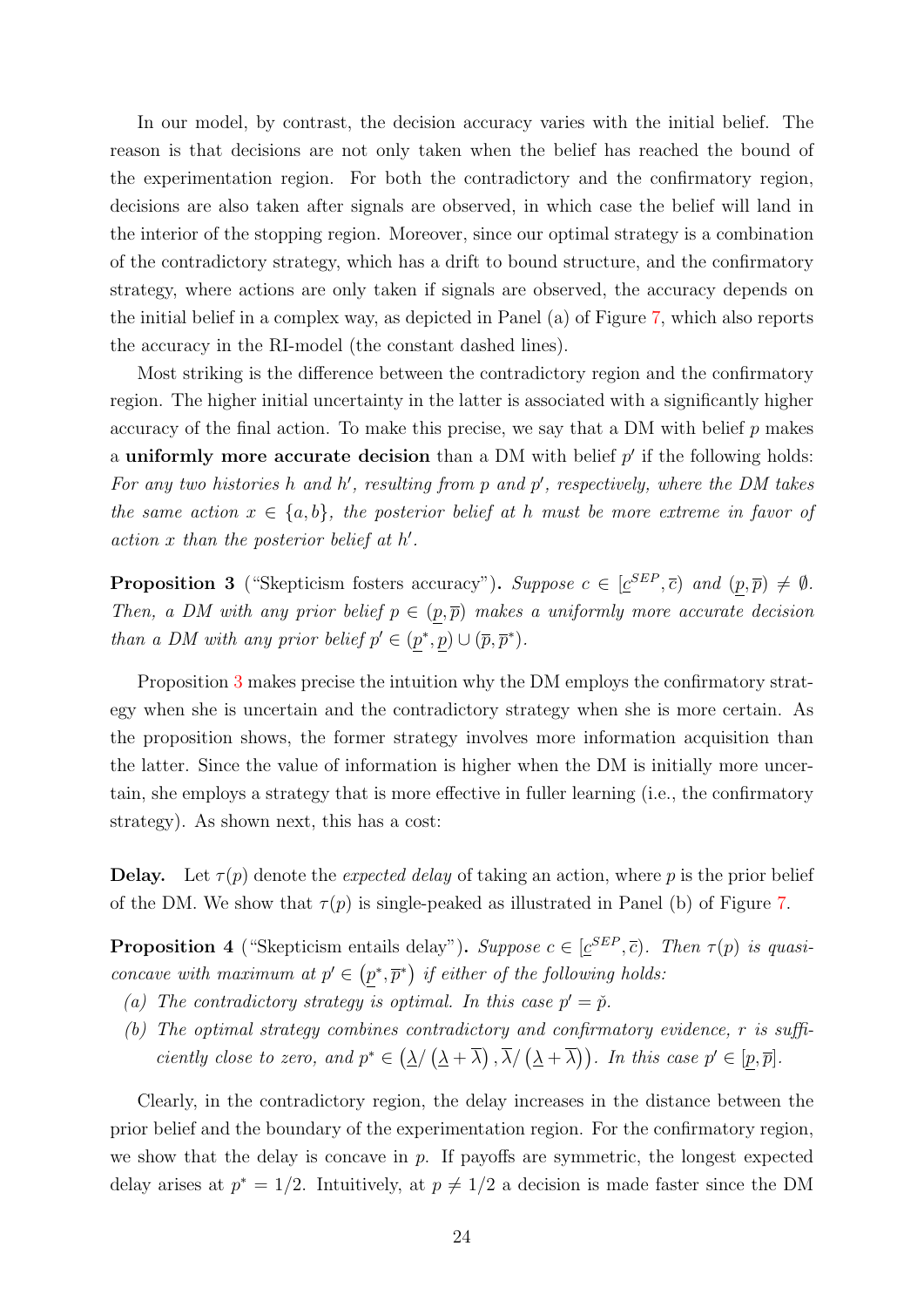<span id="page-24-3"></span><span id="page-24-0"></span>

Figure 7: Parameters:  $\bar{\lambda} = 1, \, \underline{\lambda} = .025, \, r = 0, \, c = 0.115, \, u_a^A = u_b^B = 1, \, u_b^A = u_a^B = 0.$ The weight of the cost function in the RI-model is  $\mu = 1.025$ , which leads to identical experimentation regions in both models. Grid lines at:  $p^*, p, p^*, \bar{p}, \bar{p}^*$  (left to right).

focuses her attention on the signal that is more likely to arrive.[42](#page-24-1) Finally, we show using a revealed preference argument that at  $p$  and  $\bar{p}$ , the delay in the contradictory strategy must be shorter to compensate for the less accurate decision.

Similar results hold in the RI model and DDM. The difference is that in our model, the two modes of learning lead to discontinuities in the average delay when the posterior moves from the confirmatory to the contradictory region.<sup>[43](#page-24-2)</sup>

Speed-Accuracy Complementarity. So far, we have analyzed properties of the stochastic choice as a function of the prior belief. Next, we obtain a prediction on how, for a given prior, the accuracy varies as a function of decision time.

**Proposition 5.** Suppose  $c \in [\underline{c}^{SEP}, \overline{c})$ . For a DM with belief in  $p_0 \in [p^*, p] \cup [p^*, \overline{p}]$ , conditional on taking a, a later decision results in lower accuracy. For a DM with  $p_0 \in$  $[p, p^*] \cup [\overline{p}, \overline{p}^*]$ , conditional on choosing b, a later decision results in lower accuracy.

We obtain *speed-accuracy complementarity*, meaning later decisions tend to be less accurate. The reason is that (regardless of the prior), the DM becomes less and less convinced of the state she is seeking evidence for. Hence, if she discovers, say A-evidence, after a long period of waiting, she updates to a lower posterior than if she discovers A-evidence quickly (formally,  $q^A(p_t) < q^A(p_0)$ ).

Whether a long delay produces a more or less accurate decision has been of considerable interest in cognitive psychology. In a typical experiment in this area, subjects make

<span id="page-24-1"></span><sup>&</sup>lt;sup>42</sup>In the asymmetric case,  $p^*$  differs from 1/2 so that the DM sometimes focuses attention on the less likely signals.  $\tau$  is still concave in this case but the peak may differ from both  $p^*$  and  $1/2$ .

<span id="page-24-2"></span><sup>&</sup>lt;sup>43</sup>In the static RI model, we can interpret the (average) cost incurred as delay and the result follows from concavity of mutual information. In the DDM, the result follows straightforwardly from the convexity of the value function (see [Peskir and Shiryaev,](#page-39-1) [2006,](#page-39-1) Theorem 21.1).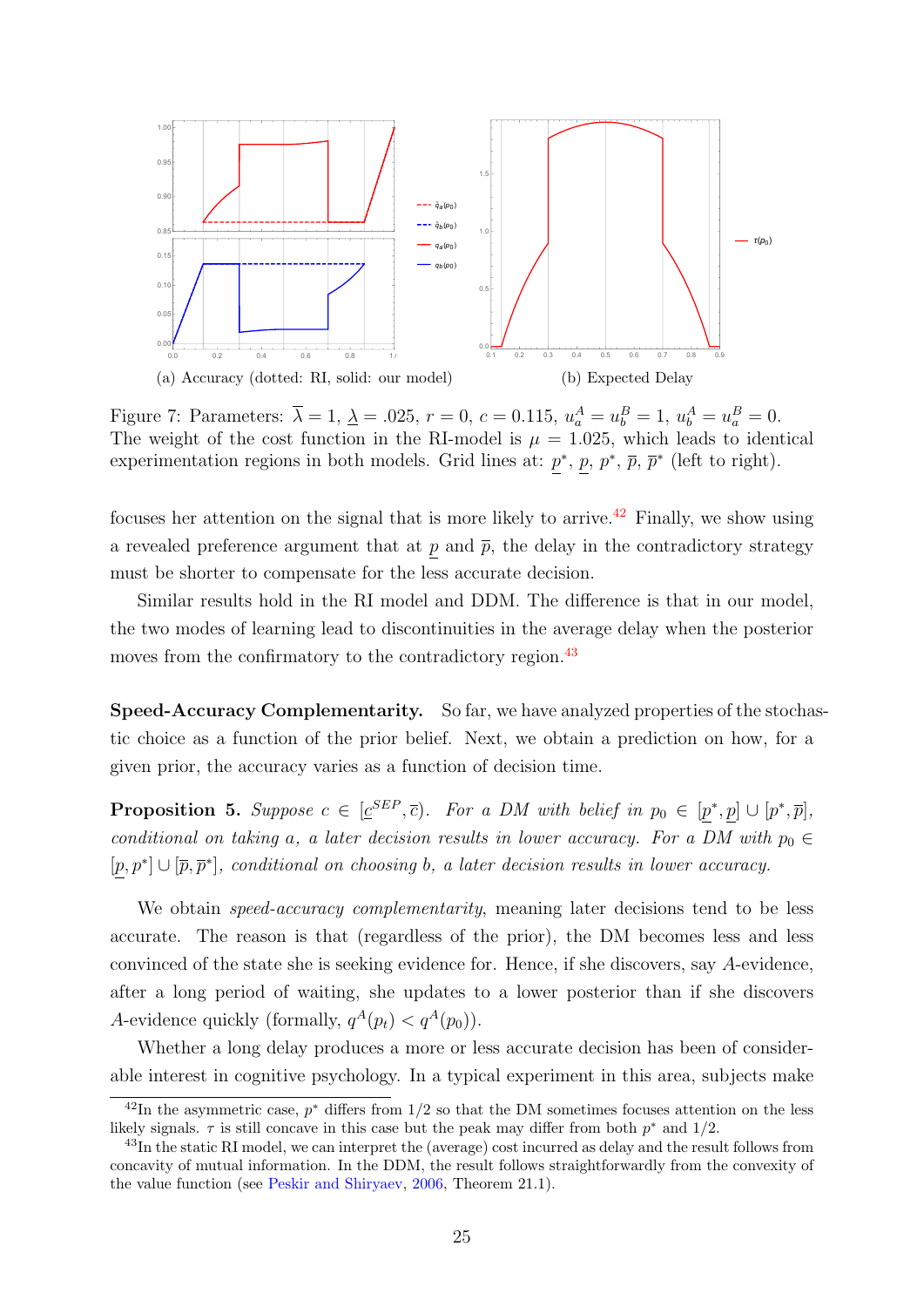<span id="page-25-6"></span>choices over time—often of perceptual judgment type (see [Ratcliff and McKoon,](#page-39-4) [2008,](#page-39-4) for a survey). What emerges as a pattern is that decisions with a longer response time tend to be less accurate. This phenomenon, known as *speed-accuracy complementarity*, is difficult to explain via the DDM often used to fit the data, unless the stopping boundaries collapse over time.<sup>[44](#page-25-2)</sup> [Fudenberg, Strack, and Strzalecki](#page-38-1) [\(2017\)](#page-38-1) justify collapsing boundaries by introducing rich uncertainty in terms of payoff differences between two actions, and produce a less accurate decision over time.<sup>[45](#page-25-3)</sup> We obtain a similar prediction in a Poisson model but the mechanism behind our result is different.<sup>[46](#page-25-1)</sup>

### <span id="page-25-0"></span>6 Repeated Experimentation

So far we have focused on the situation in which the SEP holds, which requires the cost of information acquisition to be sufficiently high (Theorem [2\)](#page-22-2). We now discuss cases where the SEP fails. In the examples we solve, the optimal solution retains the same structure as in Theorems [1](#page-9-2) and [2.](#page-22-2) [47](#page-25-4) In particular, the optimal policy combines immediate action, confirmatory and contradictory evidence. At the boundaries of the experimentation region, it is still optimal to seek contradictory signals, and the confirmatory region appears if the cost of information acquisition is sufficiently low. Unlike when SEP holds, however, the DM may optimally switch between different modes of learning, as discovery of evidence while following one strategy may lead to a posterior for which a different learning strategy is prescribed.

Figure [8](#page-26-1) depicts an optimal policy that exhibits one such pattern. $48$  The colored bars indicate originating beliefs on top, and the corresponding regions where the posterior lands after receiving a signal on the bottom. For instance, discovery made in top I will

<span id="page-25-2"></span><sup>&</sup>lt;sup>44</sup>The DDM assumes that a subject's perception follows a diffusion process with drift reflecting the underlying stimulus. In DDMs with constant boundaries, the threshold beliefs for decisions do not change over time, so a decision is made with the same accuracy over time, and speed-accuracy independence follows. If the boundaries collapse over time, then a later decision is made with less extreme or more uncertain beliefs, so speed-accuracy complementarity can be explained. See [Drugowitsch, Moreno-Bote,](#page-38-15) [Churchland, Shadlen, and Pouget](#page-38-15) [\(2012\)](#page-38-15) and [Hawkins, Forstmann, Wagenmakers, Ratcliff, and Brown](#page-38-16) [\(2015\)](#page-38-16) for discussions of the DDM with collapsing boundaries and the related evidence.

<span id="page-25-3"></span><sup>45</sup>Given the uncertainty about payoff differences, a long passage of time without observing strong evidence in favor of either action indicates that payoff differences are likely to be small. This reduces the incentive to acquire further information, causing the DM to stop with lower accuracy.

<span id="page-25-1"></span><sup>&</sup>lt;sup>46</sup>The extent to which Poisson signals accurately describe decision making in these experiments, or the underlying neurophysiology, is not clear. Whether brain processes stimuli through a gradual process described by DDM or a discrete process described by a Poisson model is subject of active research in neuroscience (see [Latimer, Yates, Meister, Huk, and Pillow](#page-38-17) [\(2015\)](#page-38-17) for instance). Within a Poisson model, our reliance on SEP further limits the applicability of our model in explaining these experiments. Nevertheless, our finding points to the potential usefulness of a Poisson-based approach; we leave for future research extension of the current model toward this direction.

<span id="page-25-4"></span><sup>&</sup>lt;sup>47</sup>Providing a general characterization is difficult since the number of possible strategies increases. Our analysis of examples studied in Appendix  $\bf{F}$  in the Supplemental Material reveals both the difficulties and the potential ways to overcome them.

<span id="page-25-5"></span><sup>&</sup>lt;sup>48</sup>A plot of the value function and posterior as well as other cases can be found in Appendix F of Supplemental Material.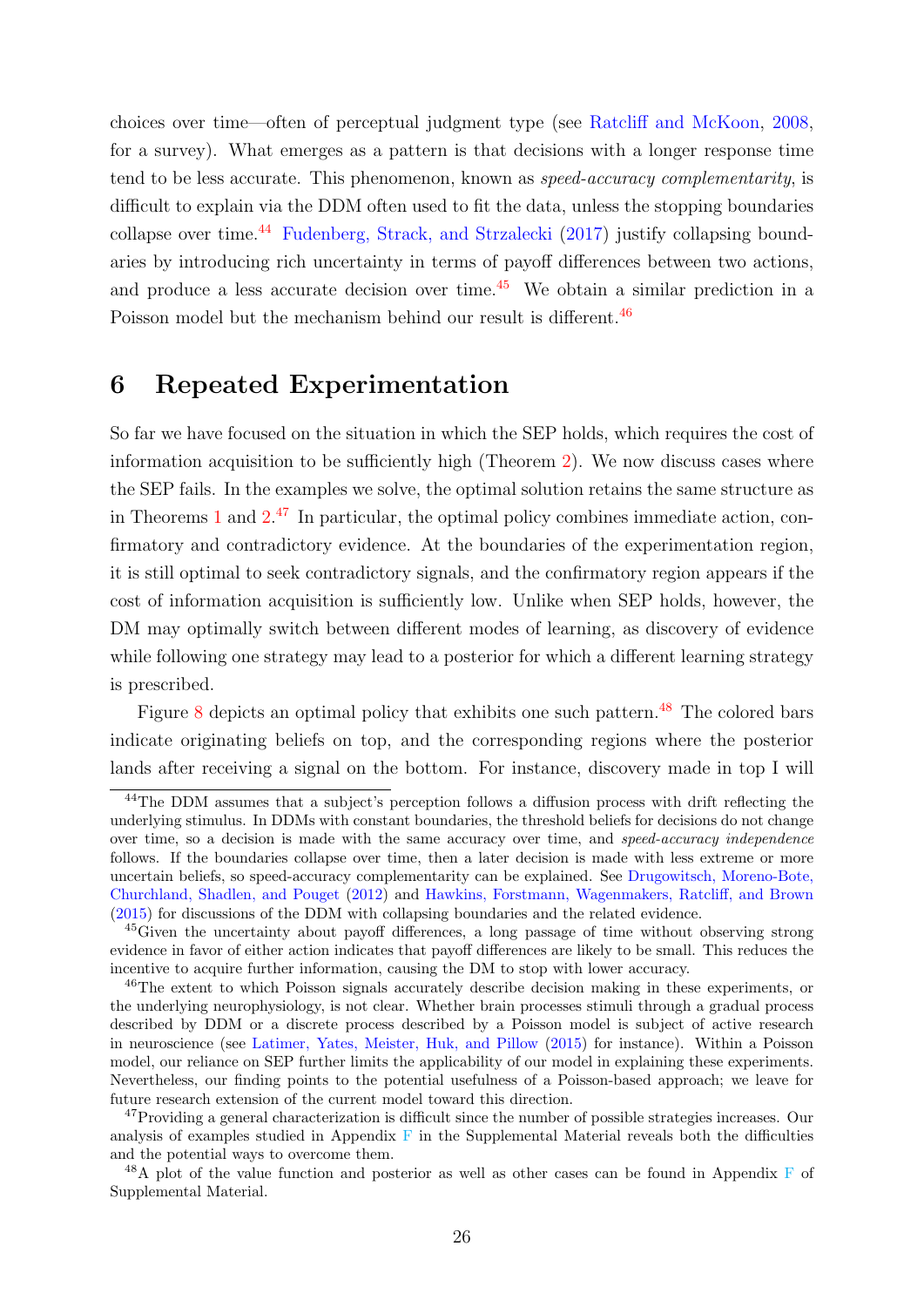<span id="page-26-1"></span>

Figure 8: Repeated Experimentation.  $\overline{\lambda} = 1, \underline{\lambda} = .2, r = 0, c = .1, u_a^A = u_b^B = 1, u_b^A =$  $u_a^B=0.$ 

lead to a posterior in bottom I. In this example, discovery made in a contradictory region (I-II and V-VI on the top) leads to a posterior in another part of the contradictory region or in the confirmatory region, that is, it will never lead to an immediate action. $49$ 

The bottom graph of Figure [8](#page-26-1) illustrates a possible evolution of the belief under the optimal strategy. Suppose the DM has a prior belief  $p_0$  in top II region. She then looks for A-evidence, as prescribed by contradictory learning. Her belief drifts down until she discovers A-evidence. Suppose she does so at  $p_1$ , still within region II. Her belief then jumps up to  $p_2$  (in bottom II, or top V, region). Now she looks for B-evidence, as prescribed by contradictory learning for that belief. Her belief drifts up until she finds B-evidence. Suppose she does so at  $p_3$  in top VI region. Her belief then jumps down to  $p_4$  in bottom VI, or top III, region, a confirmatory region where she again looks for B-evidence. Suppose she discovers B-evidence at  $p_5$ . This time her belief jumps down to  $p_6$ , in bottom region III, which is outside the experimentation region. She now picks action b, completing the journey.

### <span id="page-26-0"></span>7 Conclusion

We have studied a model in which a decision maker may allocate her limited attention to collecting different types of evidence that support alternative actions. Assuming Poisson arrival of evidence, we have shown that the optimal policy combines immediate action, contradictory learning, and confirmatory learning for different prior beliefs. We have then used this characterization to yield rich predictions about information acquisition and choices several in real-world settings.

We envision several avenues of extending the current work. First, our model is relatively tractable (e.g., the value function and optimal policy are available in closed form).

<span id="page-26-2"></span><sup>49</sup>As in the case where SEP holds, a discovery made in the confirmatory region (top regions III-IV) leads to a posterior in the stopping region and an immediate action.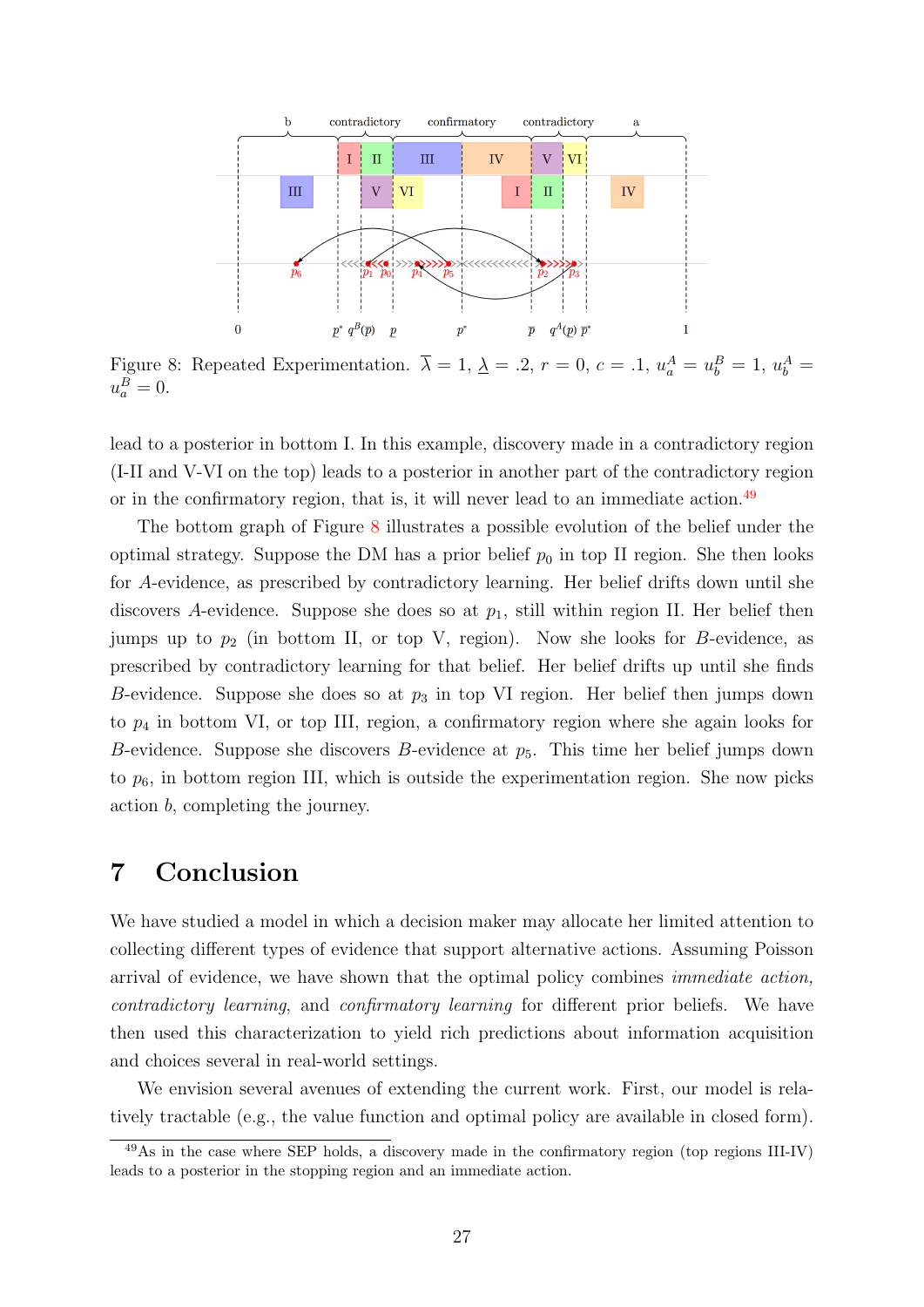Therefore, we hope that this framework will be useful to integrate dynamic choice of information in applied theory models. This includes our applications of jury and media choice, which could be extended beyond our analysis in the present paper. Dynamic information choice might be also embedded into a principal-agent setup in which a principal tries to induce an agent to acquire information or a strategic setup such as R&D competition where different firms choose from alternative innovation approaches over time.

Second, one may relax the "lumpiness" of information arrival to allow for more gradual information acquisition. The previous section about repeated experimentation already points to an extension in this direction, and suggests that our characterization is robust to such a generalization. A complete analysis of this case will be useful for applications in which decision makers learn gradually, such as a researcher who makes day-to-day decisions about the next steps in a project, as opposed to a manager who decides only based on reports that are made once a month. We leave this for future research.

### <span id="page-27-0"></span>A Proofs of Theorems [1](#page-9-2) and [2](#page-22-2)

We present all Lemmas used in the proofs of Theorems [1](#page-9-2) and [2](#page-22-2) for the general model with non-conclusive evidence. The results specialize to the baseline model by setting  $\overline{\lambda} = \lambda$  and  $\Delta = 0$ . We start by formally stating the DM's problem for the general model in Section [5.](#page-21-0) We analyze the problem assuming that the DM is forced to take an action after receiving the first signal. This is without loss in the baseline model. In the general model we will show it is without loss if and only if  $c \geq \mathcal{C}^{SEP}$  for some cutoff  $\mathcal{C}^{SEP} \geq 0$ .

#### A.1 The DM's problem

As in the baseline model, the DM chooses an attention strategy  $(\alpha_t)$  and a time  $T \in [0, \infty]$ at which she will stop acquiring information if she does not observe any signal up to time T. Her problem is thus given by

$$
V^*(p_0) = \max_{(\alpha_\tau),T} \int_0^T e^{-rt} P_t(p_0, (\alpha_\tau)) \left[ \alpha_t \lambda^A(p_t) U(q^A(p_t)) + \beta_t \lambda^B(p_t) U(q^B(p_t)) - c \right] dt
$$
  
+ 
$$
e^{-rT} P_T(p_0, (\alpha_\tau)) U(p_T), \quad (A.1)
$$

<span id="page-27-1"></span>s.t.  $\dot{p}_t = -(\alpha_t - \beta_t) \, \delta p_t (1 - p_t),$  (A.2)

where  $P_t(p_0, (\alpha_{\tau})) := p_0 e^{-(\overline{\lambda} \int_0^t \alpha_s ds + \underline{\lambda} \int_0^t \beta_s ds)} + (1 - p_0) e^{-(\underline{\lambda} \int_0^t \alpha_s ds + \overline{\lambda} \int_0^t \beta_s ds)},$  and  $\beta_t = 1 - \alpha_t$ . Given that the problem is autonomous, the optimal  $\alpha_t$  only depends on the belief at time t. Similarly, the decision to stop and take an action only depends on  $p_t$ .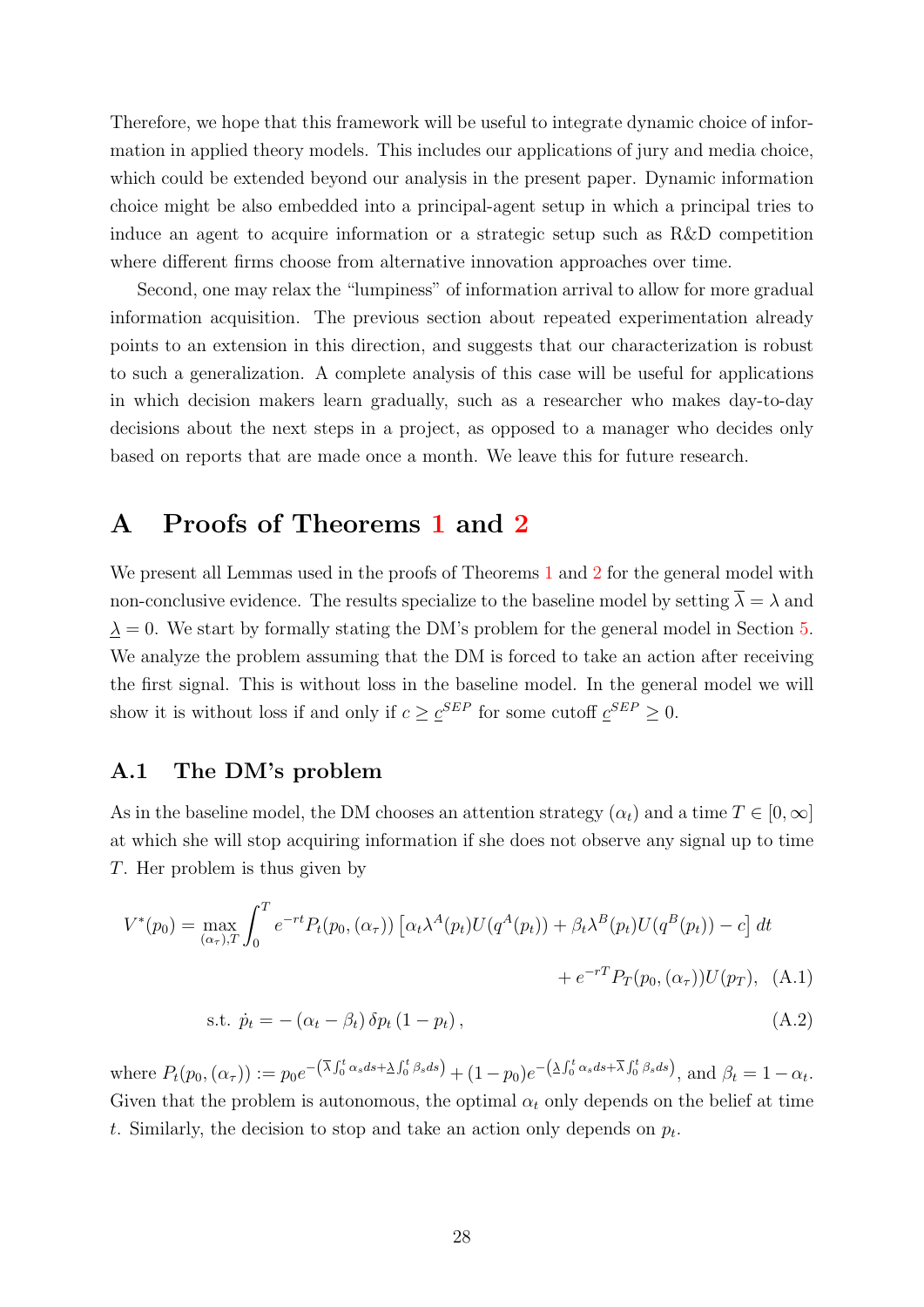The HJB equation for this problem is a variational inequality

<span id="page-28-0"></span>
$$
\max\left\{-c - rV(p) + \max_{\alpha \in [0,1]} F_{\alpha}(p, V(p), V'(p)), U(p) - V(p)\right\} = 0,
$$
\n(A.3)

where

<span id="page-28-6"></span>
$$
F_{\alpha}(p, V(p), V'(p)) := \begin{cases} \alpha \lambda^{A}(p) \left( U(q^{A}(p)) - V(p) \right) + (1 - \alpha) \lambda^{B}(p) \left( U(q^{B}(p)) - V(p) \right) \\ - (2\alpha - 1) \delta p(1 - p) V'(p) \end{cases}.
$$
\n(A.4)

In the "experimentation region" where  $V(p) > U(p)$  the HJB equation reduces to

<span id="page-28-5"></span>
$$
c + rV(p) = F(p, V(p), V'(p)) \left( := \max_{\alpha \in [0,1]} F_{\alpha}(p, V(p), V'(p)) \right).
$$
 (A.5)

If  $V(p) = U(p)$ , then  $T(p) = 0$  is optimal and we must have  $c+rV(p) \geq F(p, V(p), V'(p))$ .

In the following, we will construct a candidate value function that satisfies  $(A.3)$  for all points of differentiability. This would be sufficient if the candidate were differentiable everywhere. Since our candidate function has kinks, we show instead that it is a *viscosity* solution of [\(A.3\)](#page-28-0), a necessary and sufficient for condition the value function according to the verification theorem we invoke (see Proposition [7\)](#page-34-0).

Note that  $F_{\alpha}(\cdot)$  is linear in  $\alpha$ . Therefore, the optimal policy is a bang-bang solution and we have  $\alpha^*(p) \in \{0,1\}$  except for posteriors where the derivative of the objective vanishes. Whenever it is differentiable, a candidate value function must then solve one of the two ODEs:  $c + rV_0(p) = F_0(p, V_0(p), V'_0(p))$  and  $c + rV_1(p) = F_1(p, V_1(p), V'_1(p))$ .

For the construction of the candidate value function, we shall assume

<span id="page-28-3"></span><span id="page-28-1"></span>
$$
U(q^{A}(p)) = U_{a}(q^{A}(p)) \text{ and } U(q^{B}(p)) = U_{b}(q^{B}(p)),
$$
 (C)

meaning the DM finds it optimal to choose actions  $a$  and  $b$  when receiving an A-signal and a B-signal, respectively. This assumption will be justified in Proposition [7](#page-34-0) and in Section [A.3,](#page-29-0) where we present a sufficient condition for  $(C)$  to hold at the optimal policy.

Given Condition  $(C)$ , the ODEs above can be rewritten as:

$$
c + rV_0(p) = \lambda^B(p) \left( U_b(q^B(p)) - V_0(p) \right) + \delta p(1-p)V'_0(p), \tag{A.6}
$$

<span id="page-28-4"></span>
$$
c + rV_1(p) = \lambda^A(p) \left( U_a(q^A(p)) - V_1(p) \right) - \delta p(1-p)V'_1(p). \tag{A.7}
$$

Solutions to these ODEs with boundary condition  $V(x) = W$  are well-defined if  $x \in (0,1)$ , and denoted by  $V_0(p; x, W)$  and  $V_1(p; x, W)$ , respectively.<sup>[50](#page-28-2)</sup>

<span id="page-28-2"></span> ${}^{50}V_0(p; x, W)$  and  $V_1(p; x, W)$  are uniquely defined if  $x \in (0, 1)$  because  $(A.6)$  and  $(A.7)$  satisfy local Lipschitz continuity for all  $p \in (0, 1)$ .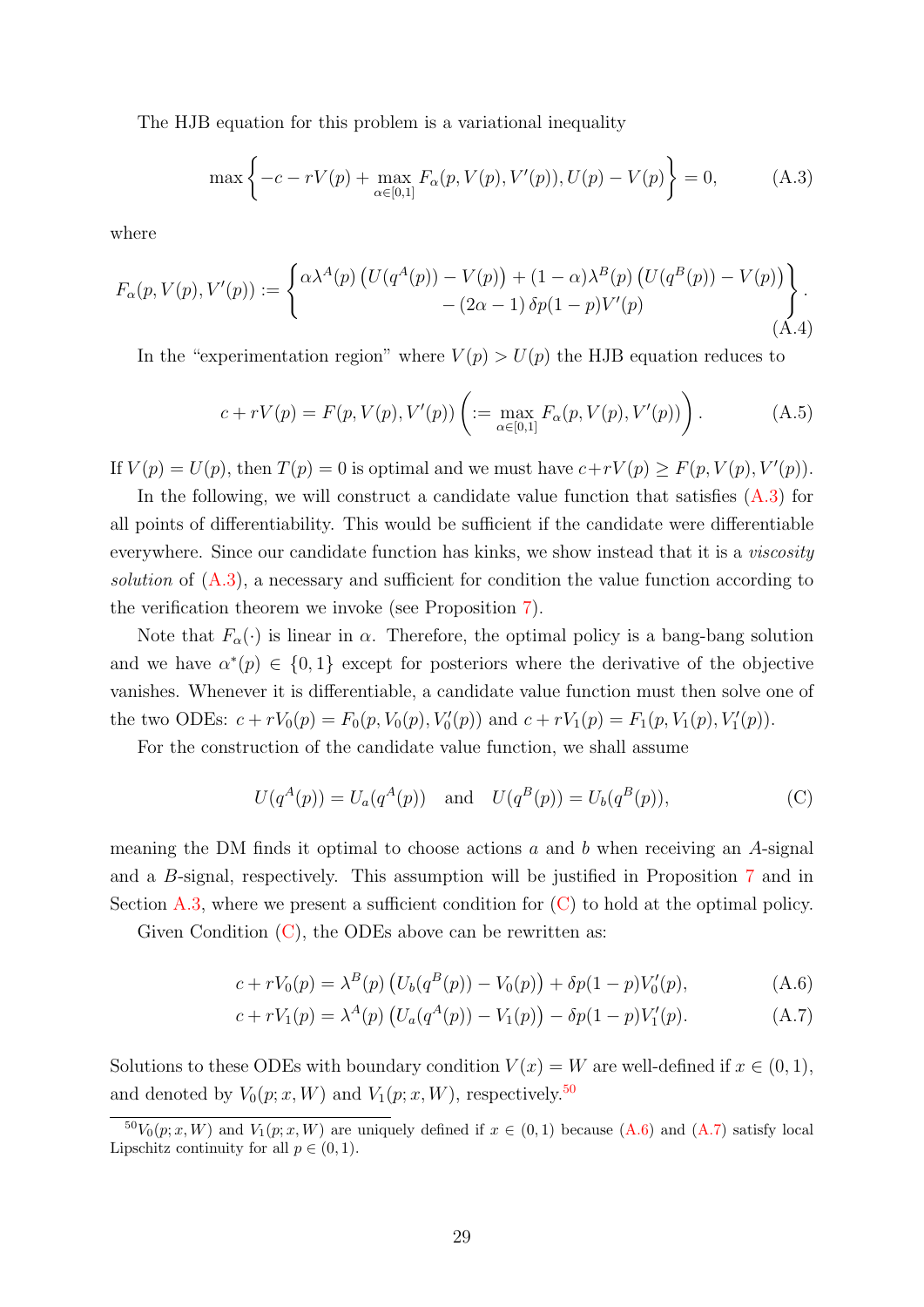#### A.2 Two Benchmarks and a Condition for Experimentation

We define two benchmark functions:

$$
\overline{U}(p) := \frac{\frac{1}{2}\lambda^{A}(p)U_{a}\left(q^{A}(p)\right) + \frac{1}{2}\lambda^{B}(p)U_{b}\left(q^{B}(p)\right) - c}{r + \frac{1}{2}\overline{\lambda} + \frac{1}{2}\underline{\lambda}}\tag{A.8}
$$

$$
\widehat{U}(p) := \frac{\lambda^{A}(p)U_{a}(q^{A}(p)) + \lambda^{B}(p)U_{b}(q^{B}(p)) - c}{r + \overline{\lambda} + \underline{\lambda}}.\tag{A.9}
$$

While these functions are defined for all  $p \in [0, 1]$ , more intuitive explanations are given in case [\(C\)](#page-28-1) holds for p. In that case,  $\overline{U}(p)$  corresponds to the value of the stationary strategy described in the main text, where  $\alpha_t = \beta_t = 1/2$  for all t and the DM takes an optimal action after receiving a signal. Meanwhile,  $\hat{U}(p)$  corresponds to the value of a hypothetical "full attention strategy," where  $\alpha_t = \beta_t = 1$  for all t and the DM takes an optimal action after receiving a signal. Since limited attention prevents the DM from achieving this value in our model,  $\hat{U}(p)$  serves only as an analytical device for proofs.

We make several observations that will be used later.

<span id="page-29-2"></span>**Lemma [1](#page-21-2).** (a) If Assumption 1 is satisfied,  $\overline{U}(p) < \widehat{U}(p)$  for all  $p \in [0, 1]$ . (b)  $\overline{U}(p)$  and  $\widehat{U}(p)$  are linear in p,  $U'_b(p) < \overline{U}'(p) < U'_a(p)$ , and  $U'_b(p) < \widehat{U}'(p) < U'_a(p)$ . (c)  $\overline{U}(p)$ ,  $\widehat{U}(p) < U(p)$  at  $p \in \{0,1\}$ ; and for all  $p \in [0,1]$ ,  $\overline{U}(p)$  and  $\widehat{U}(p)$  are strictly decreasing without bound in  $c$ .

Proof. Parts (b) and (c) are obtained from straightforward derivations. For (a) suppose first that  $r = 0$ . In this case  $\overline{U}(p) = \hat{U}(p) - c/\left(\overline{\lambda} + \underline{\lambda}\right) < \hat{U}(p)$ . If  $r > 0$ , simple algebra shows that  $\overline{U}(0) < \widehat{U}(0)$  and  $\overline{U}(1) < \widehat{U}(1)$  are equivalent to the inequalities in Assumption [1.](#page-21-2) The linearity of  $\overline{U}$  and  $\widehat{U}$  implies  $\overline{U}(p) < \widehat{U}(p)$  for all  $p \in [0, 1]$ .  $\Box$ 

Intuitively,  $\widehat{U}(p)$  is the most the DM can get from experimentation.<sup>[51](#page-29-1)</sup> By Lemma [1,](#page-29-2) therefore, experimentation can be optimal for some  $p$  only if

<span id="page-29-3"></span>
$$
\widehat{U}(\hat{p}) > U(\hat{p}).\tag{EXP}
$$

We will show in Proposition [7](#page-34-0) that experimentation is optimal for some  $p$  if and only if [\(EXP\)](#page-29-3) is satisfied.

### <span id="page-29-0"></span>A.3 Contradictory Strategy

Recall the structure of the contradictory strategy given by  $(3.1)$ . For our purpose, it is convenient to define the contradictory strategy to consist of a "left policy" which prescribes an immediate action b for  $p \leq p^*$  and an attention strategy  $\alpha = 1$  for  $p > p^*$ , and a "right"

<span id="page-29-1"></span><sup>&</sup>lt;sup>51</sup>Indeed, Lemma 8 in Appendix B.4 in the Supplemental Material shows that  $\max \left\{U(p), \widehat{U}(p)\right\}$  is an upper bound for the value function if SEP holds.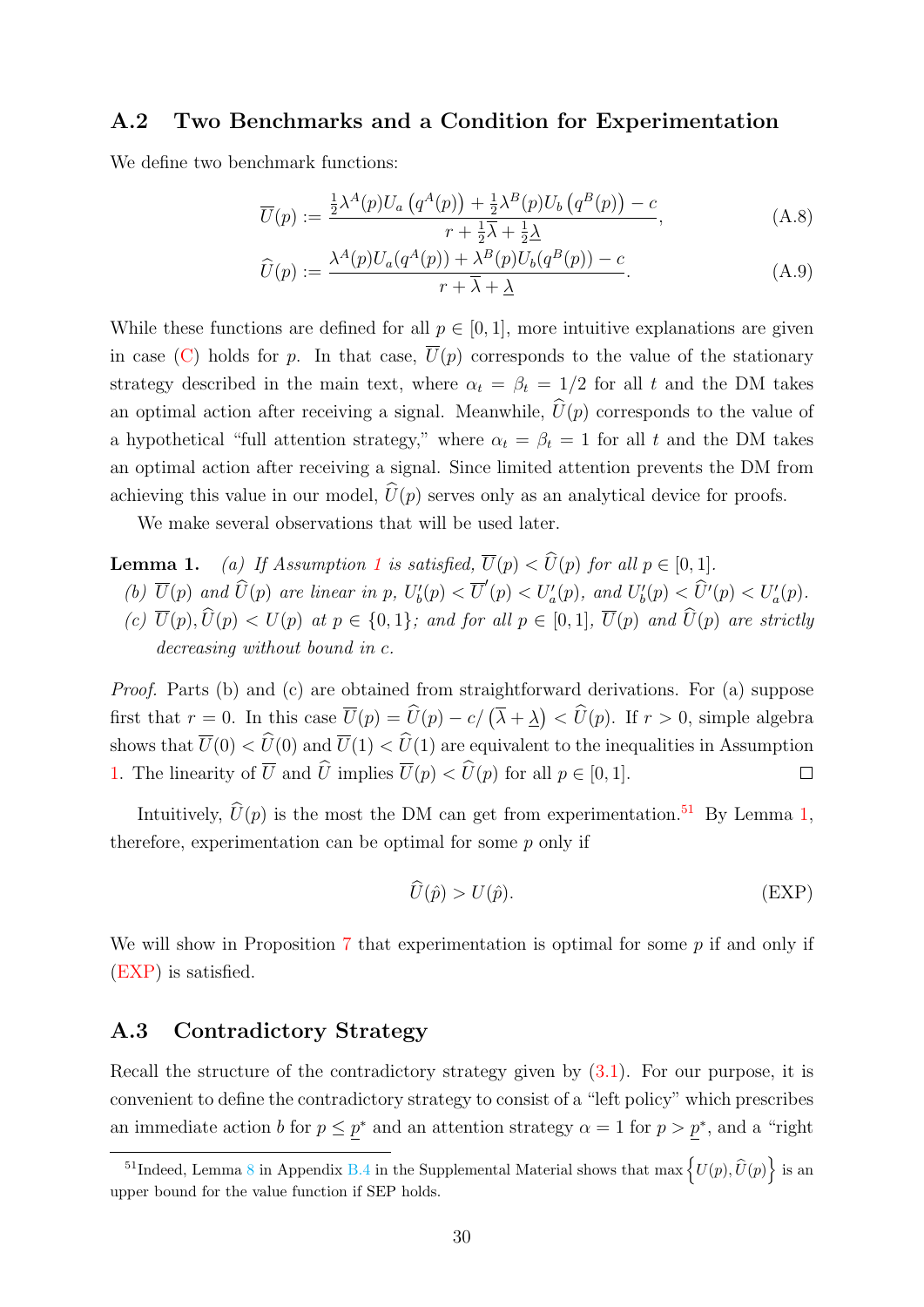policy" that prescribes an immediate action a for  $p \geq \bar{p}^*$  and an attention strategy  $\alpha = 0$ for  $p < \bar{p}^*$ , where  $p^*$  and  $\bar{p}^*$  are stopping boundaries. We postulate, and later verify, that the stopping boundaries satisfy value matching:  $V(p^*) = U_b(p^*)$  and  $V(\bar{p}^*) = U_a(\bar{p}^*)$ ; and smooth pasting:  $V'(\underline{p}^*) = U'_b(\underline{p}^*)$  and  $V'(\overline{p}^*) = U'_a(\overline{p}^*)$ . These two conditions, together with  $(A.6)$  and  $(A.7)$ , pin down the boundaries (we omit the algebra):

$$
\underline{p}^* = \frac{(u_b^B - u_a^B) \,\underline{\lambda} + u_b^B r + c}{r \,(u_b^B - u_b^A) + (u_a^A - u_b^A) \,\overline{\lambda} + (u_b^B - u_a^B) \,\underline{\lambda}},\tag{A.10}
$$

$$
\overline{p}^* = \frac{\left(u_b^B - u_a^B\right)\overline{\lambda} - u_a^B r - c}{r\left(u_a^A - u_a^B\right) + \left(u_b^B - u_a^B\right)\overline{\lambda} + \left(u_a^A - u_b^A\right)\underline{\lambda}},\tag{A.11}
$$

whenever these values are within [0, 1]. Otherwise, we set  $p^* := 1$  and  $\bar{p}^* := 0$ .

With aid of the solutions to the ODEs  $(A.6)$  and  $(A.7)$ , we can then define the value of the left contradictory policy:

$$
\underline{V}_{ct}(p) := \begin{cases} U_b(p), & \text{if } p \leq \underline{p}^*, \\ V_1(p; \underline{p}^*, U_b(\underline{p}^*)), & \text{if } p > \underline{p}^*, \end{cases}
$$

and the value of the right contradictory policy:

$$
\overline{V}_{ct}(p) := \begin{cases} U_a(p), & \text{if } p \ge \overline{p}^*, \\ V_0(p; \overline{p}^*, U_a(\overline{p}^*)), & \text{if } p < \overline{p}^*. \end{cases}
$$

Expressions for  $V_{ct}(p)$  and  $\overline{V}_{ct}(p)$  can be found in Appendix B.1 in the Supplemental Material. Combining these functions, we define the value of the contradictory strategy as  $V_{ct}(p) := \max \{ \underline{V}_{ct}(p), \overline{V}_{ct}(p) \}$ . Without further analysis, it is not clear when  $V_{ct}(p)$  is the value of a strategy of the form  $(3.1)$ . This will be clarified in Proposition [6.](#page-33-0)

To derive some properties of  $\underline{V}_{ct}$  and  $\overline{V}_{ct}$ , we first state a crossing condition with  $\widehat{U}$ .

<span id="page-30-1"></span>**Lemma 2.** If  $V_1(p)$  satisfies [\(A.7\)](#page-28-4) and  $V_1(p) = \widehat{U}(p)$  at some  $p \in (0, 1)$  then

<span id="page-30-0"></span>
$$
q^{B}(p) < (=)\underline{p}^* \quad \implies \quad V_1'(p) < (=)\widehat{U}'(p). \tag{A.12}
$$

Likewise, if  $V_0(p)$  satisfies [\(A.6\)](#page-28-3) and  $V_0(p) = \widehat{U}(p)$  at some  $p \in (0, 1)$  then

$$
q^{A}(p) > (=\underline{p}^{*} \quad \Longrightarrow \quad V'_{0}(p) > (=\underline{p} \widehat{U}'(p). \tag{A.13}
$$

The proof follows from straightforward algebra. Note that  $q^B(p) \leq p^*$  and  $q^A(p) \geq p^*$ are necessary to ensure that observing a signal causes the DM's posterior belief to "land" in the stopping region. Therefore, it is necessary for SEP that these conditions hold for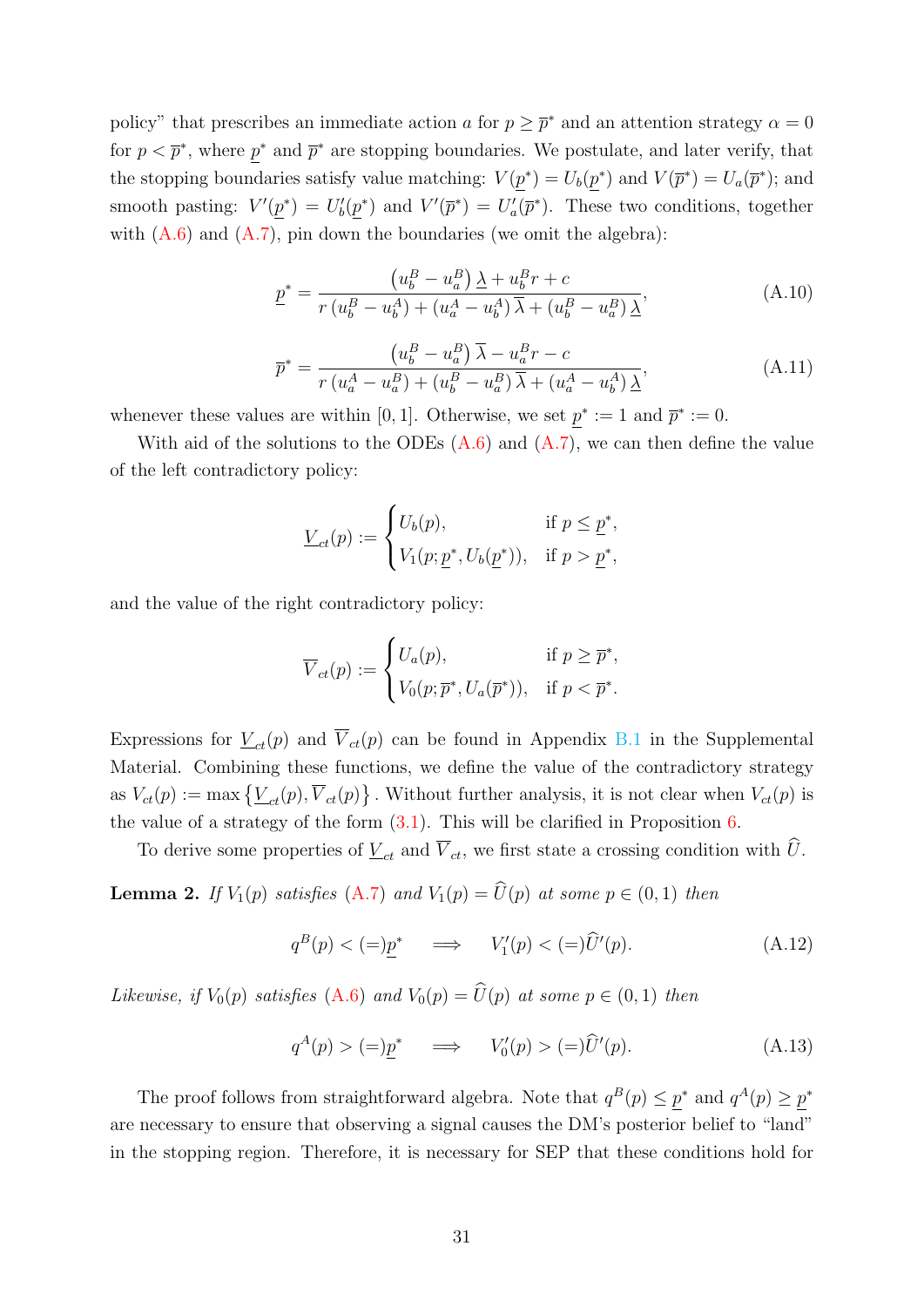$p \in [p^*, \overline{p}^*]$ . This is guaranteed by the following condition:<sup>[52](#page-31-0)</sup>

<span id="page-31-2"></span><span id="page-31-1"></span>
$$
q^{A}(\underline{p}^*) \ge \overline{p}^* \quad \text{and} \quad q^{B}(\overline{p}^*) \le \underline{p}^*.
$$
 (N-SEP)

Note also that [\(N-SEP\)](#page-31-1) implies that condition [\(C\)](#page-28-1) holds for all  $p \in [p^*, \overline{p}^*]$ .

The following lemma summarizes the properties of the contradictory strategy:

**Lemma 3.** (a)  $V_{ct}(p)$  and  $\overline{V}_{ct}(p)$  are continuously differentiable and convex on  $(0, 1)$ ;

- (b)  $\underline{V}_{ct}(p)$  is strictly convex and  $\underline{V}_{ct}(p) > U_b(p)$  on  $(\underline{p}^*, 1]$ , and  $\overline{V}_{ct}(p)$  is strictly convex and  $\overline{V}_{ct}(p) > U_a(p)$  on  $[0, \overline{p}^*)$ .  $V_{ct}(p) > U(p)$  for  $p \in (p^*, \overline{p}^*)$ .
- (c) If  $p^*, \overline{p}^* \in (0,1)$ , they satisfy

$$
U_b(\underline{p}^*) = \widehat{U}(\underline{p}^*), \quad \text{and} \quad U_a(\overline{p}^*) = \widehat{U}(\overline{p}^*).
$$
 (A.14)

(d) Suppose [\(EXP\)](#page-29-3) and [\(N-SEP\)](#page-31-1) holds. Then,  $\underline{V}_{ct}(p) < \hat{U}(p)$  for  $p \in (\underline{p}^*, \overline{p}^*], \overline{V}_{ct}(p) < \hat{U}(p)$  $\widehat{U}(p)$  for  $p \in [\underline{p}^*, \overline{p}^*)$ , and  $V_{ct}(p) = U(p) > \widehat{U}(p)$  for  $p \notin [\underline{p}^*, \overline{p}^*]$ .

Proof. Parts (a)-(c) follow from straightforward algebra. Next we prove the first statement in Part (d). Suppose by contradiction that  $\underline{V}_{ct}(p) \geq \hat{U}(p)$  for some  $p \in (\underline{p}^*, \overline{p}^*]$ . By smooth pasting and Lemma [1.](#page-29-2)(b),  $\underline{V}'_{ct}(\underline{p}^*) = U'_{b}(\underline{p}^*) < \widehat{U}'(\underline{p}^*)$ ; and by value matching and Lemma [3.](#page-0-0)(c),  $\underline{V}_{ct}(\underline{p}^*) = U_b(\underline{p}^*) = \hat{U}'(\underline{p}^*)$ . This implies that  $\overline{V}_{ct}$  crosses  $\hat{U}$  from above at  $\underline{p}^*$ . Therefore,  $\underline{V}_{ct}(p) \geq \widehat{U}(p)$  for some  $p \in (\underline{p}^*, \overline{p}^*]$  implies that there exists  $p' \in (\underline{p}^*, \overline{p}^*]$ such that  $\underline{V}_{ct}(p') = \widehat{U}(p')$  and  $\underline{V}'_{ct}(p') > \widehat{U}'(p')$ , where the strict inequality follows from strict convexity of  $\underline{V}_{ct}$ . Note however, that  $\underline{V}_{ct}(p') = V_1(p')$  satisfies [\(A.7\)](#page-28-4) and since [\(N-SEP\)](#page-31-1) implies  $q^B(p') \leq \underline{p}^*$ , [\(A.12\)](#page-30-0) in Lemma [2](#page-30-1) implies that  $\underline{V}'_{ct}(p') \leq \widehat{U}'(p')$  which is a contradiction. We thus conclude that  $\underline{V}_{ct}(p) < \hat{U}(p)$  for  $p \in (\underline{p}^*, \overline{p}^*]$ . The second statement follows by a symmetric argument. For the last statement, consider  $p \notin [p^*, \bar{p}^*]$ . By construction,  $V_{ct}(p) = U(p)$  and by Lemma [1,](#page-29-2)  $\hat{U}(p) < U(p)$ .  $\Box$ 

Lemma [1](#page-29-2) implies that there are two points  $p \in (0,1)$  where  $\widehat{U}(p)$  and  $U(p)$  intersect if [\(EXP\)](#page-29-3) is satisfied. By [\(A.14\)](#page-31-2), the intersection points are given by  $p^*$  and  $\bar{p}^*$ . This means that, given [\(EXP\)](#page-29-3), we must have  $0 < \underline{p}^* < \hat{p} < \overline{p}^* < 1$ . If (EXP) does not hold,  $\hat{U}(p)$  and  $U(p)$  do not intersect,  $p^* > \overline{p}^*$ , and we have  $V_{ct}(p) = U(p)$  for all  $p \in [0, 1]$ .

### A.4 Confirmatory Strategy

The confirmatory strategy prescribes  $\alpha = 1$  for  $p > p^*$ ,  $\alpha = 0$  for  $p < p^*$  and  $\alpha = 1/2$ at  $p^*$ , for some belief  $p^* \in (0,1)$ . Therefore, the value of this strategy, denoted by  $V_{cf}$ , must satisfy  $(A.7)$  for all  $p > p^*$  and  $(A.6)$  for all  $p < p^*$ . Moreover, we must have

<span id="page-31-0"></span><sup>&</sup>lt;sup>52</sup>It is straightforward to verify that  $q^A(p^*) \geq \overline{p}^*$  if and only if  $q^B(\overline{p}^*) \leq p^*$ . We state [\(N-SEP\)](#page-31-1) in a redundant way since it is more intuitive.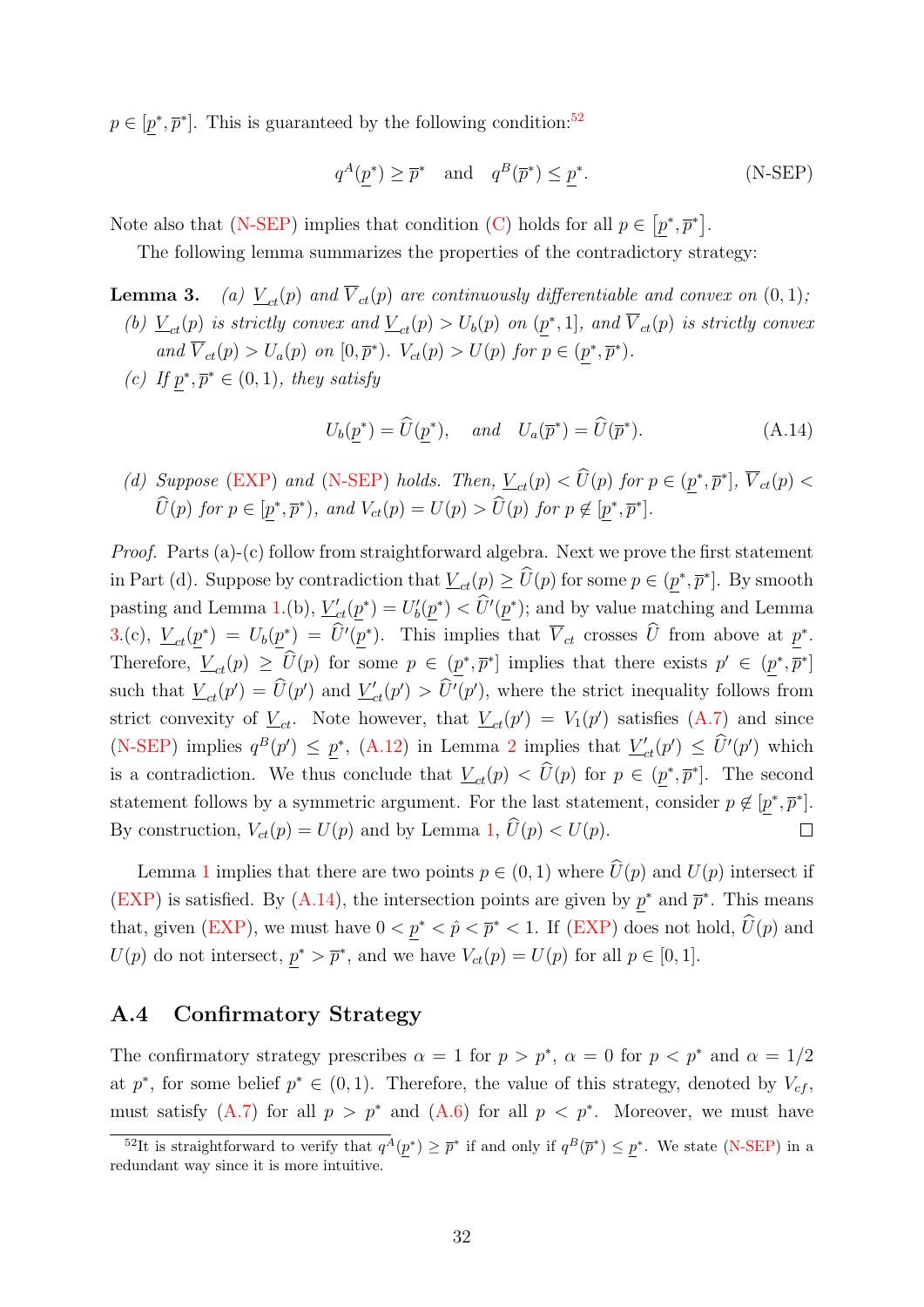$V_{cf}(p^*) = \overline{U}(p^*)$ . Therefore we set

$$
V_{cf}(p) := \begin{cases} \underline{V}_{cf}(p) := V_0(p; p^*, \overline{U}(p^*)), & \text{if } p \leq p^*,\\ \overline{V}_{cf}(p) := V_1(p; p^*, \overline{U}(p^*)), & \text{if } p > p^*. \end{cases}
$$
(A.15)

To pin down  $p^*$ , we assume smooth pasting at  $p^*$  and  $V'_{cf}(p^*) = \overline{U}'(p^*)$ . Inserting  $V_0(p^*) = \overline{U}(p^*)$  and  $V'_0(p^*) = \overline{U}'(p^*)$  in [\(A.6\)](#page-28-3) yields<sup>[53](#page-32-2)</sup>

$$
p^* = \frac{\left(u_b^B - u_a^B\right)\overline{\lambda}\underline{\lambda} + r\left(u_b^B\overline{\lambda} - u_a^B\underline{\lambda}\right) + c\left(\overline{\lambda} - \underline{\lambda}\right)}{\left(u_a^A - u_b^A\right)\overline{\lambda}\underline{\lambda} + r\left(u_a^A\overline{\lambda} - u_b^A\underline{\lambda}\right) + \left(u_b^B - u_a^B\right)\underline{\lambda}\overline{\lambda} + r\left(u_b^B\overline{\lambda} - u_a^B\underline{\lambda}\right) + 2c\left(\overline{\lambda} - \underline{\lambda}\right)}.
$$
\n(A.16)

Explicit expressions for  $\underline{V}_{cf}(p)$  and  $\overline{V}_{cf}(p)$  can be found in Appendix B.1 in the Supplemental Material. We establish several properties of  $V_{cf}(p)$  that will be used later.

- **Lemma 4.** (a)  $V_{cf}(p)$  is continuously differentiable and strictly convex on  $(0, 1)$ , and  $V_{cf}(p) \geq \overline{U}(p)$  for all  $p \in [0,1]$  with strict inequality for  $p \neq p^*$ .
	- (b) Suppose [\(N-SEP\)](#page-31-1) holds. Then,  $V_{cf}(p) < \max\{\widehat{U}(p), U(p)\}\)$  for all  $p \in [0, 1]$ .

<span id="page-32-0"></span>Proof. Part (a) follows from straightforward algebra. For part (b), we first prove that  $V_{cf}(p) < \hat{U}(p)$  for  $p \in [p^*, \overline{p}^*]$  assuming [\(EXP\)](#page-29-3). Since  $V_{cf}(p) = V_1(p)$ , and  $V_{cf}(p^*) =$  $\overline{U}(p^*) < \widehat{U}(p^*)$ , we can use Lemma [2](#page-30-1) in a similar way as in Lemma [3.](#page-0-0)(d) to show that  $V_{cf}(p) < \hat{U}(p)$  for  $p \in [p^*, \overline{p}^*]$ . A symmetric argument establishes  $V_{cf}(p) < \hat{U}(p)$  for  $p \in [p^*, p^*]$  assuming [\(EXP\)](#page-29-3). Consider next  $V_{cf}(p)$  for  $p \in [0, p']$ , where  $p' := \min \{p^*, p^*\}.$ Observe  $V_{cf}(0) < U_b(0) = U(0)$  and  $V_{cf}(p') < \hat{U}(p') \leq U(p')$ . The latter was shown above if  $p' = p^*$  and [\(EXP\)](#page-29-3) holds. If  $p' = p^* < p^*$  (which is the case if (EXP) fails), we have  $V_{cf}(p') = \overline{U}(p') < \hat{U}(p') < U(p')$ . Since  $V_{cf}(\cdot)$  is strictly convex and since  $U(\cdot) = U_b(\cdot)$  is linear in that range, we have  $V_{cf}(p) < U(p)$  for  $p \in [0, p']$ . A symmetric argument shows  $V_{cf}(p) < U(p)$  for  $p \in [\max\{p^*, \overline{p}^*\}, 1]$ . Combining the results yields (b).  $\Box$ 

### A.5 Solution Candidate

Our solution candidate is the upper envelope of  $V_{ct}(p)$  and  $V_{cf}(p)$ , denoted by  $V_{Env}(p) :=$  $\max \{V_{ct}(p), V_{cf}(p)\}\$ . Towards showing that this candidate is the optimal value function of the problem  $(A.1)$ , we characterize its structure in Proposition [6.](#page-33-0) To this end, we first establish the following lemma.

<span id="page-32-1"></span>Lemma 5 (Crossing Lemma). Let  $V_0$  satisfy  $(A.6)$  and  $V_1$  satisfy  $(A.7)$ . If  $V_0(p)$  =  $V_1(p) > (=|\overline{U}(p) \text{ at some at } p \in (0,1), \text{ then } V_0'(p) > (=)V_1'(p).$ 

*Proof.* Suppose  $V_0(p) = V_1(p) = V(p)$  for some  $p \in (0,1)$ . Solving  $(A.6)$  and  $(A.7)$ for  $V_0'(p)$  and  $V_1'(p)$  and some algebra yields  $p(1-p)\delta(V_0'(p) - V_1'(p))/(2r + \overline{\lambda} + \underline{\lambda}) =$  $V(p) - \overline{U}(p)$ . Therefore  $sgn(V'_0(p) - V'_1(p)) = sgn(V(p) - \overline{U}(p))$ .  $\Box$ 

<span id="page-32-2"></span><sup>&</sup>lt;sup>53</sup>The same expression is obtained from inserting  $V_1(p^*) = \overline{U}(p^*)$  and  $V'_1(p^*) = \overline{U}'(p^*)$  in [\(A.7\)](#page-28-4).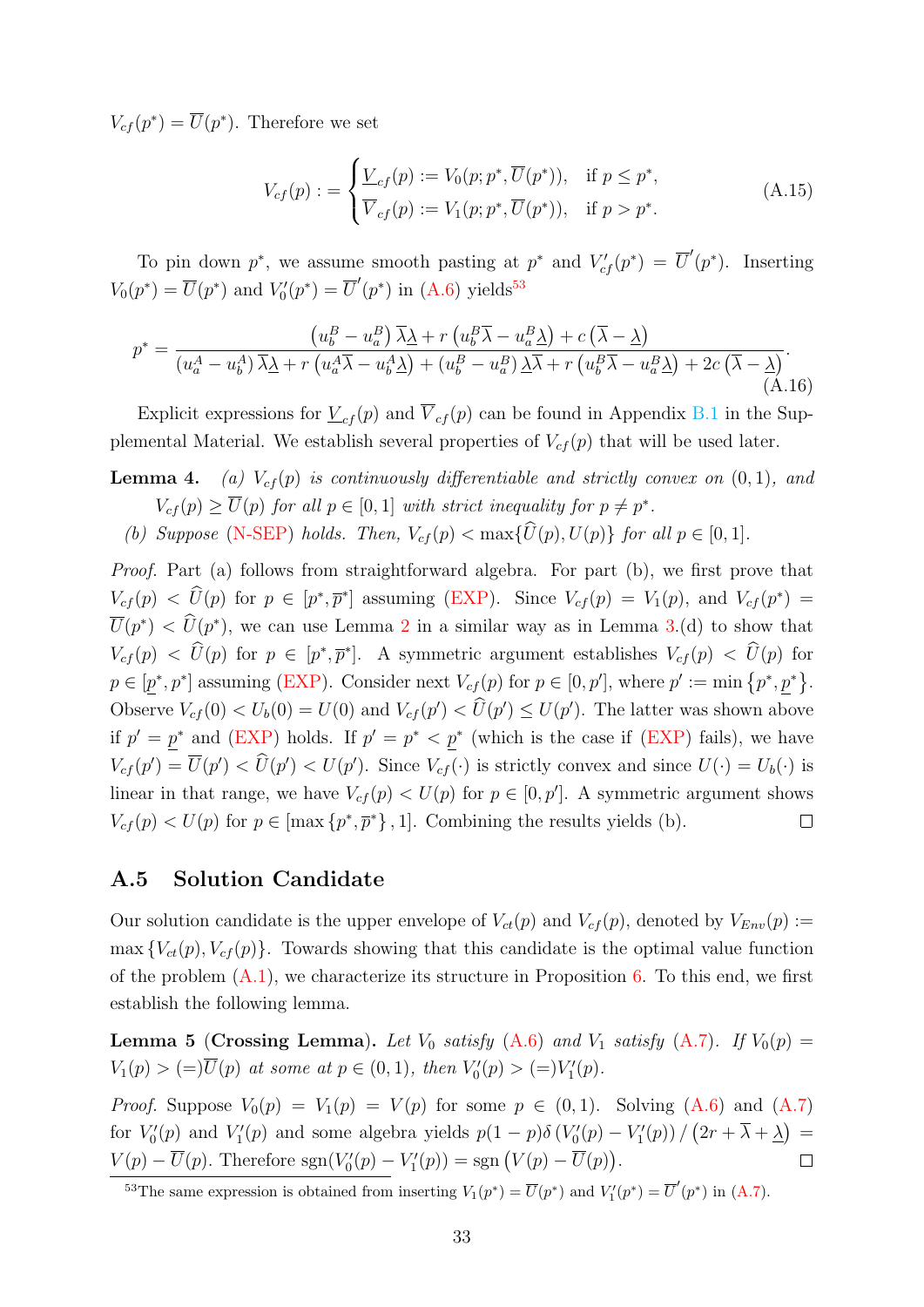<span id="page-33-0"></span>**Proposition 6 (Structure of**  $V_{Env}$ **).** Suppose [\(N-SEP\)](#page-31-1) holds.

(a) If [\(EXP\)](#page-29-3) holds and  $V_{ct}(p^*) \geq V_{cf}(p^*)$ , then there exists a unique  $\check{p} \in (p^*, \overline{p}^*)$  such that  $V_{ct}(\check{p}) = \overline{V}_{ct}(\check{p})$  and

$$
V_{Env}(p) = V_{ct}(p) = \begin{cases} \frac{V_{ct}(p), & \text{if } p < \check{p}, \\ \overline{V}_{ct}(p), & \text{if } p \geq \check{p}. \end{cases}
$$

(b) If [\(EXP\)](#page-29-3) holds and  $V_{ct}(p^*) < V_{cf}(p^*)$ , then  $p^* \in (p^*, \overline{p}^*)$ , and there exist a unique  $p \in (p^*, p^*)$  such that  $V_{ct}(p) = V_{cf}(p)$ , and a unique  $\overline{p} \in (p^*, \overline{p}^*)$  such that  $V_{ct}(\overline{p}) =$  $V_{cf}(\overline{p})$  and

$$
V_{Env}(p) = \begin{cases} \underline{V}_{ct}(p), & \text{if } p < \overline{p}, \\ V_{cf}(p), & \text{if } p \in [\underline{p}, \overline{p}], \\ \overline{V}_{ct}(p), & \text{if } p > \overline{p}. \end{cases}
$$

(c) If [\(EXP\)](#page-29-3) is violated,  $V_{Env}(p) = U(p)$  for all  $p \in [0, 1]$ .

*Proof.* Part (a): We first prove that  $V_{ct}(p) \geq V_{cf}(p)$  for all  $p \in [0,1]$ . Since  $V_{ct}(p) \geq$  $U(p) > V_{cf}(p)$  for  $p \notin [p^*, \overline{p}^*]$ , it suffices to show  $V_{ct}(p) \geq V_{cf}(p)$  for  $p \in [p^*, \overline{p}^*]$ . To this end, suppose first  $p^* > p^*$ . Recall from Lemmas [3](#page-0-0) and [4](#page-32-0) that  $\underline{V}_{ct}(\underline{p}^*) = \widetilde{U}(\underline{p}^*) > V_{cf}(\underline{p}^*)$ . Since  $V_{cf}(\cdot) \geq \overline{U}(\cdot)$ , by the Crossing Lemma [5,](#page-32-1)  $\underline{V}_{ct}$  can cross  $V_{cf}$  only from above on  $[\underline{p}^*, p^*]$ . If  $\underline{V}_{ct}(p^*) > V_{cf}(p^*)$  this implies that  $V_{cf}(p) < \underline{V}_{ct}(p) \leq V_{ct}(p)$  for all  $p \in [\underline{p}^*, p^*]$ . If  $\underline{V}_{ct}(p^*) = V_{cf}(p^*)$  then we obtain  $\underline{V}''_{ct}(p^*) > V''_{cf}(p^*)$ , which implies  $\underline{V}_{ct}(p) > V_{cf}(p)$  for  $p < p^*$  in a neighborhood of  $p^*$ ; again the fact that  $\underline{V}_{ct}(p)$  can cross  $V_{cf}(p)$  only from above implies that  $V_{cf}(p) < \underline{V}_{ct}(p) \leq V_{ct}(p)$  for all  $p \in [p^*, p^*$ ). If  $\underline{V}_{ct}(p^*) < V_{cf}(p^*)$ , then  $\overline{V}_{ct}(p^*) = V_{ct}(p^*) \geq V_{cf}(p^*)$ . Since both  $\overline{V}_{ct}(p)$  and  $V_{cf}(p^*)$  satisfy  $(A.6)$ , we must have  $V_{cf}(p) \leq \overline{V}_{ct}(p) \leq V_{ct}(p)$  for all  $p \in [p^*, p^*]$ . Either way, we have proven that  $V_{cf}(p) \leq V_{ct}(p)$  for all  $p \in [p^*, p^*]$ . A symmetric argument proves that  $V_{cf}(p) \leq V_{ct}(p)$  for all  $p \in [p^*, \overline{p}^*]$  in case  $p^* < \overline{p}^*$ .

We have now proven that  $V_{ct}(p) \geq V_{cf}(p)$  for all  $p \in [0,1]$ . Recall from Lemma [3](#page-0-0) that  $\underline{V}_{ct}(\underline{p}^*) = \widehat{U}(\underline{p}^*) > \overline{V}_{ct}(\underline{p}^*)$  and  $\overline{V}_{ct}(\overline{p}^*) = \widehat{U}(\overline{p}^*) > \underline{V}_{ct}(\overline{p}^*)$ . By the intermediate value theorem, there exists  $\check{p} \in (\underline{p}^*, \overline{p}^*)$  where  $\underline{V}_{ct}(\check{p}) = \overline{V}_{ct}(\check{p})$ . Since  $V_{cf}(\cdot) \ge \overline{U}(\cdot)$ , and  $V_{ct}(p) \geq V_{cf}(p)$  we have  $V_{ct}(\tilde{p}) = \overline{V}_{ct}(\tilde{p}) \geq \overline{U}(\tilde{p})$ , with strict inequality for any  $p \neq p^*$ . Hence, by the Crossing Lemma [5,](#page-32-1)  $V_{ct}$  must cross  $\overline{V}_{ct}$  from above at  $\check{p}$ . This means that the intersection point  $\check{p}$  is unique and the structure stated in part (a) obtains.

**Part (b):** We first prove that  $p^* \in (p^*, \overline{p}^*)$ . By Lemma [3,](#page-0-0)  $V_{ct}(p) \ge U(p)$  for all  $p \in [0,1]$ . This implies  $V_{cf}(p^*) > U(p^*)$ , and since  $V_{cf}(p^*) = \overline{U}(p^*) < \widehat{U}(p^*)$ , and since by Lemma [3.](#page-0-0)(d)  $\hat{U}(p) \leq U(p)$  for  $p \notin (\underline{p}^*, \overline{p}^*)$ , we must have  $p^* \in (\underline{p}^*, \overline{p}^*)$ . Next, by Lemma [4.](#page-32-0)(b),  $V_{cf}(\underline{p}^*) < \hat{U}(\underline{p}^*) = \underline{V}_{ct}(\underline{p}^*)$ . Therefore,  $V_{cf}(p)$  and  $\underline{V}_{ct}(p)$  intersect at some  $p \in (p^*, p^*)$  and by the Crossing Lemma [5,](#page-32-1) the intersection is unique. Moreover, for  $p < p^*$ , we have  $V_{cf}(p) > \overline{V}_{ct}(p)$  since both satisfy  $(A.6)$ , and hence  $\overline{V}_{ct}(p) < \underline{V}_{ct}(p)$  for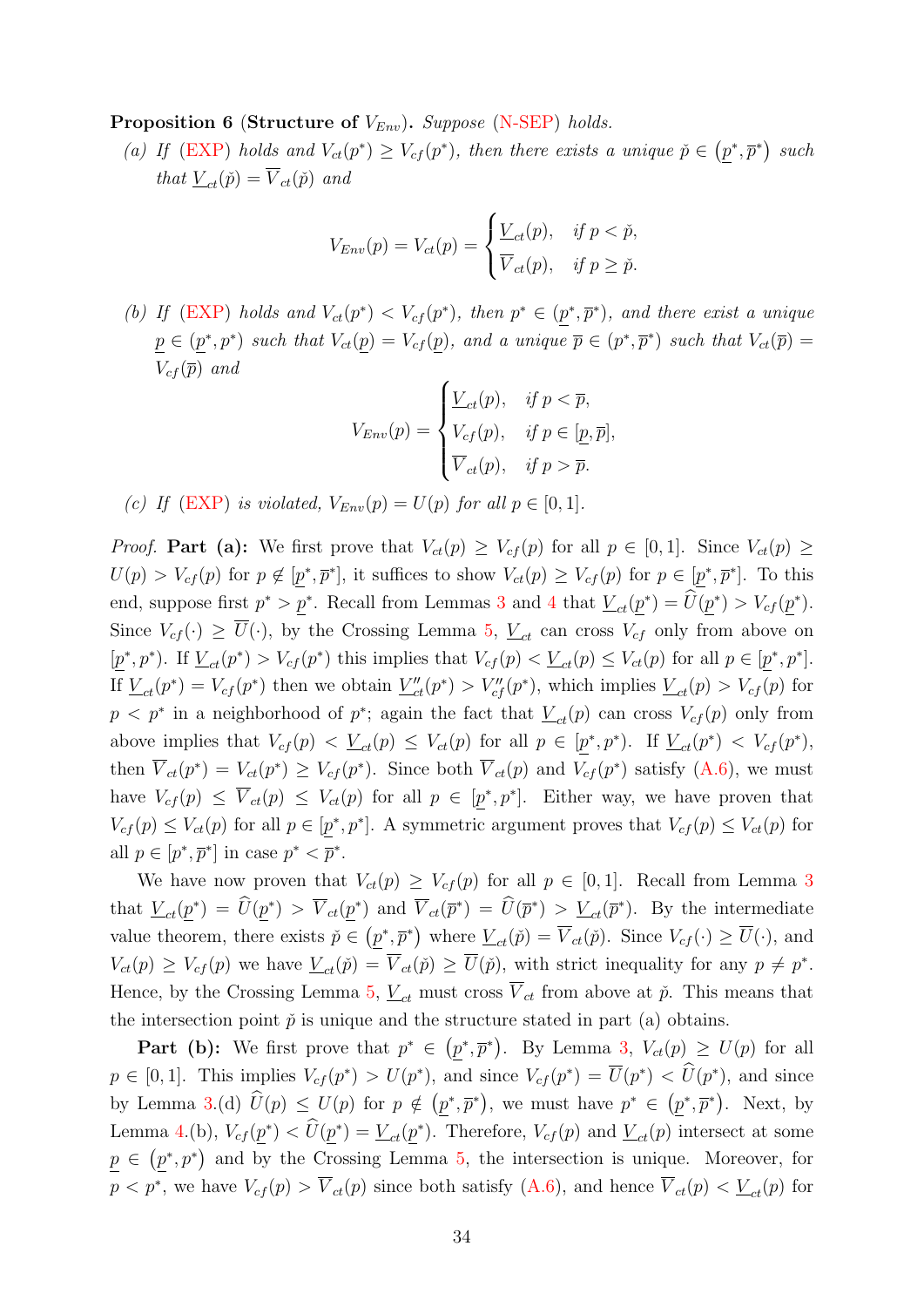all  $p \in (p^*, p)$ . This proves the result for  $p \leq p^*$ . For  $p > p^*$  the arguments are symmetric.

**Part (c):** If [\(EXP\)](#page-29-3) fails, then  $V_{ct}(p) = U(p) \ge \hat{U}(p)$  for all  $p \in [0, 1]$ . By Lemma [4.](#page-32-0)(b),  $V_{cf}(p) < \max\{U(p), \hat{U}(p)\} = U(p)$ . Hence,  $V_{Env}(p) = U(p)$  for all  $p \in [0, 1]$ .  $\Box$ 

#### A.6 Verification of the Candidate

We now show that  $V_{Env}$  is the value function of the DM's problem in  $(A.1)$ . We need two additional lemmas for this result.

<span id="page-34-2"></span>Lemma 6 (Unimprovability). Suppose [\(N-SEP\)](#page-31-1) and [\(EXP\)](#page-29-3) are satisfied.

- (a) If  $V_0$  satisfies [\(A.6\)](#page-28-3) and  $V_0(p) \ge \overline{U}(p)$  for some  $p \in [p^*, \overline{p}^*]$ , then  $V_0$  satisfies [\(A.5\)](#page-28-5) at p, and  $\alpha = 0$  is a maximizer.
- (b) If  $V_1$  satisfies [\(A.7\)](#page-28-4) and  $V_1(p) \ge \overline{U}(p)$  for some  $p \in [p^*, \overline{p}^*]$ , then  $V_1$  satisfies [\(A.5\)](#page-28-5) at p, and  $\alpha = 1$  is a maximizer.

The maximizers are unique if  $V(p) > \overline{U}(p)$ .

*Proof.* Consider first the case that  $V_0(p)$  satisfies [\(A.6\)](#page-28-3). With  $V = V_0(p)$ , and substituting  $V' = V'_0(p)$  from [\(A.6\)](#page-28-3), we have

$$
\frac{\partial F_{\alpha}(p, V_0(p), V'_0(p))}{\partial \alpha} = (2r + \overline{\lambda} + \underline{\lambda}) \left( \overline{U}(p) - V_0(p) \right).
$$

where we have used [\(C\)](#page-28-1) which holds for  $p \in [p^*, \overline{p}^*]$  if [\(N-SEP\)](#page-31-1) is satisfied. This implies that  $\alpha = 0$  is a maximizer if  $V_0(p) \ge \overline{U}(p)$ , and the unique maximizer if the inequality is strict. This proves Part (a). The proof of Part (b) follows from a similar argument.  $\Box$ 

The next lemma shows that under Assumption [1,](#page-21-2) the LHS of the HJB equation is positive whenever  $V_{Env}(p) = U(p)$ .

<span id="page-34-1"></span>**Lemma 7.** If Assumption [1](#page-21-2) is satisfied, then  $c+rU_b(p) \ge 0$  for  $p \le p^*$ , and  $c+rU_a(p) \ge 0$ for  $p \geq \overline{p}^*$ .

*Proof.* We show  $c + rU_b(p) \ge 0$ . If  $u_b^A \ge 0$ , we have  $U_b(p) \ge 0$  for all p so the result follows. Next consider the case that  $u_b^A < 0$ . In this case  $U_b'(p) < 0$  and hence it is sufficient to show  $rU_b(p^*) \geq 0$ . For  $r > 0$  this can be rearranged to

$$
u_b^B \left( u_a^A \overline{\lambda} + u_b^A \underline{\lambda} \right) - u_b^A \left( u_b^B \overline{\lambda} + u_a^B \underline{\lambda} \right) \ge 0,
$$

which holds under Assumption [1](#page-21-2) if  $u_b^A < 0$ .  $c + rU_a(p) \ge 0$  is obtained similarly.  $\Box$ 

We are now ready to verify the optimality of our candidate value function.

<span id="page-34-0"></span>**Proposition 7.** Given [\(N-SEP\)](#page-31-1) and Assumption [1,](#page-21-2)  $V^*(p) = V_{Env}(p)$  for all  $p \in [0, 1]$ .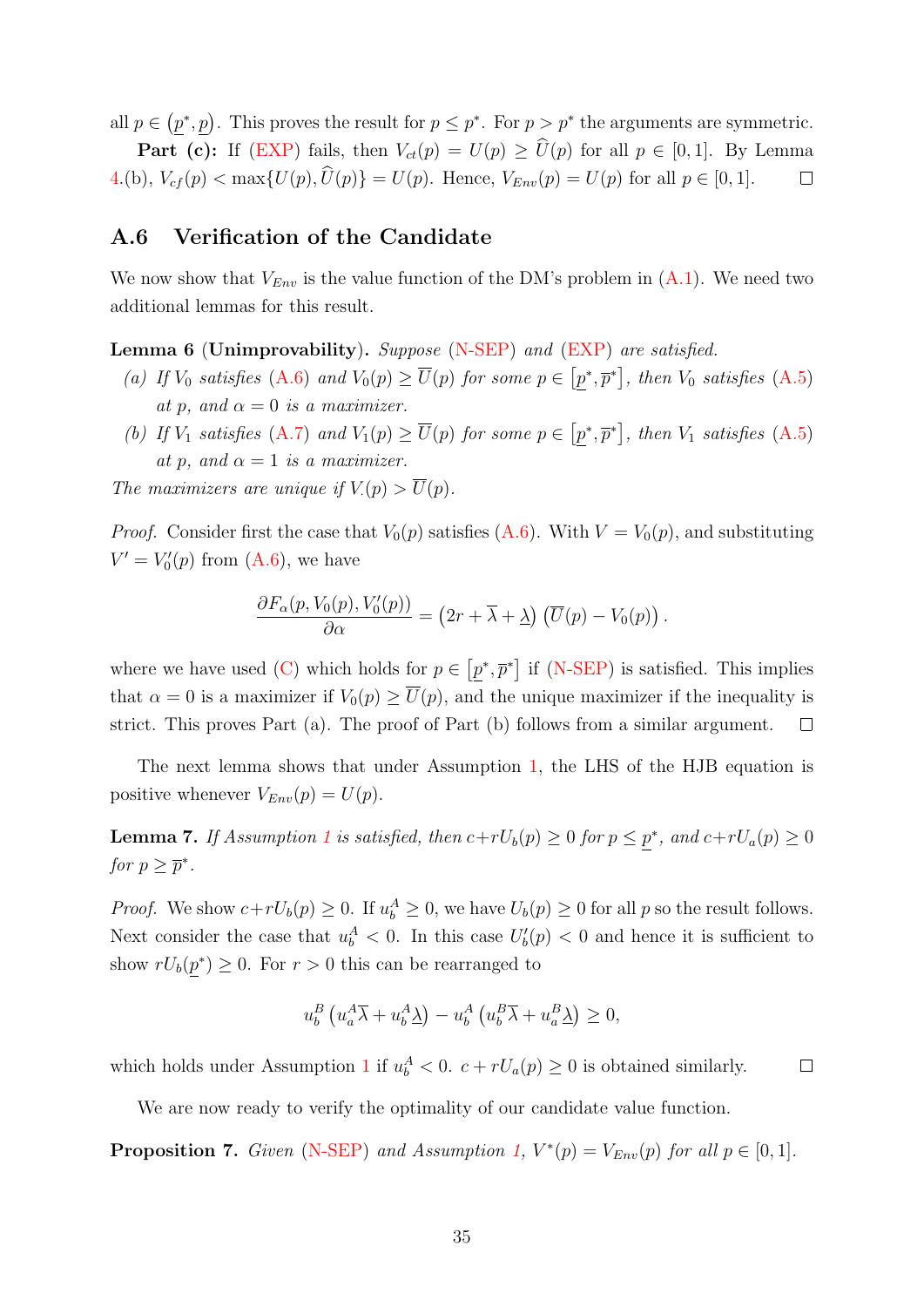<span id="page-35-4"></span>*Proof.* In this proof we write  $V(p) = V_{Env}(p)$ . Theorem III.4.11 in [Bardi and Capuzzo-](#page-38-12)[Dolcetta](#page-38-12) [\(1997\)](#page-38-12) characterizes the value function of a dynamic programming problem with an optimal stopping decision as in  $(A.1)$  as the (unique) viscosity solution of the HJB equation.<sup>[54](#page-35-0)</sup> For all  $p \in (0,1)$  where  $V(p)$  is differentiable, this requires that  $V(p)$  satisfy [\(A.3\)](#page-28-0). We start by considering points of differentiability where  $V(p) = U(p)$ , i.e.,  $p \notin$  $(p^*, \overline{p}^*)$ .<sup>[55](#page-35-1)</sup> First consider  $p < \hat{p}$ , which implies  $p \leq p^*$ . If  $q^A(p) \geq \hat{p}$ , some algebra shows that  $F_1(p, U_b(p), U'_b(p)) \leq c + rU_b(p)$  if and only if  $p \leq \underline{p}^*$ . If instead  $q^A(p) < \hat{p}$ , we have  $F_1(p, U_b(p), U'_b(p)) = 0 \le c + rU_b(p)$  (where the inequality follows from Lemma [7\)](#page-34-1). Also, if  $p < \hat{p}$ ,  $F_0(p, U_b(p), U'_b(p)) = 0 \le c + rU_b(p)$ . Hence [\(A.3\)](#page-28-0) holds for all  $p < \hat{p}$ ,  $p \notin (\underline{p}^*, \overline{p}^*)$ . A similar argument shows that  $(A.3)$  holds for all  $p > \hat{p}$ ,  $p \notin (p^*, \bar{p}^*)$ . We have thus shown that  $V(p) (= U(p))$  satisfies [\(A.3\)](#page-28-0) for all  $p \notin (p^*, \overline{p}^*)$  where it is differentiable. For the case that [\(EXP\)](#page-29-3) is violated, this implies that  $V(p)$  satisfies [\(A.3\)](#page-28-0) for all  $p \neq \hat{p}$ .

Next, we consider points of differentiability  $p \in (p^*, \overline{p}^*)$ . By  $(A.14)$ ,  $p^* < \overline{p}^*$  if and only if [\(EXP\)](#page-29-3) is satisfied. Lemma [3](#page-0-0) implies that  $V_{ct}(p) > U(p)$  for all  $p \in (p^*, \overline{p}^*)$  and hence  $V(p) > U(p)$ . This implies that  $(A.3)$  is equivalent to  $(A.5)$  for all  $p \in (p^*, \overline{p}^*)$ . Since  $V(p)$  satisfies [\(A.6\)](#page-28-3) or [\(A.7\)](#page-28-4) at points of differentiability, and  $V(p) \geq V_{cf}(p) \geq \overline{U}(p)$ , the Unimprovability Lemma [6](#page-34-2) implies that  $V(p)$  satisfies  $(A.5)$ .

We have shown that  $V(p)$  satisfies [\(A.3\)](#page-28-0) for all points of differentiability. For  $V(p)$  to be a viscosity solution it remains to show that for all points of non-differentiability,

<span id="page-35-2"></span>
$$
\max\left\{-c - rV(p) + F(p, V(p), \rho), U(p) - V(p)\right\} \le 0,\tag{A.17}
$$

for all  $\rho \in [V'_{-}(p), V'_{+}(p)];$  and the opposite inequality holds for all  $\rho \in [V'_{+}(p), V'_{-}(p)].$ By Proposition [6,](#page-33-0) non-differentiability arises at  $\hat{p}$  if [\(EXP\)](#page-29-3) fails; at  $\check{p}$  if (EXP) holds and  $V_{ct}(p^*) \geq V_{cf}(p^*)$ ; and at p and  $\bar{p}$  if [\(EXP\)](#page-29-3) holds and  $V_{ct}(p^*) < V_{cf}(p^*)$ . Since  $V(p) \geq \overline{U}(p)$ , the Crossing Lemma [5](#page-32-1) implies that  $V(p)$  has convex kinks at all these points so that  $V'_{-}(p) \leq V'_{+}(p)$ . Therefore it suffices to check  $(A.17)$  for all  $\rho \in [V'_{-}(p), V'_{+}(p)]$ .  $F_{\alpha}$  is linear in  $\alpha$  (see [\(A.4\)](#page-28-6)), so it suffices to consider  $\alpha \in \{0,1\}$ . For  $\alpha = 1$  we have  $F_1(p, V(p), \rho) \leq$  $F_1(p, V(p), V'_{-}(p))$  and for  $\alpha = 0$  we have  $F_0(p, V(p), \rho) \leq F_0(p, V(p), V'_{+}(p))$ . Therefore if  $U(p) \le V(p)$ , which holds for our candidate solution by construction,

<span id="page-35-3"></span>
$$
c + rV(p) \ge \max\left\{F_1(p, V(p), V'_{-}(p)), F_0(p, V(p), V'_{+}(p))\right\}
$$
 (A.18)

implies that [\(A.17\)](#page-35-2) holds for all for  $\rho \in [V'_{-}(p), V'_{+}(p)]$ . We distinguish three cases.

**Case A:** [\(EXP\)](#page-29-3) is violated. In this case we only have to consider  $p = \hat{p}$ . We have  $V(\hat{p}) = U_a(\hat{p}) = U_b(\hat{p}), V'_{-}(\hat{p}) = U'_b(\hat{p})$  and  $V'_{+}(p) = U'_a(\hat{p}).$  Now suppose by contradiction

<span id="page-35-1"></span><sup>55</sup>If [\(EXP\)](#page-29-3) is violated so that  $p^* > \overline{p}^*$ , we have  $(p^*, \overline{p}^*) = \emptyset$  so that  $p \notin (p^*, \overline{p}^*)$  if and only if  $p \in [0, 1]$ .

<span id="page-35-0"></span><sup>&</sup>lt;sup>54</sup>To formally apply their theorem, we have to use  $P_t$  as a second state-variable and define a value function  $v(p, P) = PV(p)$ . Since v is continuously differentiable in P, it is straightforward to apply the result directly to  $V(p)$ .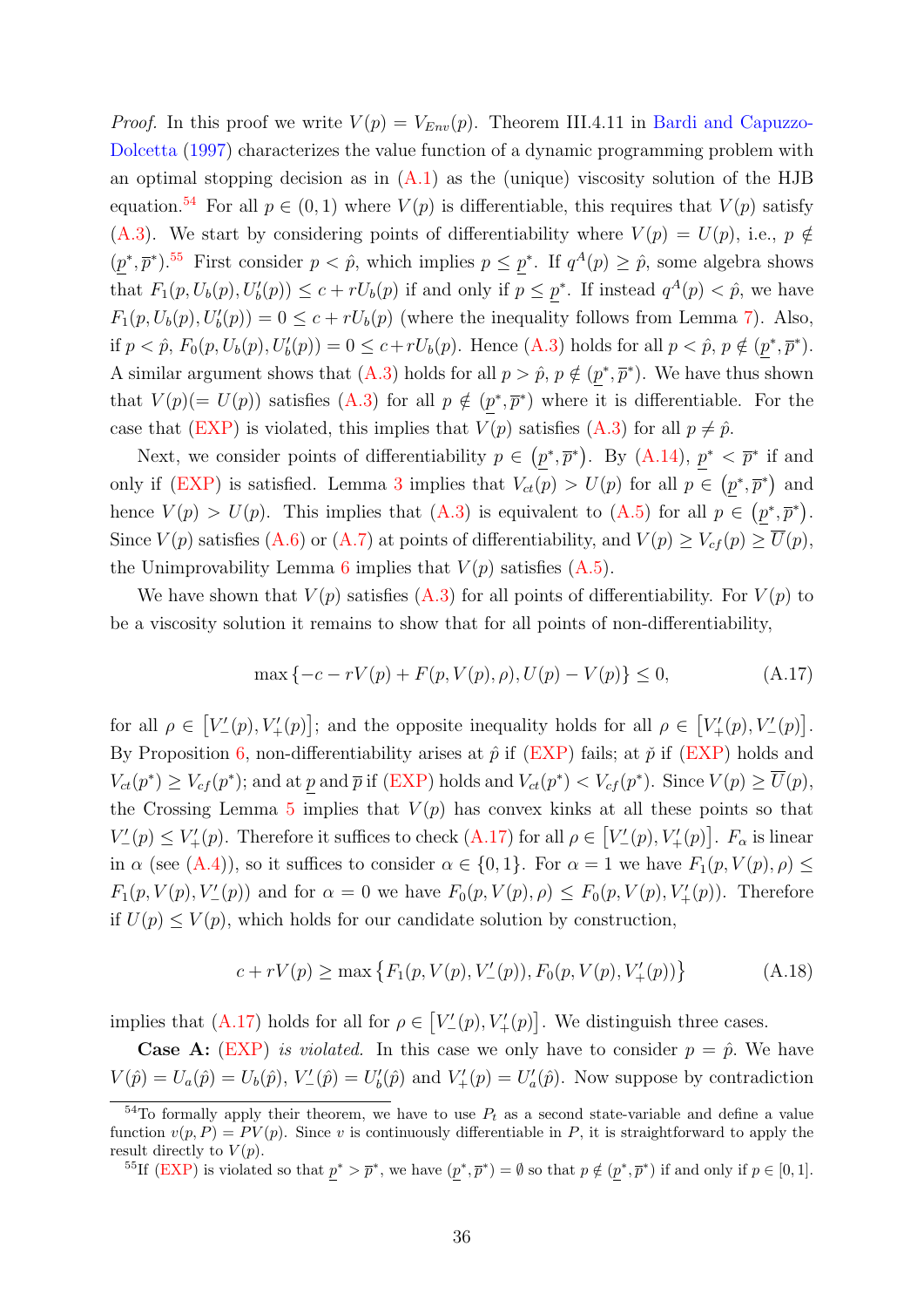that [\(A.18\)](#page-35-3) is violated at  $\hat{p}$ . Suppose that  $c + rU_b(\hat{p}) < F_1(\hat{p}, U_b(\hat{p}), U'_b(\hat{p}))$  (the other case is similar). Some algebra shows that this implies  $p^* < \hat{p}$  which by  $(A.14)$  contradicts that [\(EXP\)](#page-29-3) is violated. Therefore  $V(p)$  is a viscosity solution of  $(A.3)$  if  $(EXP)$  is violated.

**Case B:** [\(EXP\)](#page-29-3) is satisfied and  $V_{ct}(p^*) \geq V_{cf}(p^*)$ . Consider  $p = \tilde{p}$ . [\(A.18\)](#page-35-3) becomes

$$
c + r \underline{V}_{ct}(\check{p}) = c + r \overline{V}_{ct}(\check{p}) \ge \max \left\{ F_1(\check{p}, \underline{V}_{ct}(\check{p}), \underline{V}'_{ct}(\check{p})), F_0(\check{p}, \overline{V}_{ct}(\check{p}), \overline{V}'_{ct}(\check{p})) \right\}.
$$

By the Unimprovability Lemma [6,](#page-34-2) this holds with equality since  $\underline{V}_{ct}(p)$  satisfies  $(A.7)$ ,  $\overline{V}_{ct}(p)$  satisfies [\(A.6\)](#page-28-3) at  $\check{p}$ , and Condition [\(C\)](#page-28-1) holds at  $\check{p}$ . Lemma [3](#page-0-0) implies that  $V_{ct}(p)$  $U(p)$  for all  $p \in (p^*, \overline{p}^*)$  and hence  $V(p) > U(p)$ . [\(A.17\)](#page-35-2) is thus satisfied at  $\check{p}$ .

**Case C:** [\(EXP\)](#page-29-3) is satisfied and  $V_{ct}(p^*) < V_{cf}(p^*)$ . The proof is similar to Case B.

We have thus shown that  $V(p)$  is a viscosity solution of  $(A.3)$  which is sufficient for  $V(p)$  to be the value function of problem  $(A.1)$ .  $\Box$ 

### A.7 Proof of Theorem [1](#page-9-2)

We show that Theorem [1](#page-9-2) holds with the cutoffs (where  $a \vee b = \max\{a, b\}$  and  $a \wedge b =$  $min\{a,b\}$ :

$$
\overline{c} := 0 \vee \frac{\lambda \left(u_a^A - u_b^A\right) \left(u_b^B - u_a^B\right) - r \left(u_a^A u_b^B - u_b^A u_a^B\right)}{(u_a^A + u_b^B) - (u_b^A + u_a^B)},\tag{A.19}
$$

$$
\underline{c} := 0 \vee \begin{cases} \overline{c} \wedge \min \left\{ \frac{r+\lambda}{1 + \left(\frac{2r+\lambda}{\lambda}\right)^{\lambda/r}} \left( u_a^A - u_b^A \right) - r u_a^A, \frac{r+\lambda}{1 + \left(\frac{2r+\lambda}{\lambda}\right)^{\lambda/r}} \left( u_b^B - u_a^B \right) - r u_b^B \right\} & \text{if } r > 0, \\ -1 & \text{if } r > 0, \end{cases}
$$

<span id="page-36-1"></span>
$$
\left(\bar{c} \wedge \lambda \min\left\{\left(u_a^A - u_b^A\right), \left(u_b^B - u_a^B\right)\right\} / \left(1 + e^2\right)\right) \qquad \text{if } r = 0.
$$
\n(A.20)

*Proof of Theorem [1.](#page-9-2)* In the baseline model  $\lambda = 0$ . Hence [\(N-SEP\)](#page-31-1) holds and [\(EXP\)](#page-29-3) simplies to

$$
c ((u_a^A + u_b^B) - (u_b^A + u_a^B)) + r (u_a^A u_b^B - u_b^A u_a^B) < \lambda (u_a^A - u_b^A) (u_b^B - u_a^B).
$$

By Propositions [6](#page-33-0) and [7,](#page-34-0) no experimentation is optimal if [\(EXP\)](#page-29-3) is violated, which holds if and only if  $c \geq \overline{c}$ . This proves part (a).

Conversely if  $c \leq \overline{c}$ , [\(EXP\)](#page-29-3) is satisfied. Next we show that

<span id="page-36-2"></span><span id="page-36-0"></span>
$$
c \geq \underline{c} \quad \iff \quad \max\left\{\underline{V}_{ct}(p^*), \overline{V}_{ct}(p^*)\right\} \geq \overline{U}(p^*). \tag{A.21}
$$

By Proposition [6](#page-33-0) and [7,](#page-34-0) and the Crossing Lemma [6,](#page-34-2) this implies that the policies stated in Parts (b) and (c) of Theorem [1](#page-9-2) are optimal.

We first assume  $r > 0$ . The closed-form solutions for  $\underline{V}_{ct}(p^*)$  and  $\overline{V}_{ct}(p^*)$  (see Appendix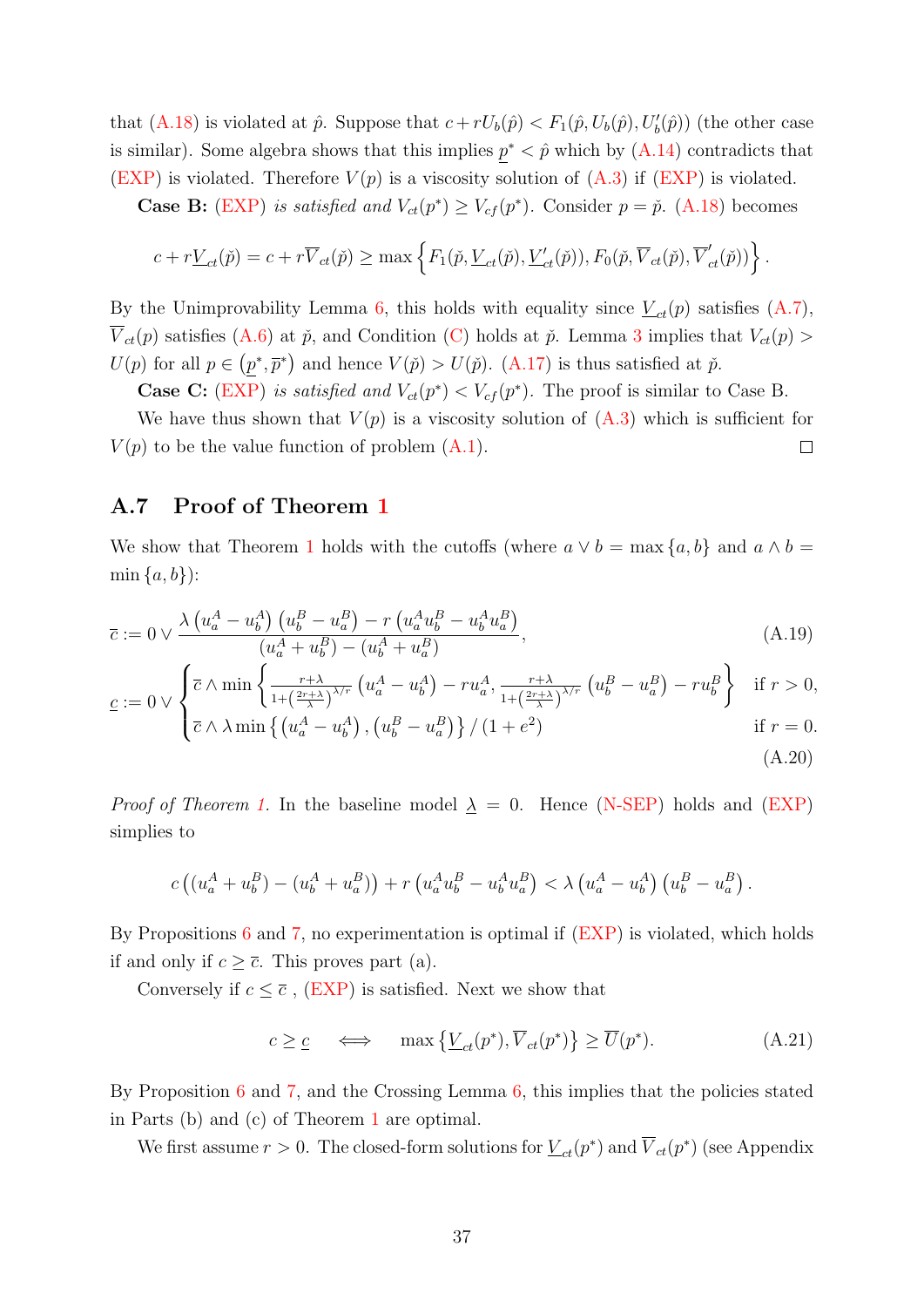B.1 in the Supplemental Material), can be used to show that

$$
\max \left\{ \underline{V}_{ct}(p^*), \overline{V}_{ct}(p^*) \right\} \ge \overline{U}(p^*)
$$
  

$$
\iff \left( \max \left\{ \frac{c + ru_a^A}{\lambda u_a^A - (r + \lambda)u_b^A - c}, \frac{c + ru_b^B}{\lambda u_b^B - (r + \lambda)u_a^B - c} \right\} \right)^{\frac{r}{\lambda}} \ge \frac{\lambda}{2r + \lambda} \iff c \ge \underline{c}.
$$

This proves [\(A.21\)](#page-36-2) for  $r > 0$ . Taking the limit  $r \to 0$  yields the result for  $r = 0.56$  $r = 0.56$ 

By definition we have  $\overline{c} \geq \underline{c} \geq 0$ . It remains to show that the inequalities are strict for r sufficiently small. Fix any  $(\lambda, u_x^{\omega})$ . We first show that  $\overline{c} > 0$  implies  $\overline{c} > \underline{c}$ . If  $c = \overline{c} > 0$ , then [\(EXP\)](#page-29-3) is violated and by Lemma [4.](#page-32-0)(b),  $V_{cf}(p) < U(p)$  for all  $p \in [0,1]$ . Lowering c slightly to  $c' = \overline{c} - \varepsilon$ ,  $\varepsilon > 0$ , by continuity of  $V_{cf}$  in c, we still have  $V_{cf}(p) < U(p)$  for all  $p \in [0, 1]$ . Therefore we must have  $c' > c$ . Since  $c' < \overline{c}$  by definition, we have shown that  $c < \overline{c}$ . Clearly,  $\overline{c} > 0$  if r is sufficiently small, since [\(EXP\)](#page-29-3) is satisfied if  $c = r = 0$ . Finally, it follows from  $(A.20)$  that  $c > 0$  for r close to zero, which completes the proof.  $\Box$ 

#### A.8 Proof of Theorem [2](#page-22-2)

*Proof of Theorem [2.](#page-22-2)* Proposition 8 in Appendix B.4 in the Supplemental Material shows that SEP holds if and only if  $(N-SEP)$  is satisfied.  $(N-SEP)$  can be rearranged to

<span id="page-37-1"></span>
$$
C_0 + C_1 c - \delta c^2 \le 0,\tag{A.22}
$$

where

$$
C_0 = \left(-\overline{\lambda}u_a^A u_b^B + \underline{\lambda}u_b^A u_a^B\right) r^2 - 2\left(u_a^A u_b^B - u_b^A u_a^B\right) \overline{\lambda} \underline{\lambda}r + \delta \overline{\lambda} \underline{\lambda} \left(u_a^A - u_b^A\right) \left(u_b^B - u_a^B\right),
$$
  
\n
$$
C_1 = -r \left[\left(u_a^A + u_b^B\right) \overline{\lambda} - \left(u_a^B + u_b^A\right) \underline{\lambda}\right] - 2\left(\left(u_a^A + u_b^B\right) - \left(u_b^A + u_a^B\right)\right) \overline{\lambda} \underline{\lambda} < 0.
$$

Since the LHS of [\(A.22\)](#page-37-1) is decreasing in c (for  $c \ge 0$ ), there exists a cutoff  $c^{SEP}$  such that [\(N-SEP\)](#page-31-1) holds if and only if  $c \geq c^{SEP}$ . If  $r > 0$  and  $\underline{\lambda} = 0$ ,  $C_0$  simplifies to  $-r^2\overline{\lambda}u_a^Au_b^B < 0$ so  $\underline{c}^{SEP} = 0$  for  $\underline{\lambda}$  in a neighborhood of zero if  $r > 0$ .

Now suppose  $c \geq \underline{c}^{SEP}$  so that SEP holds. [\(EXP\)](#page-29-3) defines a cutoff  $\overline{c}$  such that  $V(p)$  $U(p)$  for all p if and only if  $c \geq \overline{c}$  by the same argument as in the proof of Theorem [1.](#page-9-2) Proposition [7](#page-34-0) shows that if  $c < \overline{c}$ , the optimal strategy must satisfy either  $(3.1)$  or  $(3.2)$ . By a similar argument as in the proof of Theorem [1,](#page-9-2) for c sufficiently close to  $\bar{c}$ , we have  $V_{cf}(p) < U(p)$  for all  $p \in [0,1]$ . Therefore  $V_{ct}(p^*) > V_{cf}(p^*)$  and by Proposition [6,](#page-33-0)  $V(p) = V_{ct}(p)$  and the optimal policy is of the form [\(3.1\)](#page-9-1). Finally, as  $\lambda \to 0$ ,  $V_{cf}$  and  $V_{ct}$  converge to the values in the baseline model and if r is sufficiently small,  $\underline{c}^{SEP} < \underline{c}$  so that the optimal policy is of the form  $(3.2)$  for  $c \in (\underline{c}^{SEP}, \underline{c})$ .  $\Box$ 

<span id="page-37-0"></span><sup>&</sup>lt;sup>56</sup>This can also be obtained directly by solving the ODEs for  $r = 0$  to obtain  $\underline{V}_{ct}(p^*)$  and  $\overline{V}_{ct}(p^*)$ .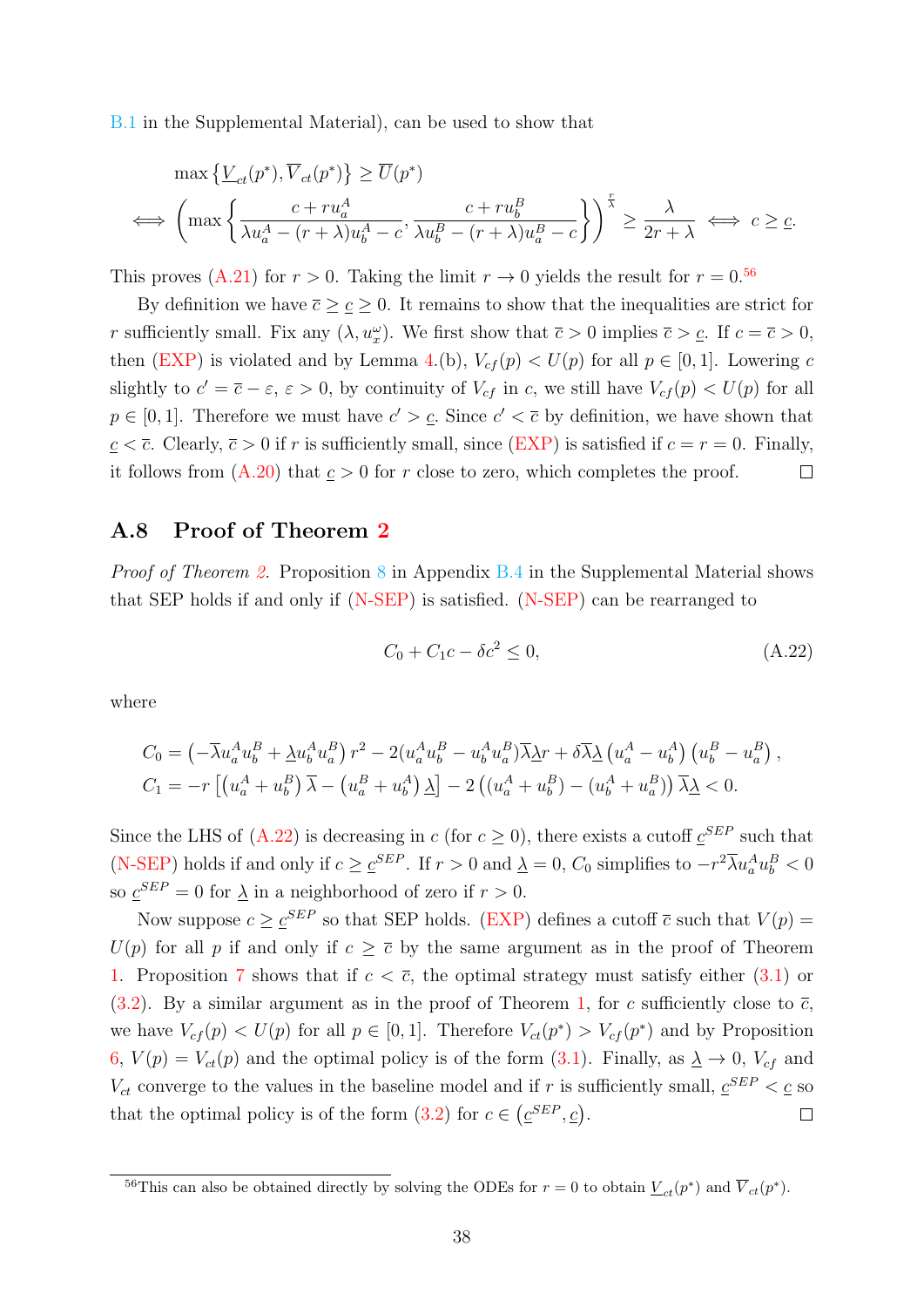### References

- <span id="page-38-0"></span>Arrow, K. J., D. Blackwell, and M. A. Girshick (1949): "Bayes and Minimax Solutions of Sequential Decision Problems," Econometrica, pp. 213–244. [2](#page-1-1)
- <span id="page-38-12"></span>BARDI, M., AND I. CAPUZZO-DOLCETTA (1997): Optimal Control and Viscosity Solu-tions of Hamilton-Jacobi-Bellman Equations. Birhäuser. [15,](#page-14-4) [36](#page-35-4)
- <span id="page-38-13"></span>Burke, J. (2008): "Primetime Spin: Media Bias and Belief Confirming Information," Journal of Economics and Management Strategy, 17(3), 633–665. [18](#page-17-6)
- <span id="page-38-6"></span>Chan, J., A. Lizzeri, W. Suen, and L. Yariv (2016): "Deliberating Collective Decisions," *Review of Economic Studies*, forthcoming. [5,](#page-4-4) [15](#page-14-4)
- <span id="page-38-9"></span>Che, Y.-K., and K. Mierendorff (2017): "Supplemental Material for 'Optimal Sequential Decision with Limited Attention'," http://www.homepages.ucl.ac.uk/∼[uctpkmi/papers/CM-Supp-2017-07-02.pdf.](http://www.homepages.ucl.ac.uk/~uctpkmi/papers/CM-Supp-2017-07-02.pdf) [6](#page-5-6)
- <span id="page-38-5"></span>DAMIANO, E., H. LI, AND W. SUEN (2017): "Learning while Experimenting," unpublished. [5](#page-4-4)
- <span id="page-38-15"></span>Drugowitsch, J., R. Moreno-Bote, A. Churchland, M. Shadlen, and A. POUGET (2012): "The Cost of Accumulating Evidence in Perceptual Decision Making," Journal of Neuroscience, 32, 3612?–3628. [26](#page-25-6)
- <span id="page-38-4"></span>FRANCETICH, A. (2014): "Managing Multiple Research Projects," unpublished manuscript, Department of Decision Sciences and IGIER, Bocconi University. [5](#page-4-4)
- <span id="page-38-1"></span>Fudenberg, D., P. Strack, and T. Strzalecki (2017): "Speed, Accuracy, and the Optimal Timing of Choices," Available at SSRN 2602927. [4,](#page-3-2) [5,](#page-4-4) [6,](#page-5-6) [23,](#page-22-3) [26](#page-25-6)
- <span id="page-38-14"></span>GENTZKOW, M., AND J. SHAPIRO (2008): "Competition and Truth in the Market for News," Journal of Economic Perspective, 22, 133–154. [18](#page-17-6)
- <span id="page-38-16"></span>Hawkins, G., B. Forstmann, E.-J. Wagenmakers, R. Ratcliff, and S. Brown (2015): "Revisiting the Evidence for Collapsing Boundaries and Urgency Signals in Perceptual Decision-Making," Journal of Neuroscience, 35, 2476–2484. [26](#page-25-6)
- <span id="page-38-7"></span>HENRY, E., AND M. OTTAVIANI (2017): "Research and Approval Process: The Organization of Persuasion," Economic Journal, forthcoming. [5](#page-4-4)
- <span id="page-38-11"></span>Ke, T. T., and J. M. Villas-Boas (2016): "Optimal Learning before Choice," unpublished manuscript, MIT. [6](#page-5-6)
- <span id="page-38-2"></span>KELLER, G., S. RADY, AND M. CRIPPS (2005): "Strategic Experimentation with Exponential Bandits," Econometrica, 73(1), 39–68. [5](#page-4-4)
- <span id="page-38-3"></span>KLEIN, N., AND S. RADY (2011): "Negatively Correlated Bandits," The Review of Economic Studies, 78(2), 693–732. [5](#page-4-4)
- <span id="page-38-17"></span>Latimer, K., J. Yates, M. Meister, A. Huk, and J. Pillow (2015): "Single-trial spike trains in parietal cortex reveal discrete steps during decision-making," Science, 349, 184–187. [26](#page-25-6)
- <span id="page-38-8"></span>MATEJKA, F., AND A. MCKAY (2015): "Rational Inattention to Discrete Choices: A New Foundation for the Multinomial Logit Model," The American Economic Review, 105(1), 272–298. [6,](#page-5-6) [23](#page-22-3)
- <span id="page-38-10"></span>Mayskaya, T. (2016): "Dynamic Choice of Information Sources," unpublished